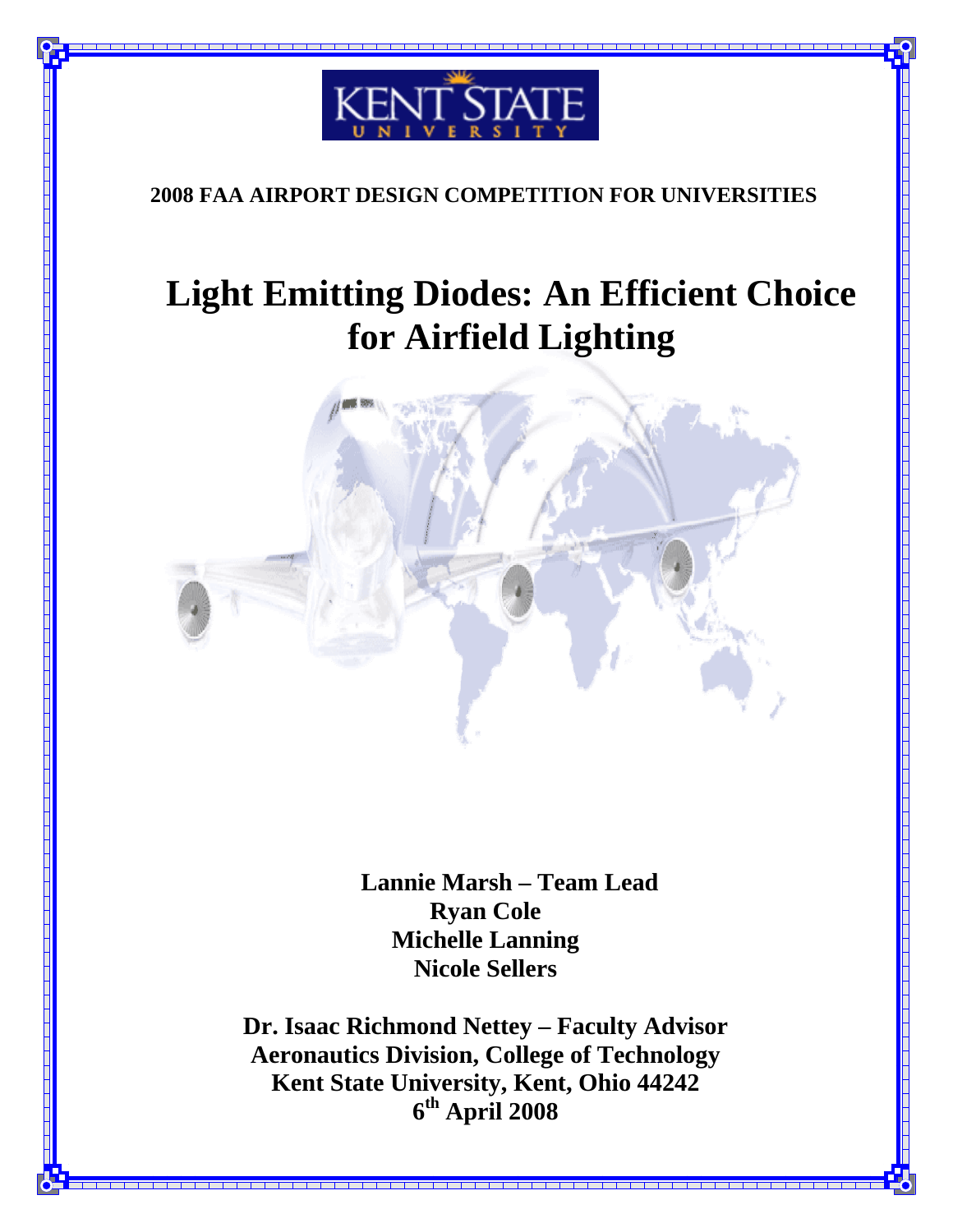

 $17<sup>th</sup>$  April 2008

Ms Debbie Ross, Program Assistant Virginia Space Grant Consortium 600 Butler Farm Rd, Suite 2200 Hampton, Virginia 23666

Dear Ms. Ross:

Enclosed is the final report on "Light Emitting Diodes: An Efficient Choice for Airfield Lighting" prepared by a student team of Lannie Marsh (student team lead), Ryan Cole, Michelle Lanning and Nicole Sellers from the Aeronautics Program in the College of Technology at Kent State University.

The report on "Light Emitting Diodes: An Efficient Choice for Airfield Lighting" is submitted under the 2008 FAA Airport Design Competition for Universities' broad category of Airport Environmental Interactions Challenges. The enclosed report is the culmination of eight month's work by the second student team from Kent State University.

Thanks for your efforts in furtherance of aviation education at the tertiary level.

Sincerely,  $\mathscr{I}$ . Richmond Netter

I. Richmond Nettey, Ph.D. Associate Dean, College of Technology and Senior Academic Program Director of Aeronautics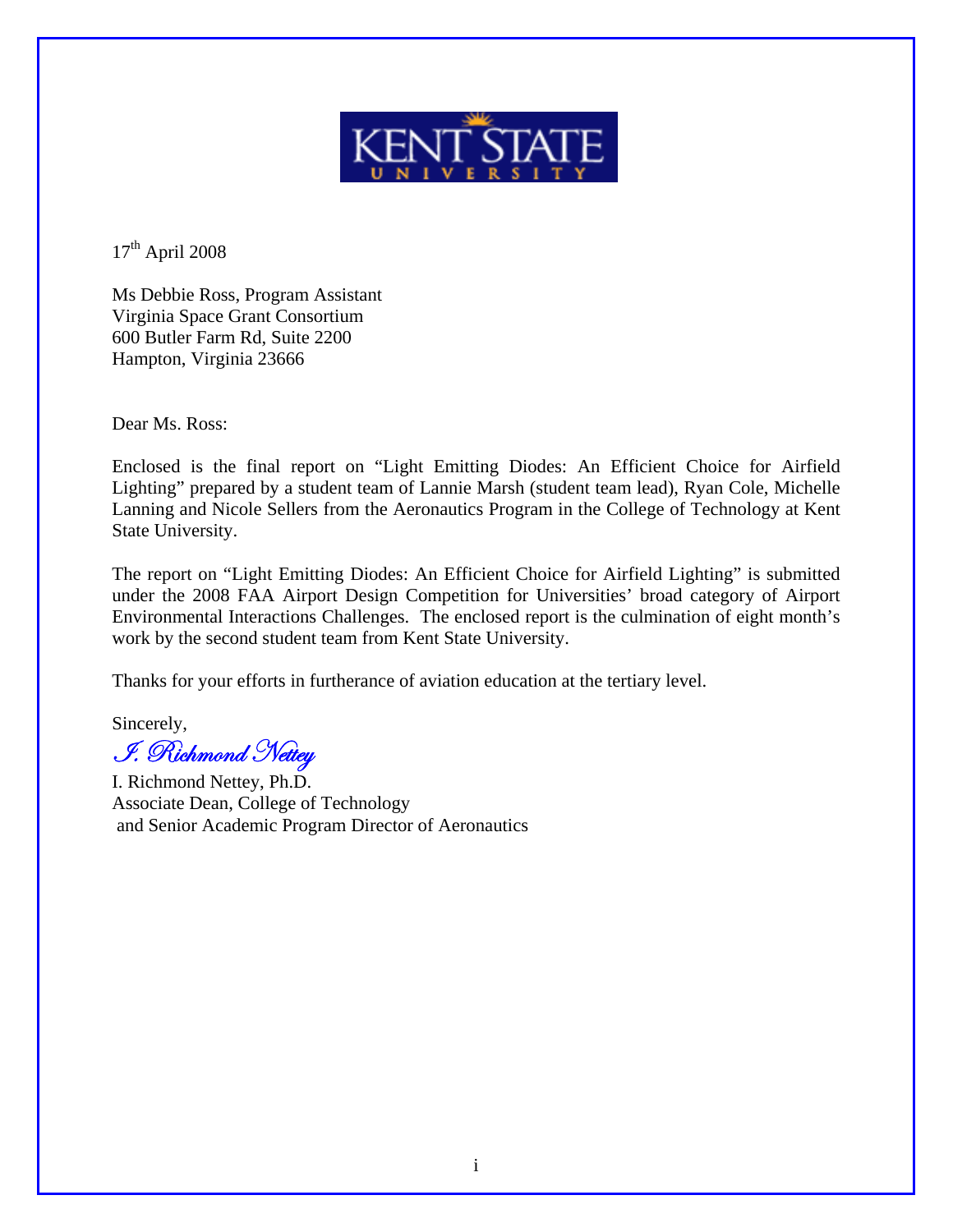**2008 FAA AIRPORT DESIGN COMPETITION FOR UNIVERSITIES** 

# **Light Emitting Diodes: An Efficient Choice for Airfield Lighting**

**Lannie Marsh – Team Lead Ryan Cole Michelle Lanning Nicole Sellers** 

**Dr. Isaac Richmond Nettey – Faculty Advisor Aeronautics Division, College of Technology Kent State University, Kent, Ohio 44242 6th April 2008**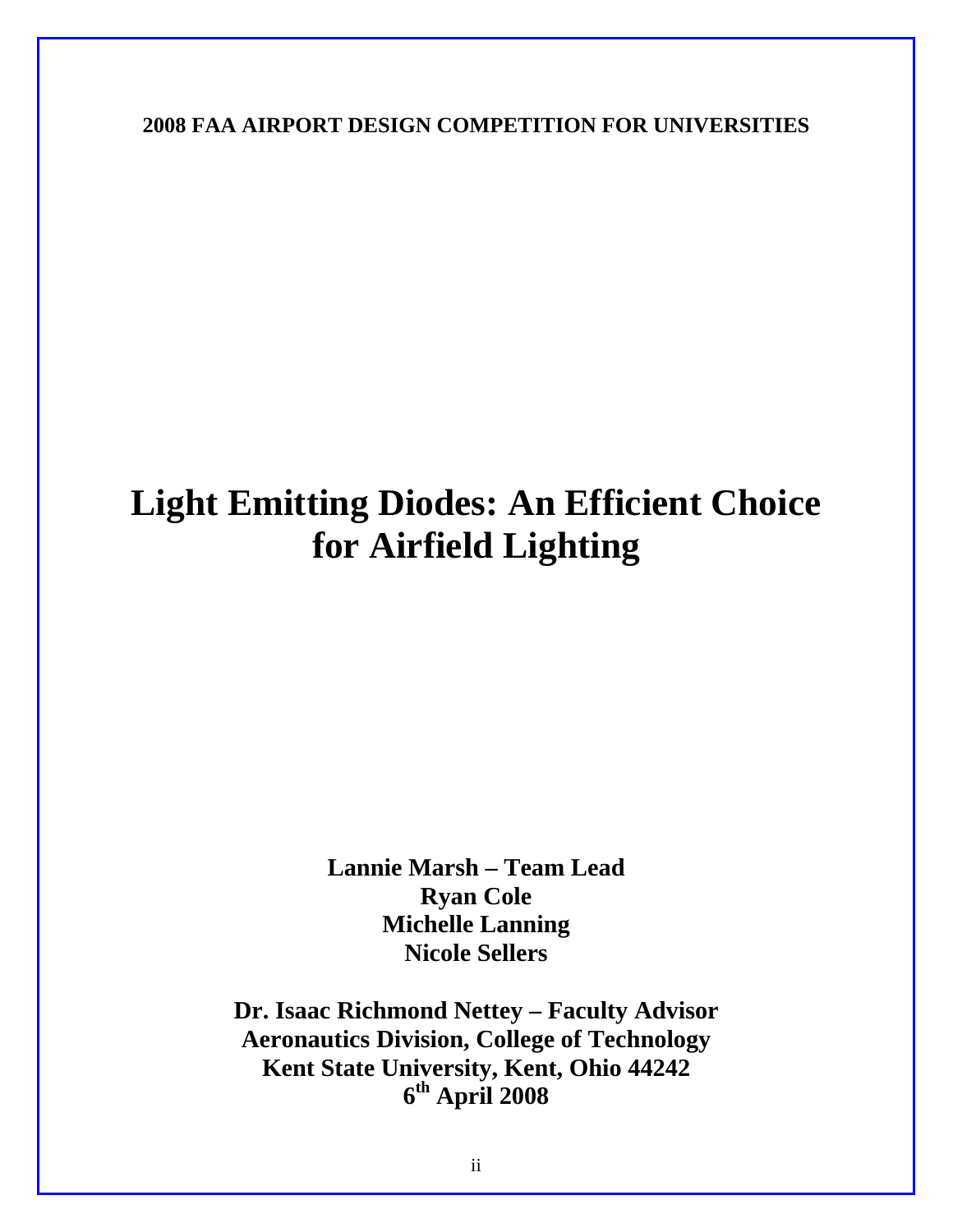#### **Executive Summary**

Current airfield lighting, which is typically incandescent, is inefficient in terms of energy consumption and associated costs for illumination. A reduction in consumed energy would decrease the environmental impact of airfield lighting through the reduction of greenhouse gas emissions. Using a light source with a greater intensity will help increase the situational awareness of pilots due to improved quality of airfield lighting. The increased situational awareness will improve the level of guidance given to pilots traveling between the ramp and runway, which could help decrease the amount of runway incursions and accidents during periods of darkness and low visibility. All modifications to airfield lighting will be done in compliance with standards set by the Federal Aviation Administration (FAA).

Throughout the scope of this project, many alternatives were examined and modifications assessed when attempting to improve the efficiency of airfield lighting. The group decided that replacing incandescent lighting with light emitting diodes (LEDs) would be the brightest choice. LED lights have average life expectancies of 35,000–50,000 hours or more, as compared to only 5,000 hours for the currently used airfield lights. The life expectancy allows some to believe that the LED bulbs will outlast the fixtures; allowing for a decrease in maintenance required.

When examining implementation strategies, the Advisory Circulars were consulted to ensure that new LED fixtures would meet FAA requirements. The existing circuitry would be more than sufficient to support the LEDs; and, with a switch in fixtures, the LEDs would become operational. The covers should be made of an approved substance, such as borosilicate glass, tinted the same color as the LEDs. Problems arose when attempting to meet the requirement of the light remaining clear of frozen accumulation, due to the relatively cool nature of LEDs. Additional research revealed a solution by modifying the light cover to maximize performance.

iii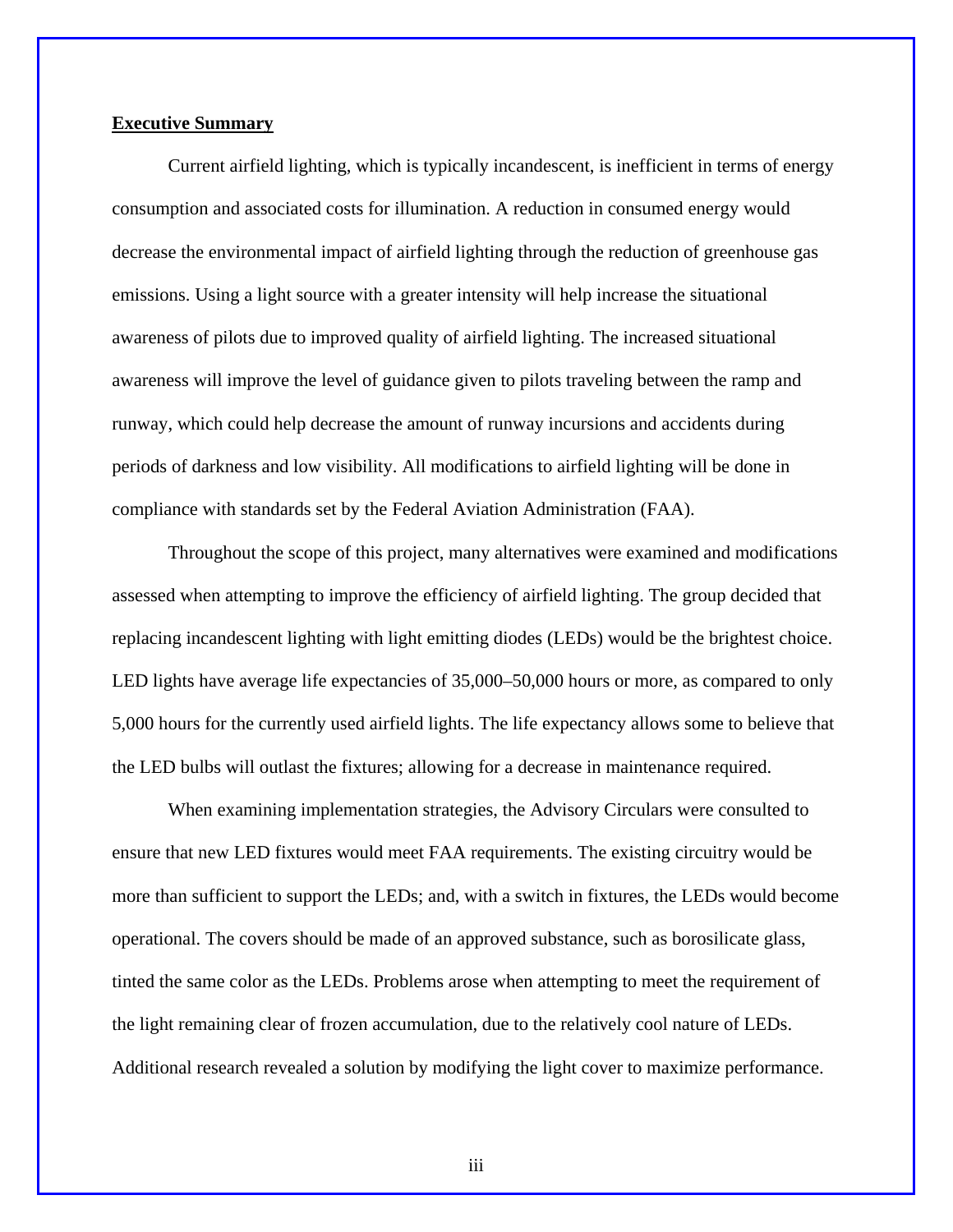### **Table of Contents**

| <b>Executive Summary</b>                                                                                                                            | ii                         |
|-----------------------------------------------------------------------------------------------------------------------------------------------------|----------------------------|
| <b>Table of Contents</b>                                                                                                                            | iii                        |
| <b>Problem Statement</b>                                                                                                                            | $\mathbf{1}$               |
| <b>Background on the Design Challenge</b>                                                                                                           | $\mathbf{1}$               |
| <b>Summary of Literature Review</b>                                                                                                                 | $\overline{2}$             |
| <b>Problem Solving Approach</b>                                                                                                                     | 5                          |
| <b>Lighting Comparison: Current vs. New Technologies</b><br><b>Incandescent Lighting</b><br><b>Halogen Lighting</b><br><b>Light Emitting Diodes</b> | 6<br>6<br>6<br>7           |
| <b>Safety Risk Assessment</b><br>Reliability<br><b>Adverse Weather Conditions</b>                                                                   | 10<br>10<br>12             |
| <b>Maintenance Components</b><br><b>Electricity Costs</b><br><b>Electrician Costs</b>                                                               | 14<br>14<br>14             |
| <b>Cost Analysis</b>                                                                                                                                | 16                         |
| <b>Funding Component</b><br>How is KCLE Funded<br><b>Airport Revenue</b><br>Grants<br><b>Municipality Bonds</b>                                     | 18<br>18<br>18<br>19<br>20 |
| <b>FAA Requirements</b>                                                                                                                             | 21                         |
| <b>LED Light Colors</b><br><b>Taxiway Lights</b><br><b>Runway Lights</b>                                                                            | 22<br>22<br>22<br>23       |
| <b>Changes to Allow Implementation</b><br><b>LED Fixture Design</b>                                                                                 | 24                         |
| <b>Interactions with Industry Professionals</b>                                                                                                     | 26                         |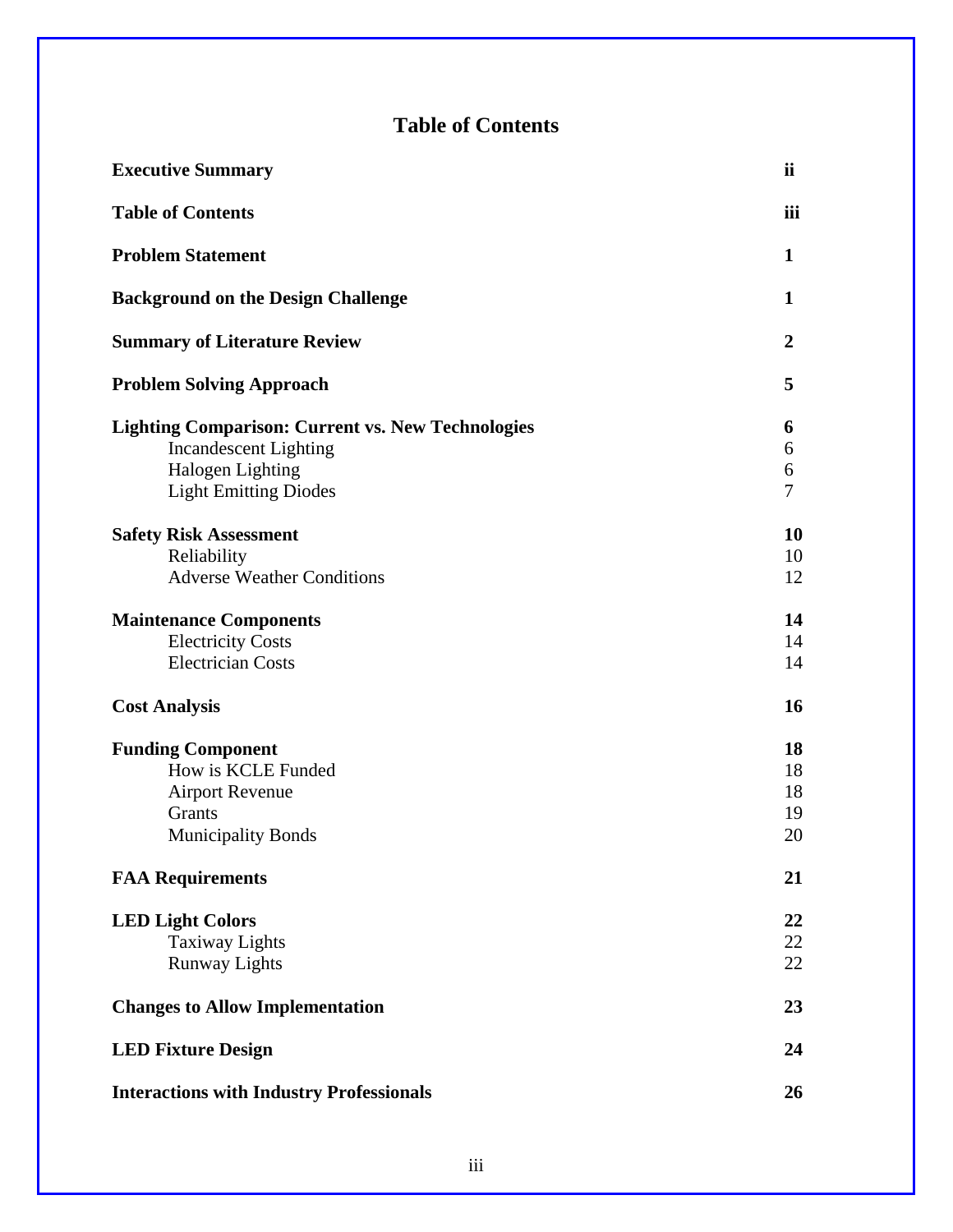| <b>Meeting Airport Needs through LEDs</b>                                                                                    | 27       |  |  |  |  |  |  |
|------------------------------------------------------------------------------------------------------------------------------|----------|--|--|--|--|--|--|
| <b>Appendices</b>                                                                                                            |          |  |  |  |  |  |  |
| <b>Appendix A: Contact Information</b>                                                                                       | 29       |  |  |  |  |  |  |
| <b>Appendix B: Description of Kent State University</b>                                                                      | 30       |  |  |  |  |  |  |
| <b>Appendix C: Description of Non-University Partners</b>                                                                    | 32       |  |  |  |  |  |  |
| <b>Appendix D: FAA University Design Competition Design Proposal</b><br><b>Submission Form</b>                               | 33       |  |  |  |  |  |  |
| <b>Appendix E: Evaluation of Educational Experiences</b><br><b>Student Evaluations</b>                                       | 34<br>34 |  |  |  |  |  |  |
| <b>Faculty Advisor Evaluation</b>                                                                                            | 37       |  |  |  |  |  |  |
| <b>Appendix F: Work Cited</b>                                                                                                | 38       |  |  |  |  |  |  |
| <b>Appendix G: Airports Utilizing Light Emitting Diodes (LEDs)</b>                                                           | 43       |  |  |  |  |  |  |
| <b>Tables</b>                                                                                                                |          |  |  |  |  |  |  |
| Table 1: Full-time Civilian Workers: Mean and Median Hourly, Weekly,<br>and Annual Earnings and Mean Weekly and Annual Hours | 15       |  |  |  |  |  |  |
| Table 2: Technical Performance Test Results at Prescott Municipal Airport                                                    | 16       |  |  |  |  |  |  |
| <b>Table 3: Energy Cost Calculations at Prescott Municipal Airport</b>                                                       | 17       |  |  |  |  |  |  |
| Table 4: Prototype LED Taxiway Lighting System Components- Standard<br>vs LED                                                | 23       |  |  |  |  |  |  |
| <b>Figures</b>                                                                                                               |          |  |  |  |  |  |  |
| Figure 1: Average Snowfall for KCLE (2007)                                                                                   | 12       |  |  |  |  |  |  |
| Figure 2: Range of Temperatures Experienced at KCLE (2007)                                                                   | 13       |  |  |  |  |  |  |
| Figure 3: Average Retail Price of Electricity Sold by U.S. Electric<br>Power Industry 1906-2006                              | 14       |  |  |  |  |  |  |
| <b>Figure 4: Prototype LED Fixture Design</b>                                                                                | 25       |  |  |  |  |  |  |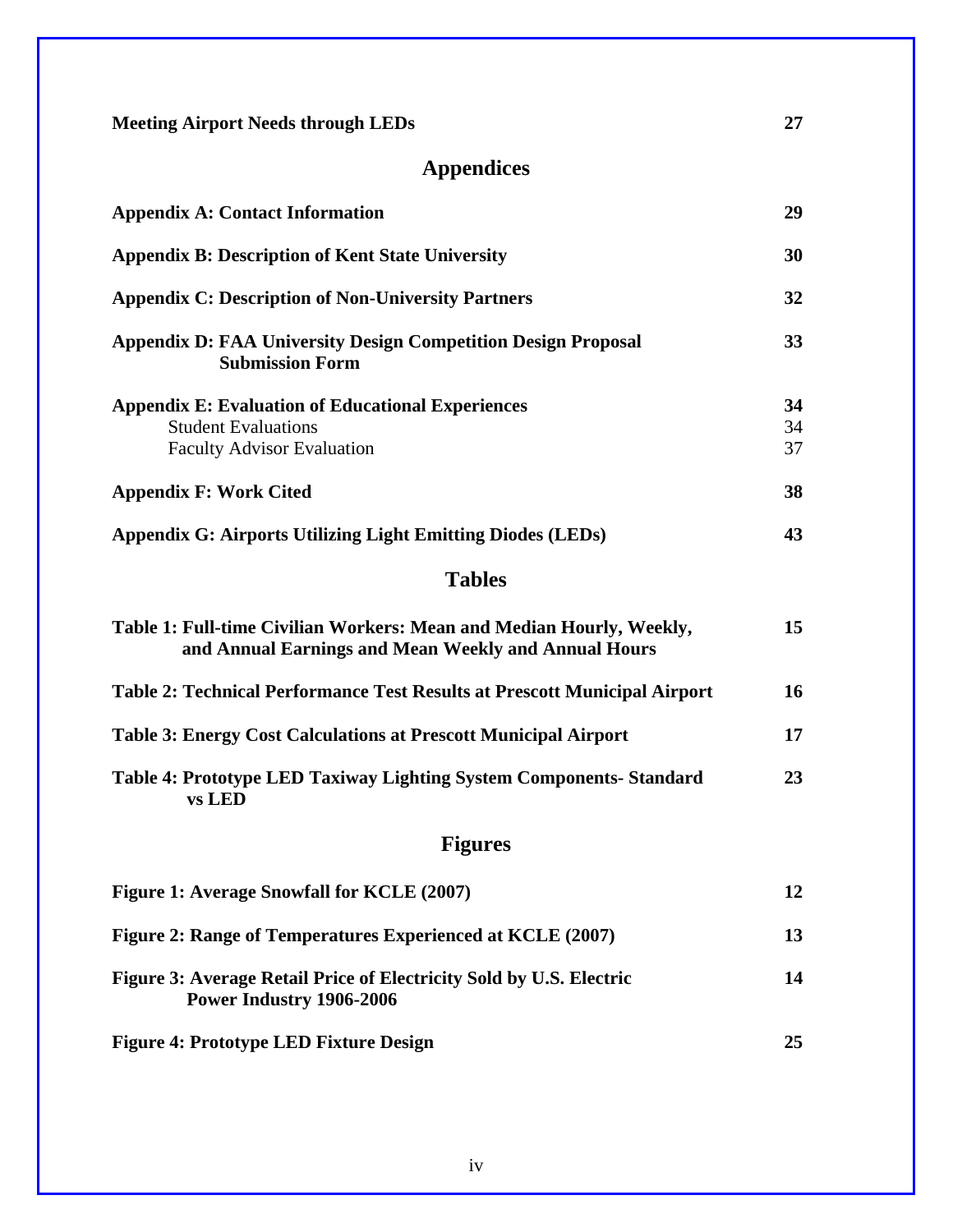#### **Problem Statement**

Runway and taxiway edge lights are the primary means for visual navigation at night and during periods of low visibility on the airfield. Lighting, that is bright with easy color recognition, enables users to properly navigate the airfield resulting in safe operations and fewer runway incursions. Current airfield lighting is inefficient and expensive.

#### **Background on the Design Challenge**

Airfield lighting should be easy to recognize by pilots and other persons navigating the field; as well as efficient to operate in terms of costs and energy consumption. Unfortunately, the currently used airfield lighting is expensive to run, inefficient in terms of energy consumption, and certain colors are often hard to differentiate. The lack of efficiency and reliability prompts the need for a change. In the replacement of existing airfield lighting, light emitting diodes (LEDs) would be a bright and efficient choice. The FAA has chosen test airports, such as Prescott Municipal Airport, for the initial installation of LEDs. Tests have produced favorable results; although, some improvements are still required before the FAA will approve implementation at cold-weather airports due to the requirement of the fixture remaining clear of snow and ice.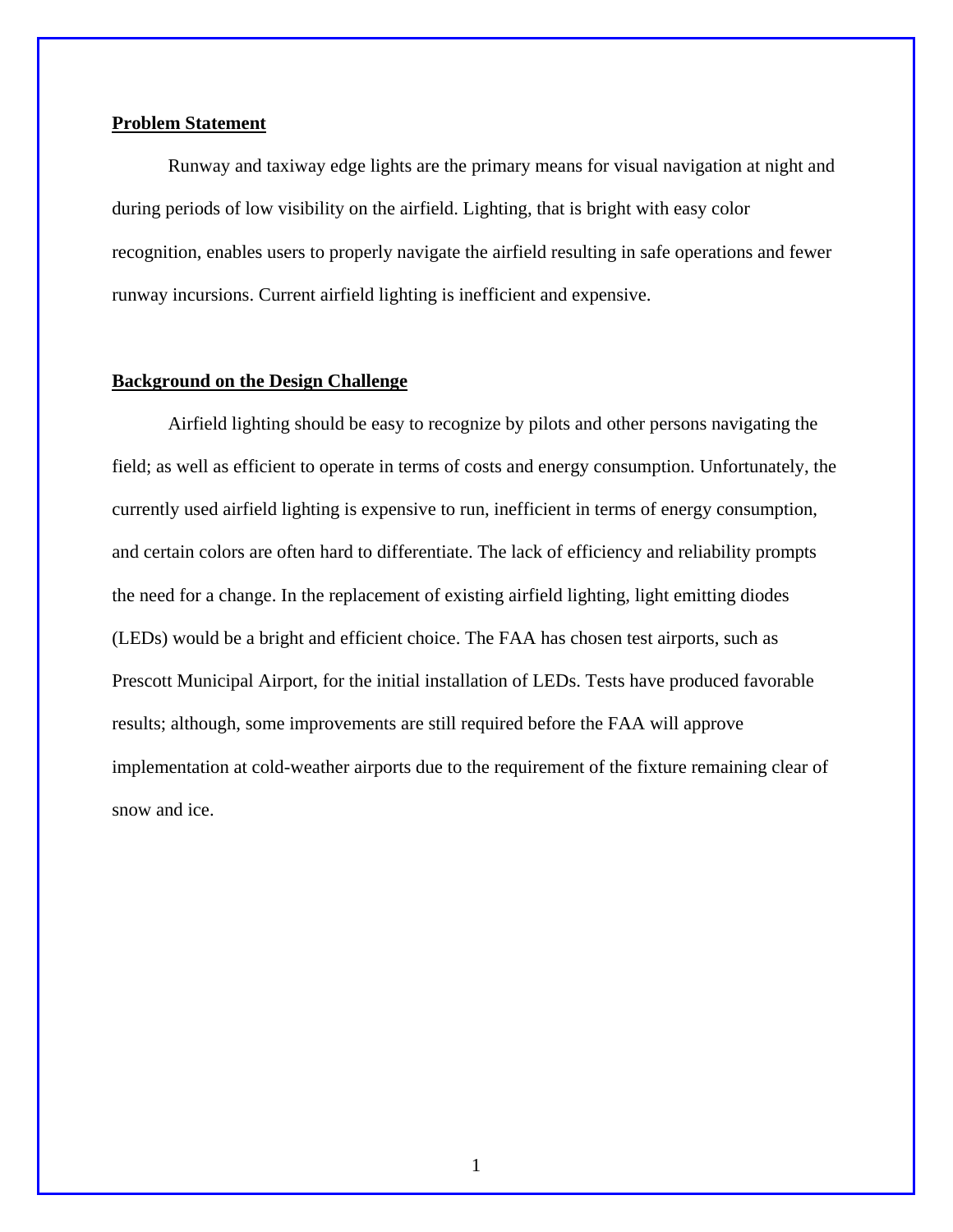#### **Summary of Literature Review**

The advantage offered by LEDs over incandescent and halogen light sources is not luminosity or brightness; it is efficiency through less energy consumption. LEDs differ radically from traditional light sources in that there are no glass bulbs or filaments to break, or electrodes to decay. Instead, LEDs are solid state light sources – basically, a chemical chip embedded in a plastic capsule (Design Lab 2008). With LEDs' solid state construction comes durability and exceptionally long life. They also offer small size, lower maintenance costs, and many color options.

While LEDs are an efficient alternative to using incandescent lights, some modifications are needed before implementation in cold weather regions. Mr. Dana Ryan, Chief of Planning for the Cleveland Airport System, expressed his interest in the implementation of LED lighting. When working on a runway extension project at KCLE, Mr. Ryan considered using LED lighting but ultimately decided that the technology was not yet ready for airfields. Research was conducted to see where and how LEDs are currently being used in other industries, especially in billboard signs. The modified light design presented in this project is based on technology used by Lamar Digital, manufacturer of digital outdoor billboards (Ripp 2007).

 One incandescent bulb unit costs much less than an LED unit with comparable luminosity; however, LED bulbs can last more than four times as long as an incandescent bulb with less energy use (U.S. Department of Energy ). A study of prototype LED lighting systems at Prescott Municipal Airport (PRC), provided by OPTIMUS Corporation compared the different lighting technologies and analyzed power use (Journal of Air Traffic Control 2007). The results showed a substantial decrease in energy consumption and an increase in capital savings when using LED technology.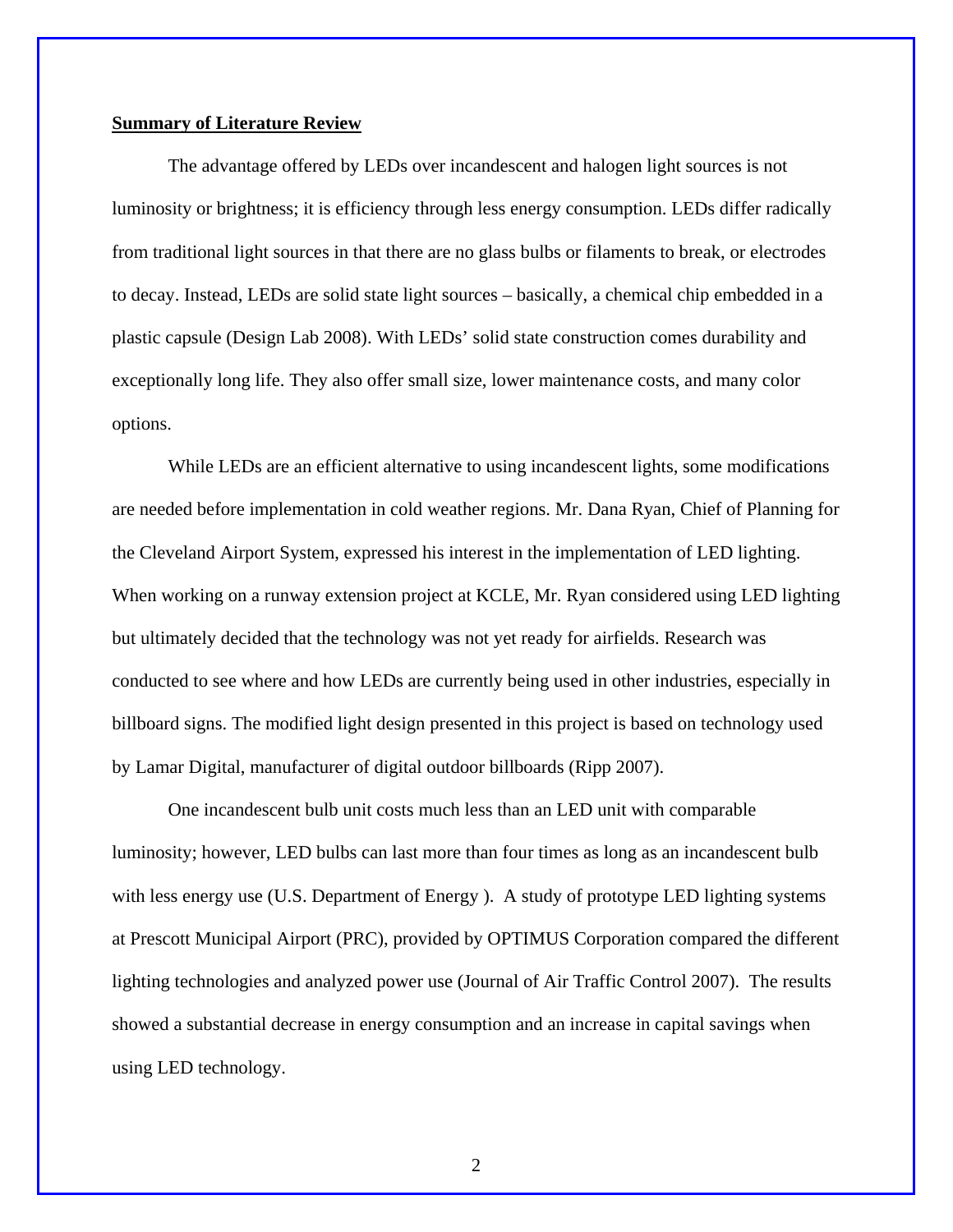Even though LEDs are considered quite an improvement over incandescent lighting, there are still inherent disadvantages associated with them. There are two major drawbacks of LEDs; these include the narrow ambient temperature zone for operation and the high initial cost of installation (LEDTronics). Since LEDs have recently gained tremendous momentum, there are no extensive industry or performance standards on which to build on (Gu 2007).

Research continues with the goal of further increasing LED efficiency. Researchers at Glasgow University have developed a technique to make LEDs brighter, and use less power than comparable light bulbs on the market, through nano-imprint lithography. This process imprints microscopic holes on the surface of LEDs very rapidly; the result is an increased level of light (see BBC News, 2007).

 The safety analysis portion of the research was conducted by researching airports that have implemented or tested LED lighting systems. Airport Technology (www.airporttechnology.com) has reported valuable information in the form of press releases from various airports that are equipped with LED technology. The safety analysis also includes the weather conditions that the LED lights would be subjected to when implemented in high latitude airports. An almanac was used to gather information about Cleveland Hopkins International Airport and the snowfall and seasonal temperature averages. These issues are important to relate to the proposed design concept of LED bulbs due of the wide temperature variations across the United States.

 The maintenance component of electricity costs and electrician wages was viewed as a national average to take into account the differences in the standard of living. Graphs from the United States Energy Information Administration were used to present the average retail price of electricity as spread across numerous economic sectors. It is important that the sectors be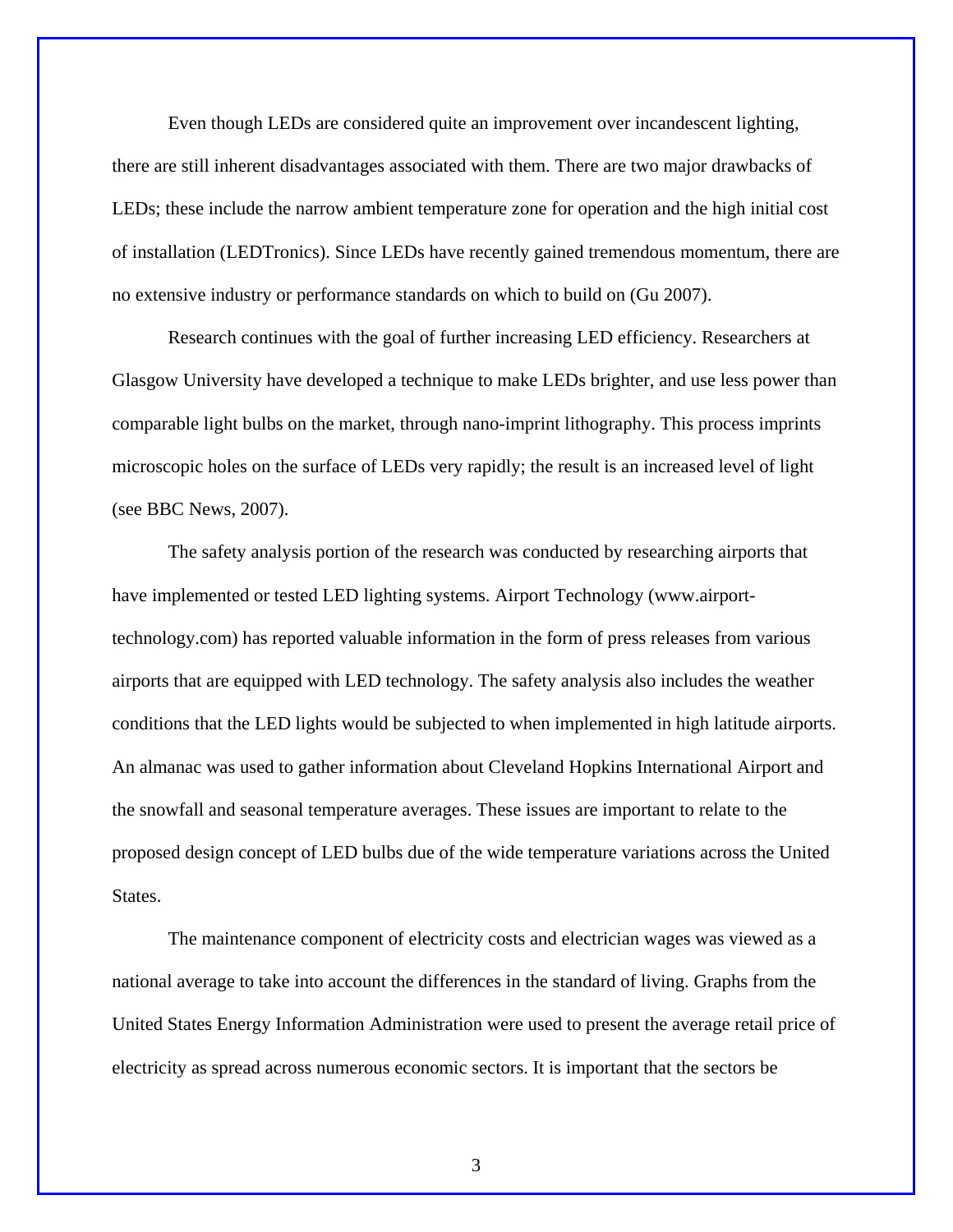differentiated in the graph to give a more accurate depiction of consumption and costs associated with the quantity of use. Electrician wage information was also taken as a national average as provided by the United States Department of Labor in their annual statistics. The graph depicts annual and weekly earnings, along with their respective mean and median information to make it a generalization across the entire United States.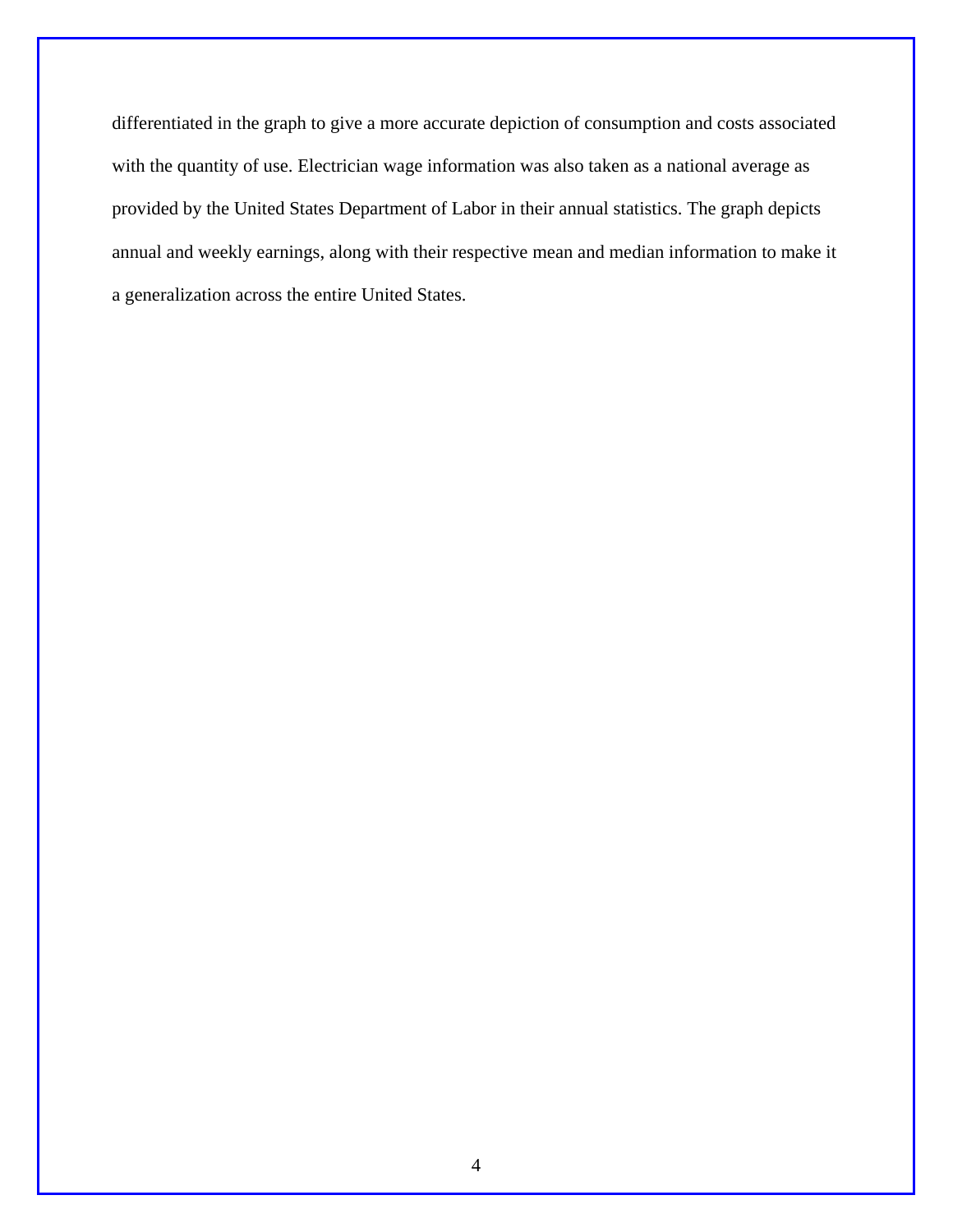#### **Problem Solving Approach**

 $\overline{a}$ 

Current lighting systems are inefficient due to the high maintenance costs and low life expectancy; also, the bulbs consume a great amount of energy and then expel heat energy into ambient air having a negative impact on the environment. LED lights provide an attractive alternative to lighting sources that provide low maintenance costs and very high life expectancy. By analyzing airports<sup>1</sup> that have already implemented LED technology this group understood how reviews were conducted and the overall reliability of the LED bulbs. From there, information was gathered about regulations governing lighting systems on the airfield during poor visibility conditions and snow accumulation. LED bulbs have demonstrated their ability to project far above lumen minima requirements, and still meet mandatory requirements for airfield operations.

The greatest barrier when converting from the existing airfield lighting to LED lighting is the ability to do so in a cost-effective, energy-efficient manner while still meeting all of the requirements stipulated by the FAA. LEDs are typically thought of as cool light sources, which were thought to create problems when implemented in colder regions. Previously, it was thought that the only way to install LED fixtures at airports that are susceptible to snow, freezing rain, or ice was to use a heater along with the fixture. This team's goal was to come up with an alternative fixture design when switching to LEDs that would still allow airports to benefit from implementation in regions that are susceptible to frozen precipitation.

<sup>&</sup>lt;sup>1</sup> Airports using LED technology, analyzed in this report, include the following: Truckee-Tahoe Airport, Naval Air Station North Island, Cartagena Airport, Newcastle International Airport, Manchester International Airport. A more complete list of airports using LED technology is presented in Appendix G.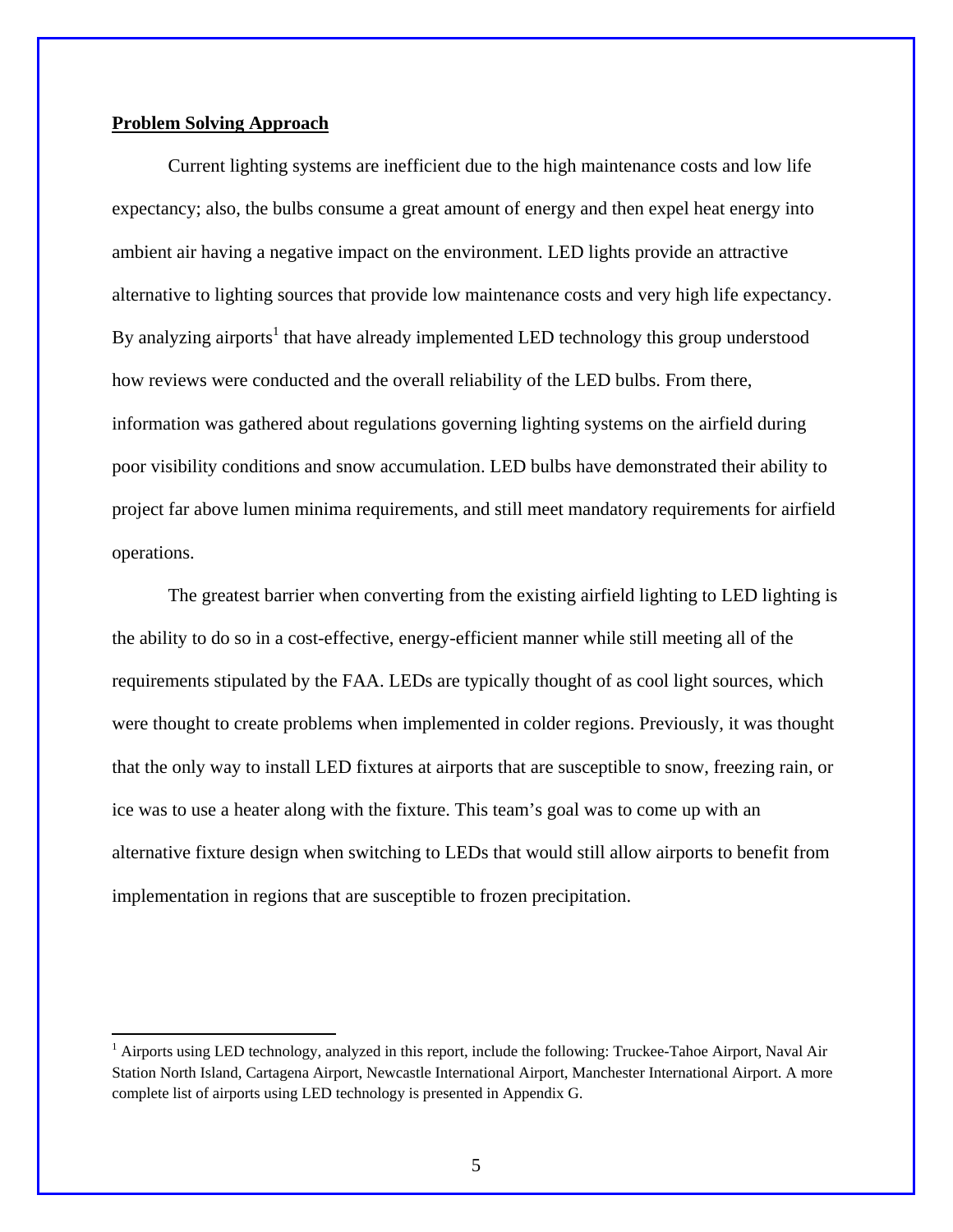#### **Lighting Comparison: Current vs. New Technologies**

#### *Incandescent Lighting*

Incandescent bulbs were the original electric light sources used in airfield lighting and, with some refinements, still employ basic technology that is over one hundred years old. A tungsten wire filament is placed inside a glass bulb, an electric current is passed through the filament, and resistance in the filament causes it to heat and "incandesce" or glow. Most modern light bulbs feature a coiled filament that improves efficacy (the lighting industry's term for efficiency) and reduces heat loss. Whereas early light bulbs contained a vacuum to prevent the filament from combining with oxygen and "burning out," most of today's bulbs use various mixtures of inert gases for the same purpose (Sylvania 2008).

Incandescent bulbs are affordable, can be controlled by inexpensive dimming circuits, and are available in a wide range of sizes, configurations and wattages. Unfortunately, incandescent bulbs are inefficient. Compared with the other major light sources, incandescent is the least efficient. Because they produce light by heating a solid material until it glows, most of the energy they consume is given off as heat. Approximately 90% of the energy that is consumed in an incandescent bulb is released in the form of heat, while only 10% is converted to visible light. Incandescent bulbs operate at shorter lives than most other lighting sources.

#### *Halogen Lighting*

Tungsten Halogen bulbs are a refinement of incandescent technology that offer up to 20 percent greater energy efficacy (lumens per watt), longer service life and improved light quality. Nevertheless, halogen lighting still only converts 30% of the energy to visible light; this, by no means, is considered efficient. In a standard incandescent bulb, tungsten from the filament evaporates over time and is deposited on the walls of the bulb, thus reducing light output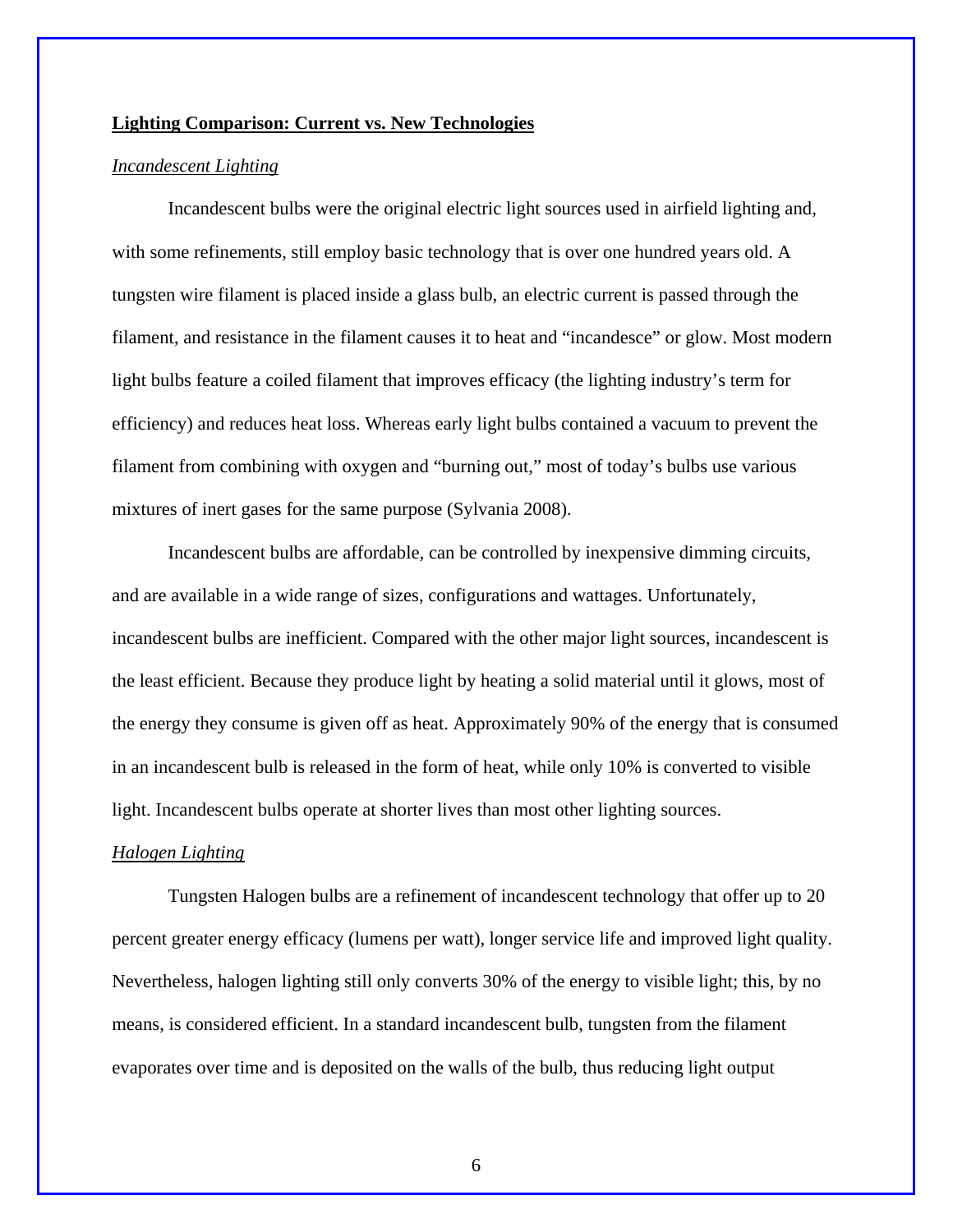(Sylvania 2008). The filament gets thinner and thinner and eventually breaks, causing the bulb to fail. The halogen gas inside a halogen bulb causes the evaporated tungsten to redeposit on the filament. This process, along with high pressure inside the capsule, slows down deterioration of the filament, improves lumen maintenance and extends the bulb's service life. Other advantages include instant start-up with no flickering and they are operational at any temperature, including sub freezing temperatures. However, these lights, along with incandescent lights, are prone to failure in high vibration environments.

#### *Light-Emitting Diodes*

Light-emitting diodes (LEDs) are a relatively new technology that has advanced from use in numeric displays and indicator lights to a range of new and potential new applications, including airport ground lighting. LEDs differ radically from traditional light sources in that there are no glass bulbs or filaments to break, or electrodes to decay. Instead, LEDs are solid state light sources – basically, a chemical chip embedded in a plastic capsule. When the chip is energized by applying a voltage, it emits visible light. The light can then be focused, routed, or scattered using lenses, waveguides or diffusers. The color composition of the light being emitted by the LED is based on the chemical composition of the material being excited. With traditional light sources, colored filters must be used to create colored light, absorbing and wasting much of the bulb's light output. LEDs are available that can produce colors including white, deep blue, blue, green, yellow, amber, orange, red, bright red and deep red. For red, amber, yellow, green and blue LEDs, new materials have been developed that are more efficient than traditional materials, thus producing efficacies greater than incandescent bulbs.

With LEDs' solid state construction, comes durability and exceptionally long life. LEDs are highly rugged (Design Lab 2008). They feature no filament that can be damaged due to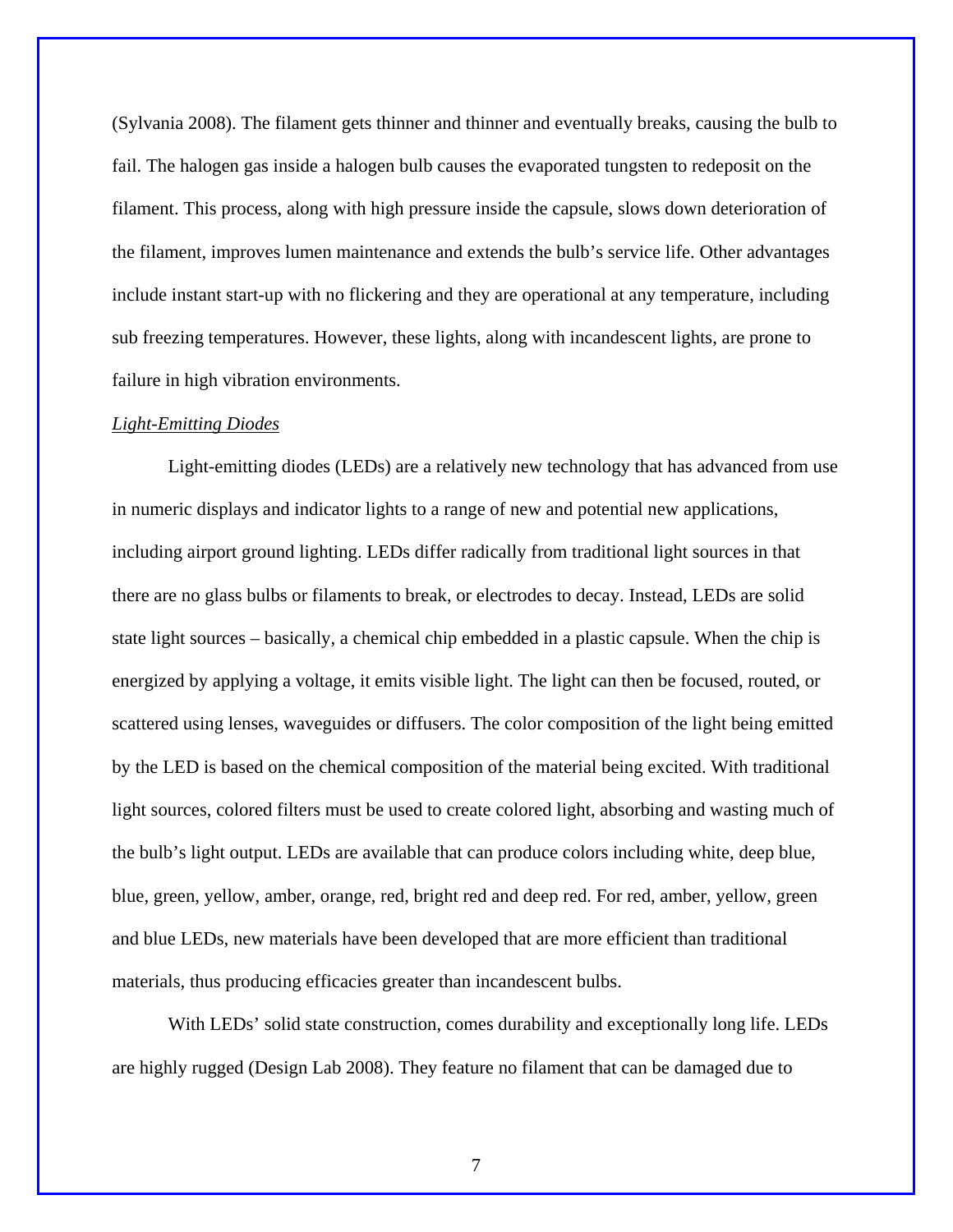shock and vibrations. LEDs are also low-voltage, low-current devices and highly efficient light sources. For example, a properly operated red or yellow LED can maintain up to 50% of its initial brightness after 100,000 hours (Sylvania 2008). Also, in traffic signal lights, a strong market for LEDs, a red traffic signal head that contains 196 LEDs draws 10W versus its incandescent counterpart that draws 150W. Various estimates of potential energy savings range from 82% to 93%. With the red signal operating about 50% of the day, the complete traffic signal unit is estimated to save 35-40% (Design Lab 2008). Even though LEDs are more efficient than incandescent lights now, they are always improving and becoming more advanced than traditional lighting. "In 1993 an array of 200 LEDs was required whereas only 18 LEDs achieve the same performance today, with prediction of further reduction to only 10" (Design Lab 2008).

LED units are small, typically 5mm, therefore produce little light overall. However, this weakness is actually its strength. LEDs can be combined in any shape to produce desired lumen packages as the design goals and economics permit. In addition, LEDs can be considered miniature light fixtures; distribution of light can be controlled by the LEDs' epoxy lens, simplifying the construction of architectural fixtures designed to utilize LEDs. A controller can be connected to an LED fixture to selectively dim individual LEDs, resulting in the dynamic control of distribution, light output and color while producing energy savings.

LED runway and taxiway fixtures can reduce airport maintenance costs because of the extended bulb life LEDS offer. Some LEDs are projected to produce a long service life of about 100,000 hours. For this reason LEDs are ideal for hard-to-reach/maintain fixtures; because of the reduced energy requirement, there are reductions in sizes and ratings for cables or other circuit components. Therefore, airport installation costs can be reduced. If needed, during the summer,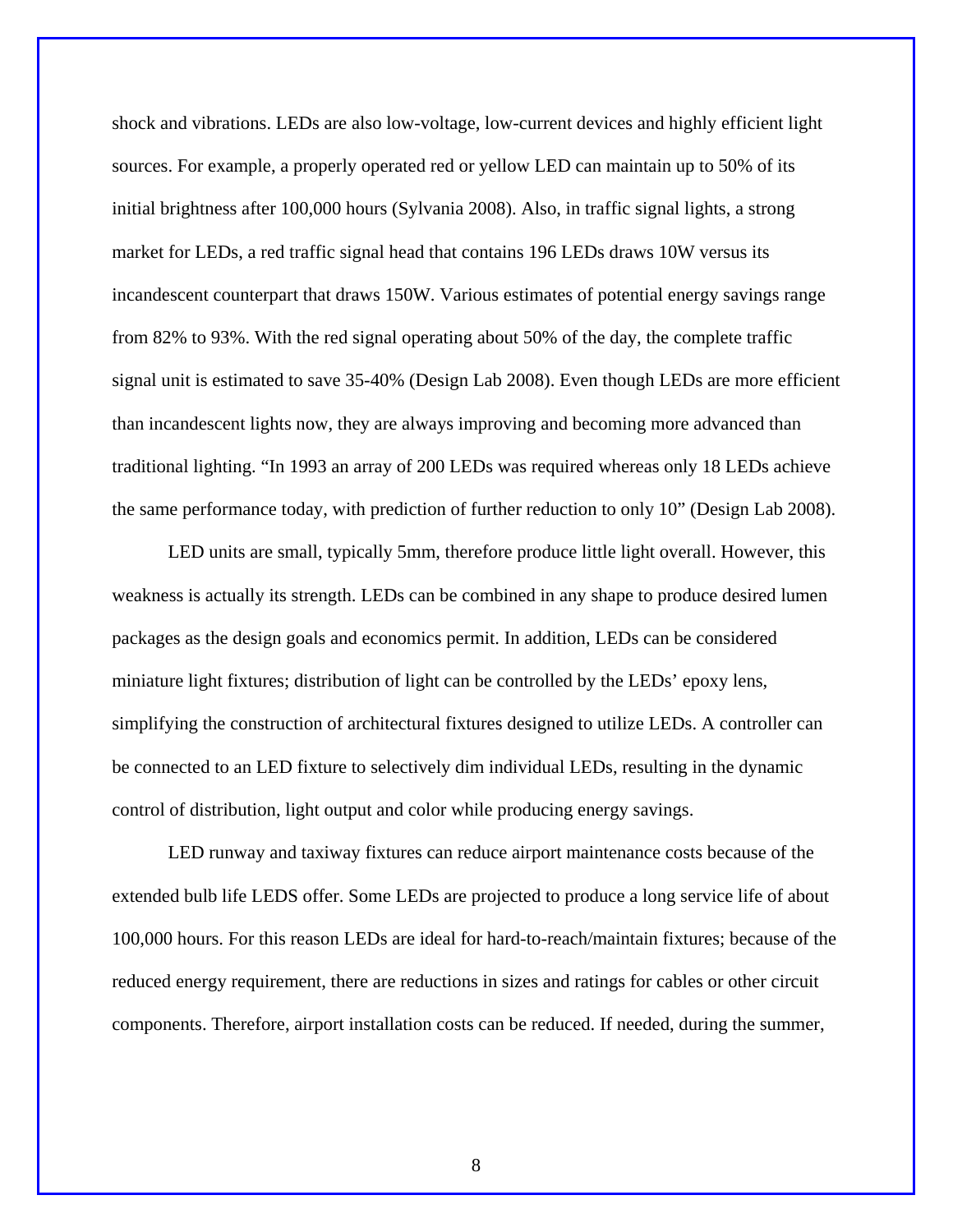the LED current can be reduced to save energy further and reduce the junction temperature to extend life. LEDs, in turn, offer a more affordable lighting alternative for smaller airports.

 Even though LEDs are considered quite an improvement over incandescent lighting, there are still inherent disadvantages associated with them. There are two major drawbacks, among others, of LEDs; these include the narrow ambient temperature zone and the initial cost. Since LEDs are current driven, each degree the ambient temperature changes affects the LED's (including its components) operating temperature (LEDTronics 2000). In order to maintain the projected longevity (100,000 hours) of LEDs, the LEDs need to be operated within the desired temperature range of 35°C - 45°C. LEDs can operate at the FAA's requirement of -40°C and 55°C by increasing or decreasing the current through the LED. This will allow the LED to stay in the desired temperature zone. Since the current needs to be regulated, LEDs need a power supply to do so. LEDs have a risk of being overdriven by this power supply. The other major disadvantage is the initial cost of LEDs. As compared to traditional lighting devices, an LED system would be more of an investment at installation. This is easily outweighed by the continuing decline in costs compared to incandescent lighting. Considering the long-term costs, reliability, and safety, an LED lighting system should be a preferable alternative.

LEDs have recently gained support for their replacement of conventional lighting. Since this is true, there were no industry standards for this technology in its advent years (Gallagher 2001). Therefore, the development of performance standards is needed in order to publish appropriate advisory circulars/specifications. Installation procedures also need to be refined and standardized.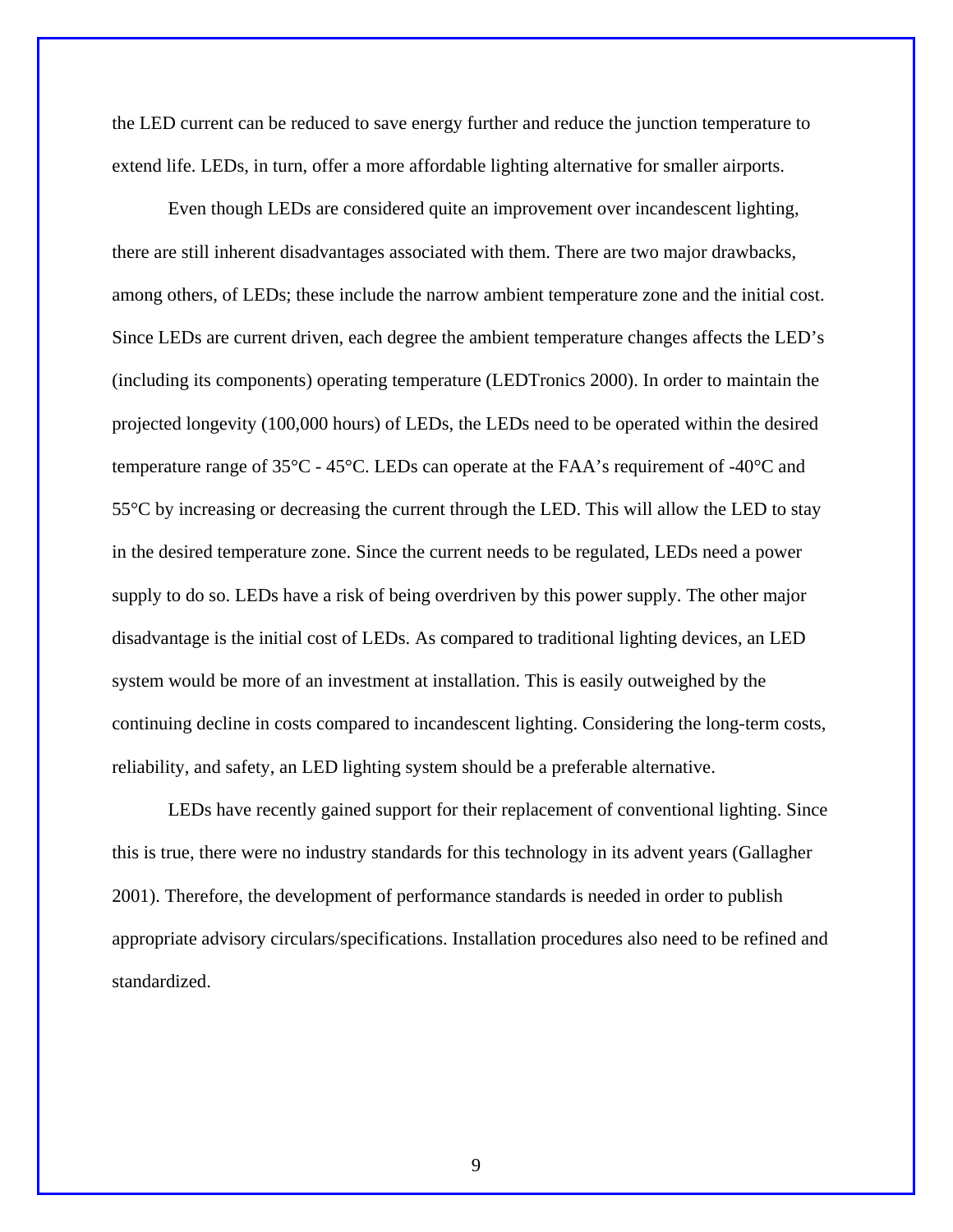#### **Safety Risk Assessment**

 A safety risk assessment for the use of LED bulbs at airports around the nation requires an in-depth look at the overall reliability of the lighting system. This can be discussed in terms of overall success rate of current systems, and an evaluation of current airports that are equipped with LED bulbs. In addition, one must also analyze the intensity of the bulb with respect to a variety of weather conditions. This will be broken down by analyzing the effect of snow accumulation on the lights, and how different weather trends and visibility conditions affect the overall lumen output of the LED bulb.

#### *Reliability*

 The reliability of the bulb is the first step in the safety risk assessment, which will be broken down into an evaluation of current airports with LED systems and their success rate at those airports. Airports across the world are implementing LED's to test the efficiency and cost benefit as they are viewed over a respective time period. A list of known airports that have experimented or permanently adopted LED's on the airfield can be seen below. Airports that are already using LED lighting:

- 1. Truckee-Tahoe Airport California (Efficient lighting takes off at California airports)
- 2. Naval Air Station North Island (Efficient lighting takes off at California airports )
- 3. Cartagena Airport Columbia (New LED AGL and Infrastructure Saves Power for Colombian Airport)
- 4. Newcastle International Airport (LED Stop Bar AT Newcastle Airport)
- 5. Manchester International Airport United Kingdom (First Sale of New LED Technology)
- 6. Oxford (Kidlington) Airport United Kingdom (First Sale of New LED Technology)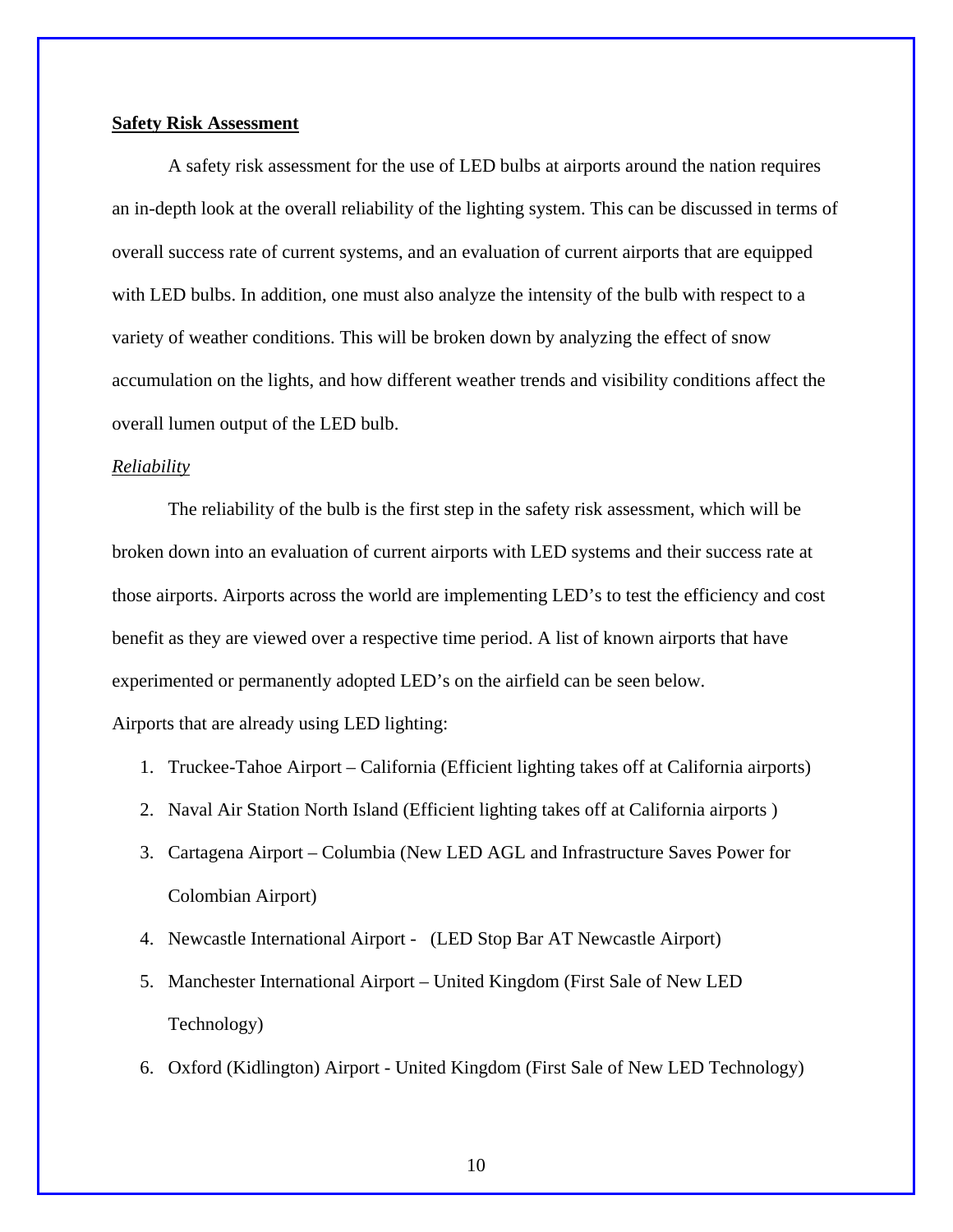7. Liverpool John Lennon Airport – Liverpool, united Kingdom (Liverpool Airport Creates New Taxiway with Carmanah Solar Taxiway Lights)

The Truckee-Tahoe and Naval Air Station North Island airports reported more efficient operations as a result of energy and maintenance savings (Efficient lighting takes off at California airports). The Cartagena airport reported that the simplified electrical infrastructure has reduced the power consumption to 10%. In addition, the tests proved that the total number of ZA216LED fixtures only consumed 500 watts at the output of the CCR, compared with 5000 watts that would have been required with Tungsten Halogen bulb type products. Also, the power factor and harmonic content was much improved when LED's where operated in this fashion (New LED AGL and Infrastructure Saves Power for Colombian Airport).

The Newcastle airport implemented the LED technology with a Stop bar, that can be seen as "... one of the most critical roles for airfield ground lighting." At busier airports, stop bars are active for the majority of the day with only a few hours of down time. According to the News Release, LED Stop Bar at Newcastle, the intense lighting cycles can significantly reduce ordinary tungsten halogen bulb life to a few months especially in CAT III conditions. This results in increased maintenance time because under Civil Air Patrol rules, no more than two stop bar lights are allowed to be non-operational. The implemented LED stop bar has a rated life in excess of 30,000 hours for its respective wattage, and is forecasted to operate 14 hours a day providing an expected six years of maintenance free service. (LED Stop Bar AT Newcastle Airport)

The Manchester International and Oxford Kidlington airports, "...have installed 80 of the new ZA216L taxiway-edge lights, and pilots have already reported an improvement." (First Sale of New LED Technology) The Liverpool airport, also located in the United Kingdom leaned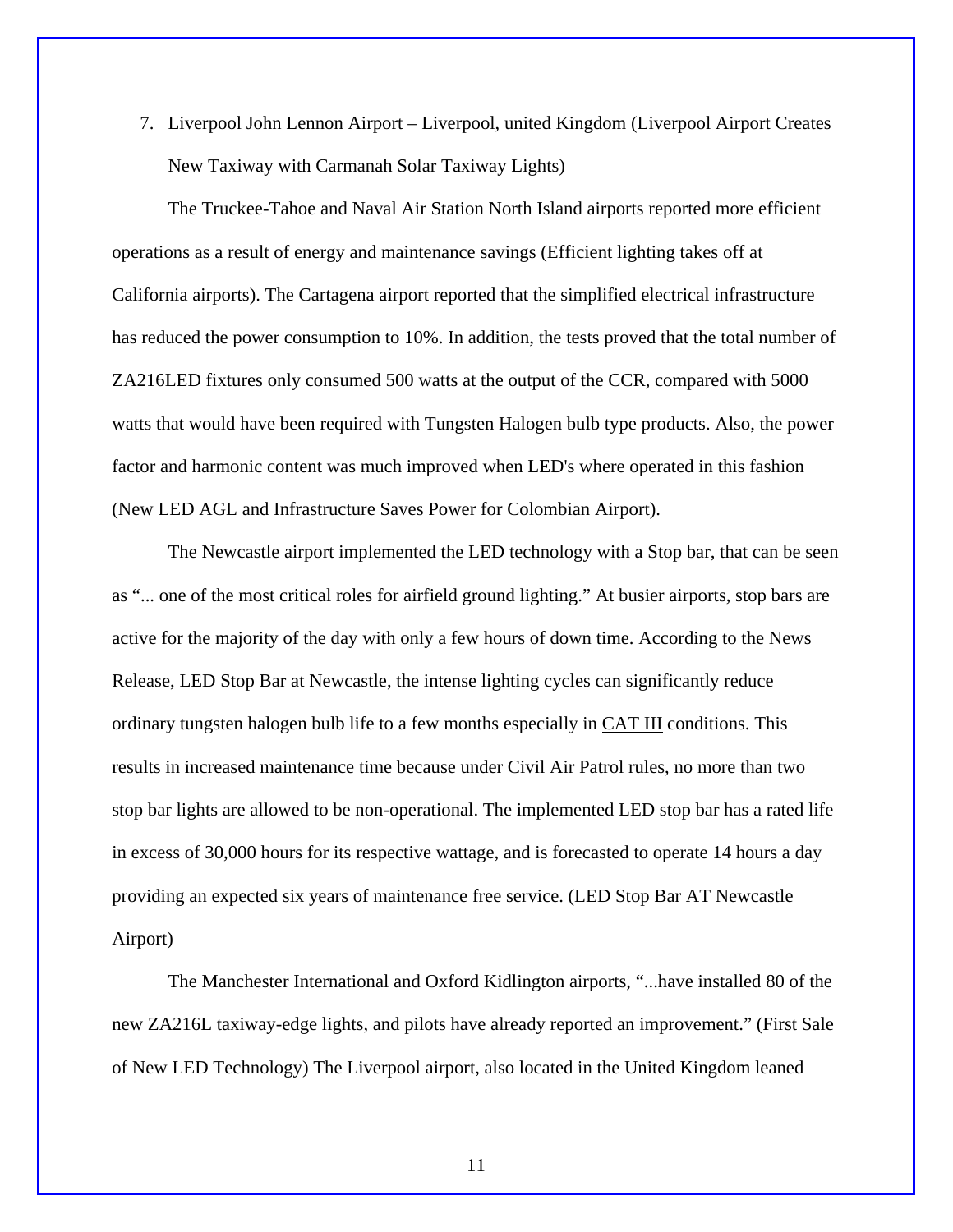towards solar powered LED's for a quick install for taxiway lighting purposes. The Carmanah solar taxiway lights require no additional digging or cable installation and still provide the illumination needed for all weather conditions. Solar LED's are rated at up to 300 hours of operation and can go five years without battery replacement or routine maintenance. (Liverpool Airport Creates New Taxiway with Carmanah Solar Taxiway Lights)

#### *Adverse Weather Conditions*

The test airport, Cleveland Hopkins International Airport (KCLE), is located in northeast Ohio at Latitude 41.4˚ N and Longitude 81.8˚ W. This region is well known for its ever changing weather conditions with Lake Erie situated nearby. Snow accumulations and temperature fluctuations need to be analyzed over time, with respect to LED lights, in order to evaluate the risks associated with implementation.

Average snowfall for KCLE can be seen in Figure 1 with last year (2007) in red ink.





northern latitudes. Snow, cold temperatures, and poor visibility conditions can also affect LED lights on a lumen output level and an overall operating level. Figure 2 displays the temperature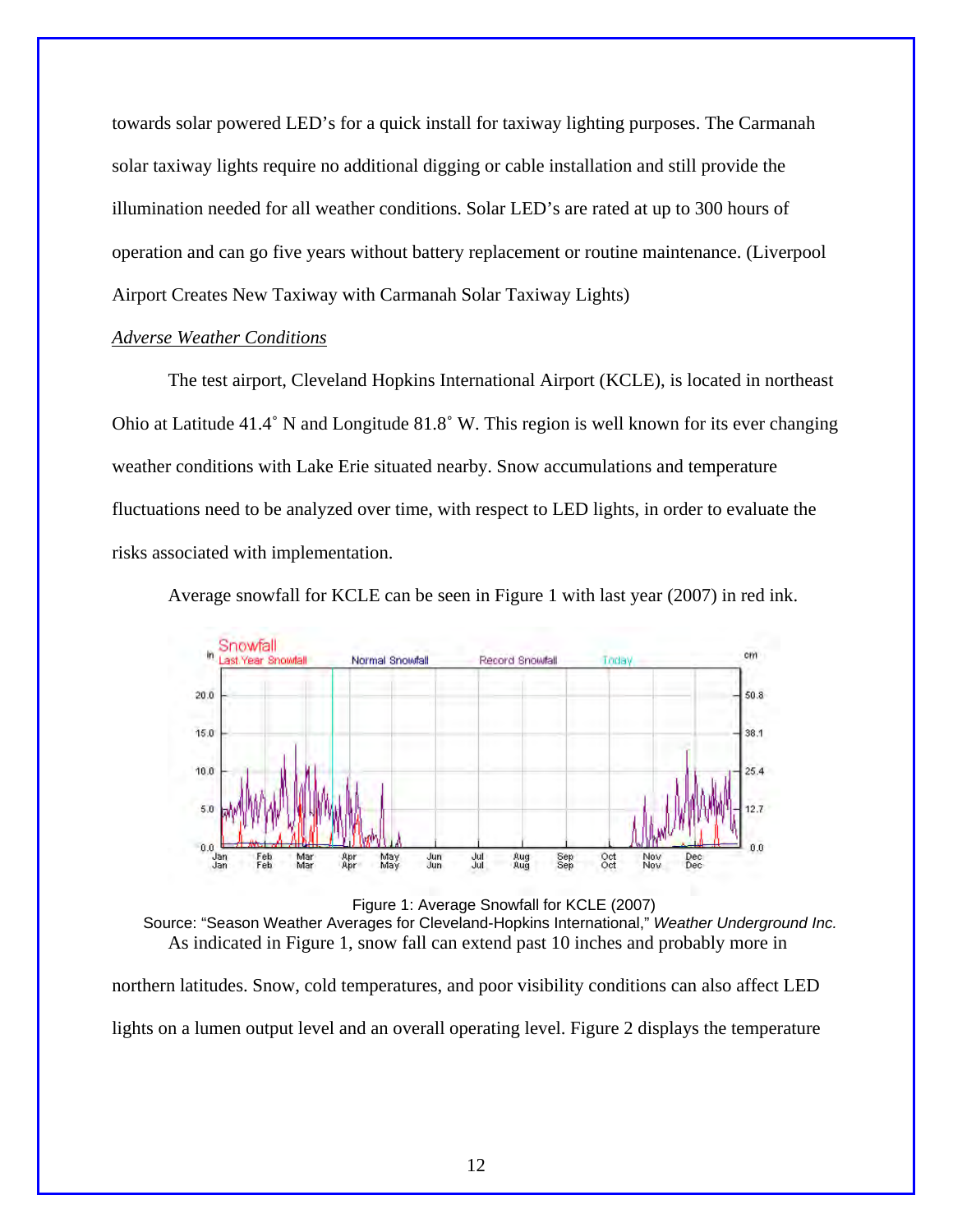

range that was observed over the past year at KCLE.

Figure 2: Range of Temperatures Experienced at KCLE (2007) Source: "Season Weather Averages for Cleveland-Hopkins International," *Weather Underground Inc.*

LED bulbs have been studied in conjunction with incandescent lights, and they have been found to meet the FAA requirements with respect to temperature fluctuations. LED fixtures, when exposed to colder temperatures, have a set time frame to increase the fixture temperature to a more appropriate level. Suiting FAA requirements, the temperature rise was observed in the fixture itself, but the optical surface temperature only increased a few degrees. Therefore, the northern regions of the country would not experience much difficulty when dealing with temperature fluctuations. However, a design change that would allow for an increase in the surface temperature would need to be implemented when dealing with cold weather airports and snow accumulation. This is due to the lack of heat generated from a filament inside the LED bulb, which prevents an increase in the optical surface temperature (Gu 2007).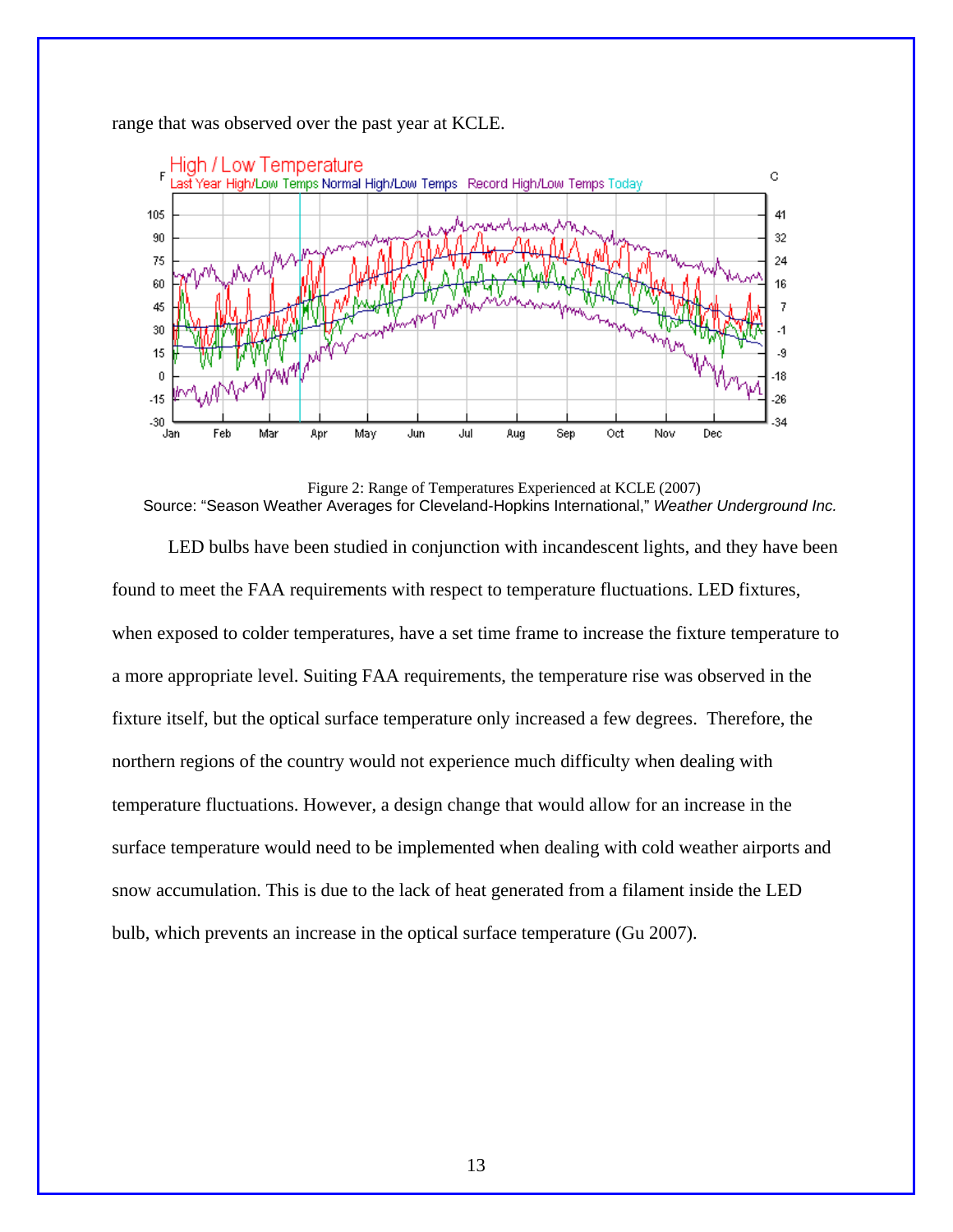#### **Maintenance Components**

#### *Electricity Costs*

 To determine the average electrical cost per kilowatt hour at an airport, a generalization was realized by grouping sectors of users according to use. All airports can be grouped into the transportation sector as seen in Figure 3, obtained through the Energy Information Administration (U.S. Energy Information Administration p.1).



Source: Energy Information Administration, *Annual Energy Review 2007*, Table 8.10.

LEDs draw 1/10th the amps of incandescent bulbs, which allow for more power to be saved or utilized lighting more bulbs. Since LED's operate more efficiently than incandescent bulbs, maintenance costs, similar to electricity consumption, will be decreased after the implementation of LEDs. This results in an overall saving when dealing with electricity consumption costs.

#### *Electrician Costs*

 To determine the average electrician wage in the U.S. for maintenance costs, an analysis of wages was considered across the continental U.S. The U.S. Department of Labor publishes statistics for all occupations, and Table 1 states the results of a survey taken in June of 2006 (U.S. Department of Labor).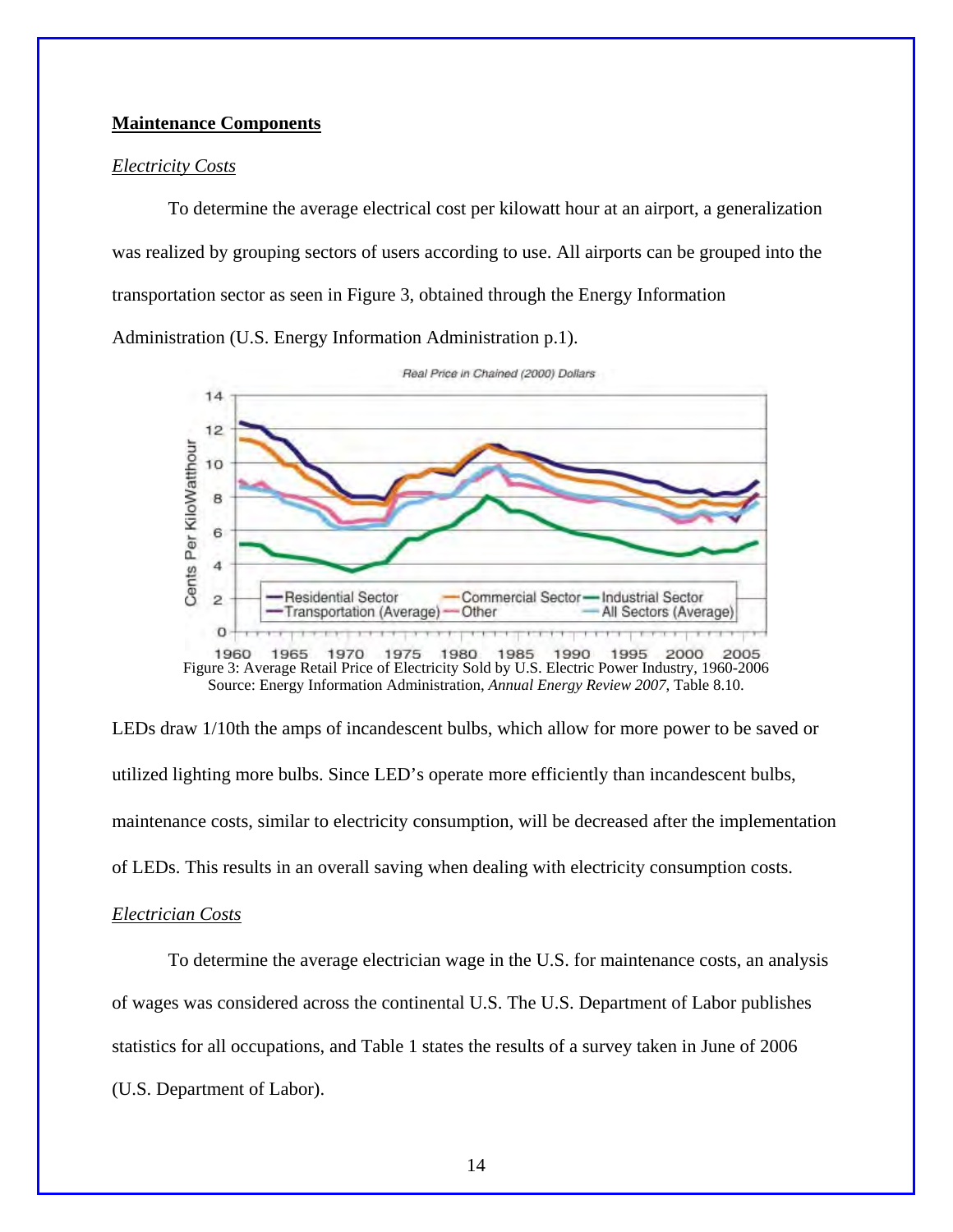| <b>Employment</b> | <b>Employment RSE</b> |          |     | <b>Mean hourly wage</b> |  | Mean annual wage     | <b>Wage RSE</b> |  |          |
|-------------------|-----------------------|----------|-----|-------------------------|--|----------------------|-----------------|--|----------|
| 617,370           | $0.9\%$<br>\$22.41    |          |     | \$46,620                |  | $0.5\%$              |                 |  |          |
| <b>Percentile</b> | 10%                   |          | 25% | 50%<br>(Median)         |  | 75%                  | 90%             |  |          |
| Hourly Wage       | \$12.76               | \$16.07  |     | \$20.97                 |  | \$27.71              | \$34.95         |  |          |
| Annual Wage       | \$26,530              | \$33,420 |     |                         |  | \$57,650<br>\$43,610 |                 |  | \$72,700 |

**Table 1: National Estimates: Employment and Wage Estimates for Electricians** 

Source: U.S. Department of Labor: Bureau Statistics. Occupational Employment and Wages: GPO, May 2006.

The maintenance aspect of the cost analysis reviews the bulbs operating lifetime and how efficient it is in the long run. Allen Enterprises addresses this topic by examining the long life expectancy of the LED bulb over the traditional incandescent. LED's are referred to as high flux light sources that bring many advantages to the table when it comes to implementation. Studies have been conducted that measure a single LED fixture at high intensity to be working properly at 100,000 hours (Sajadi 2008). Significant maintenance savings are realized when the time to replace a bulb rarely occurs because their useful life is so long, which leads to a reduction in man hours that are needed to replace the burnt out bulbs (Seymour 2007).

 The average electrician would have to spend less time on those taxiways and runways that have LED lights installed, as compared to those areas that are still operating incandescent bulbs. Depending on the amount of electricians on staff, a savings could be realized, or at least an increase in productivity to allow more time to be focused on other electrical issues that the electrician is required to complete.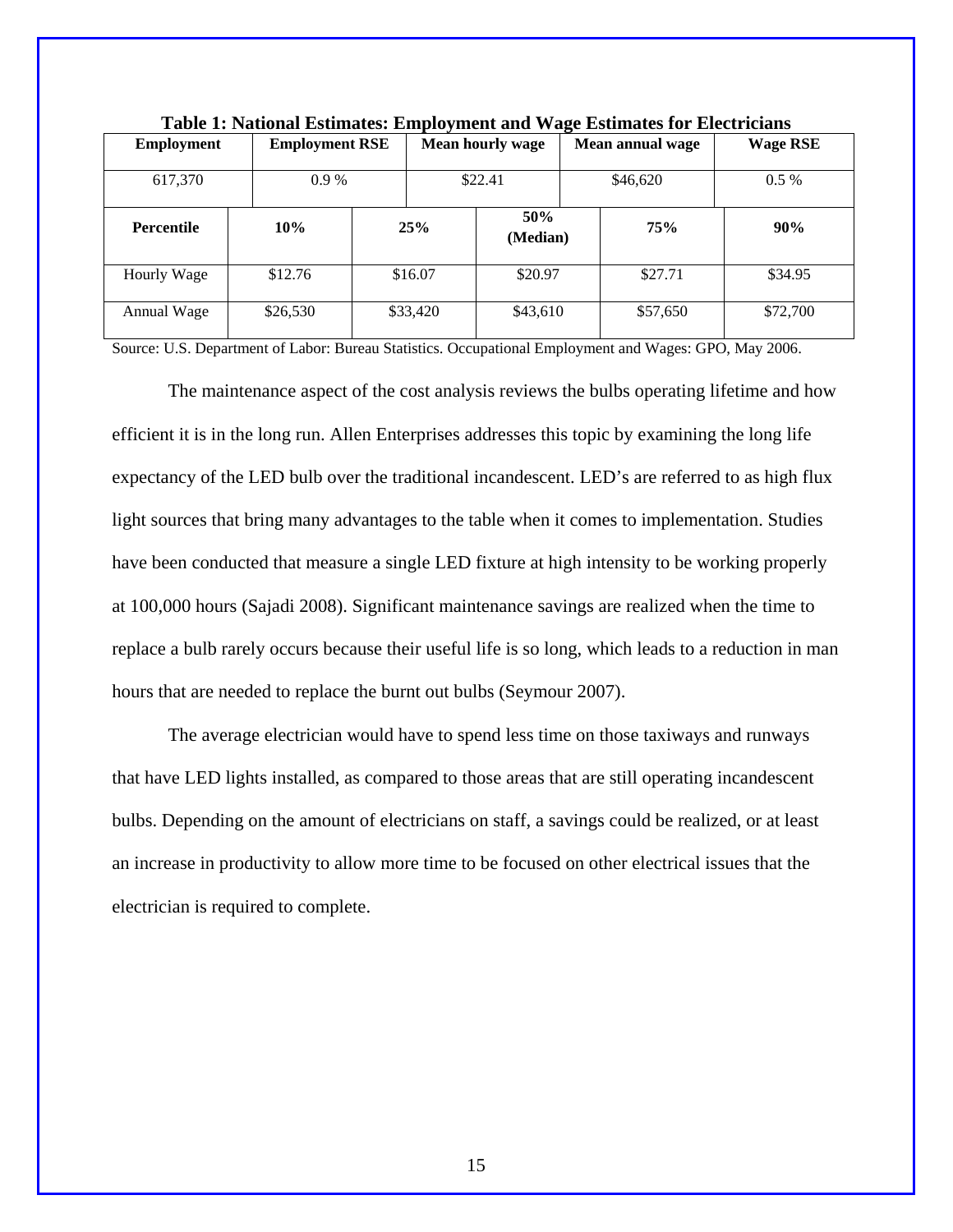#### **Cost Analysis**

 As with any major equipment replacement project, there will be difficulties dealing with the cost and implementation of LED light fixtures. However, the potential for capital saved on energy use and equipment replacement over time can yield a significant return on investment. According to the U.S. Department of Energy, today's white LED's cost more than \$50 per thousand lumens, where a typical incandescent high-wattage bulb costs \$1 per thousand lumens. However the life of an LED bulb, degraded to 70% output, can be upwards of four times the life of incandescent bulbs.

 In March of 2007 the Federal Aviation Administration activated a prototype LED system at Prescott Municipal Airport (PRC), in Prescott, Arizona. The study identified the current power requirements for incandescent, conventional LED, and the prototype LED technology, as provided by OPTIMUS Corporation. Results yielded from the experiment support the idea that significantly less power usage can provide substantial capital savings without sacrificing performance. Table 2 shows the typical wattage use for Incandescent, LED, and prototype LED discussed in the Prescott Municipal Airport (PRC) case study.

| <b>Incandescent</b>             | Step 1 | Step 2 | Step 3 |
|---------------------------------|--------|--------|--------|
| Current (Amps)                  | 4.88   | 5.56   | 6.7    |
| Voltage                         | 4.36   | 5.18   | 6.83   |
| Power (Watts)                   | 21.27  | 28.8   | 45.76  |
| LED (with 6.6 Amp Circuit)      | Step 1 | Step 2 | Step 3 |
| Current (Amps)                  | 4.86   | 5.57   | 6.7    |
| Voltage                         | 3.11   | 3.24   | 2.98   |
| Power (Watts)                   | 15.15  | 18.05  | 19.97  |
| Prototype LED (2.8 Amp Circuit) | Step 1 | Step 2 | Step 3 |
| Current (Amps)                  | 0.28   | 0.84   | 2.84   |
| Voltage                         | 1.25   | 1.6    | 2.2    |
| Power (Watts)                   | 0.35   | 1.34   | 6.25   |

**Table 2: Technical Performance Test Results at Prescott Municipal Airport** 

Source: "LED Technology: Lighting the Way," *The Journal of Air Traffic Control*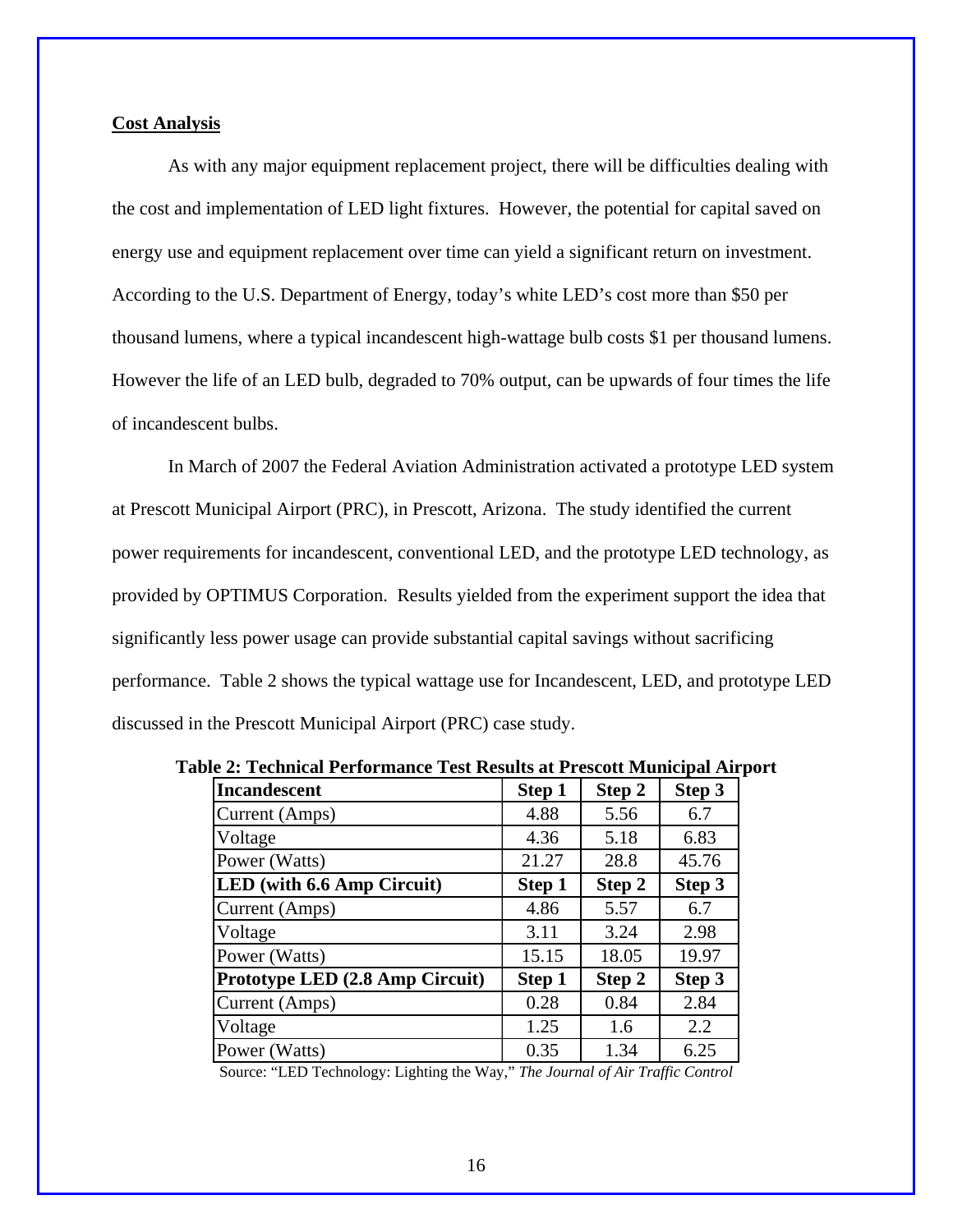Table 3 shows the comparison of annual energy costs for Incandescent, LED, and prototype LED at PRC. This verifies that LEDs are much more economical to operate when compared to incandescent bulbs, operating at almost half the cost. The prototype LED would cost PRC less than  $1/17<sup>th</sup>$  of what it previously cost to operate the airfield lights.

### **Table 3: Energy Cost Calculations at Prescott Municipal Airport**

### Incandescent 6.6A Series Circuit with 30/45W Transformer

| <b>Brightness</b><br>Step | Amps | <b>Brightness</b><br>Level | Percent<br>Usage | Hours<br>Usage <sup>®</sup> | Load<br>VA@<br>Each<br>Fixture | Total<br>Quantity<br><b>Fixtures</b> | Total<br>Annual<br>kWh<br>For<br>Circuit | Annual<br>kWh<br>Regulator<br>@ 80%<br>Efficiency | kWh<br>Unit<br>Cost | Annual<br><b>Energy Cost</b><br>@80%<br>Efficiency |
|---------------------------|------|----------------------------|------------------|-----------------------------|--------------------------------|--------------------------------------|------------------------------------------|---------------------------------------------------|---------------------|----------------------------------------------------|
|                           | 4,8  | 10%                        | 10%              | 438                         | 21.27                          | 300                                  | 2,795                                    | 3,494                                             | \$0.15              | \$524                                              |
|                           | 5.5  | 30%                        | 80%              | 3504                        | 28.8                           | 300                                  | 30.275                                   | 37,843                                            | \$0.15              | \$5,676                                            |
|                           | 6.6  | 100%                       | 10%              | 438                         | 45.76                          | 300                                  | 6.013                                    | 7,516                                             | \$0.15              | \$1,127                                            |

# **Total Annual Energy Cost \$7,327**

# LED 6.6A Series Circuit with 30/45W Transformer\*

| <b>Brightness</b><br>Step | Amps | <b>Brightness</b><br>Level | Percent<br>Usage | <b>Hours</b><br>Usage* | Load<br>VA @<br>Each<br>Fixture | Total<br>Quantity<br><b>Fixtures</b> | Total<br>Annual<br>kWh<br>For<br>Circuit | Annual<br>kWh<br>Regulator @<br>80%<br>Efficiency | kWh<br>Unit<br>Cost | Annual<br><b>Energy Cost</b><br>@80%<br>Efficiency |
|---------------------------|------|----------------------------|------------------|------------------------|---------------------------------|--------------------------------------|------------------------------------------|---------------------------------------------------|---------------------|----------------------------------------------------|
|                           | 4.3  | 10%                        | 10%              | 438                    | 15.15                           | 300                                  | 1,991                                    | 2,488                                             | \$0.15              | \$373                                              |
|                           | 55   | 30%                        | 80%              | 3504                   | 18.05                           | 300                                  | 18,974                                   | 23,718                                            | \$0.15              | \$3,558                                            |
|                           | 6.6  | 100%                       | 10%              | 438                    | 19.97                           | 300                                  | 2,624                                    | 3,280                                             | \$0.15              | \$315                                              |

# **Total Annual Energy Cost \$4,246**

"When using 10/15 watt series circuit transformers, fixture VA loading and energy cost may be further reduced by as much as 25%.

# Prototype LED 2.8A Series Circuit with Interface Device

| <b>Brightness</b><br>Step | Amps | <b>Brightness</b><br>Level | Percent<br>Usage | Hours<br>Usage <sup>®</sup> | Load<br>VA@<br>Each<br>Fixture | Total<br>Quantity<br><b>Fixtures</b> | Total<br>Annual<br>kWh<br>For<br>Circuit | Annual<br>kWh<br>Regulator @<br>80%<br>Efficiency | kWh<br>Unit<br>Cost | Annual<br><b>Energy Cost</b><br>@ 80%<br>Efficiency |
|---------------------------|------|----------------------------|------------------|-----------------------------|--------------------------------|--------------------------------------|------------------------------------------|---------------------------------------------------|---------------------|-----------------------------------------------------|
|                           | 28   | 10%                        | 10%              | 438                         | 0.35                           | 300                                  |                                          | 57                                                | \$0.15              | ۴۵                                                  |
|                           | 0.84 | 30%                        | 80%              | 3504                        | 1.34                           | 300                                  | 1,409                                    | .761                                              | \$0.15              | \$264                                               |
|                           | 28   | 100%                       | 10%              | 438                         | 6.25                           | 300                                  | 821                                      | .027                                              | \$0.15              | \$154                                               |

Note: These calculations are based on a fixture to fixture comparison, operating 12 Hours a day for 365 days a year. Over the 12 hour period it is assumed that 10% is at step 1, 80% at step 2, and 10% at step 3.

**Total Annual Energy Cost \$427** 

Source: "LED Technology: Lighting the Way," *The Journal of Air Traffic Control*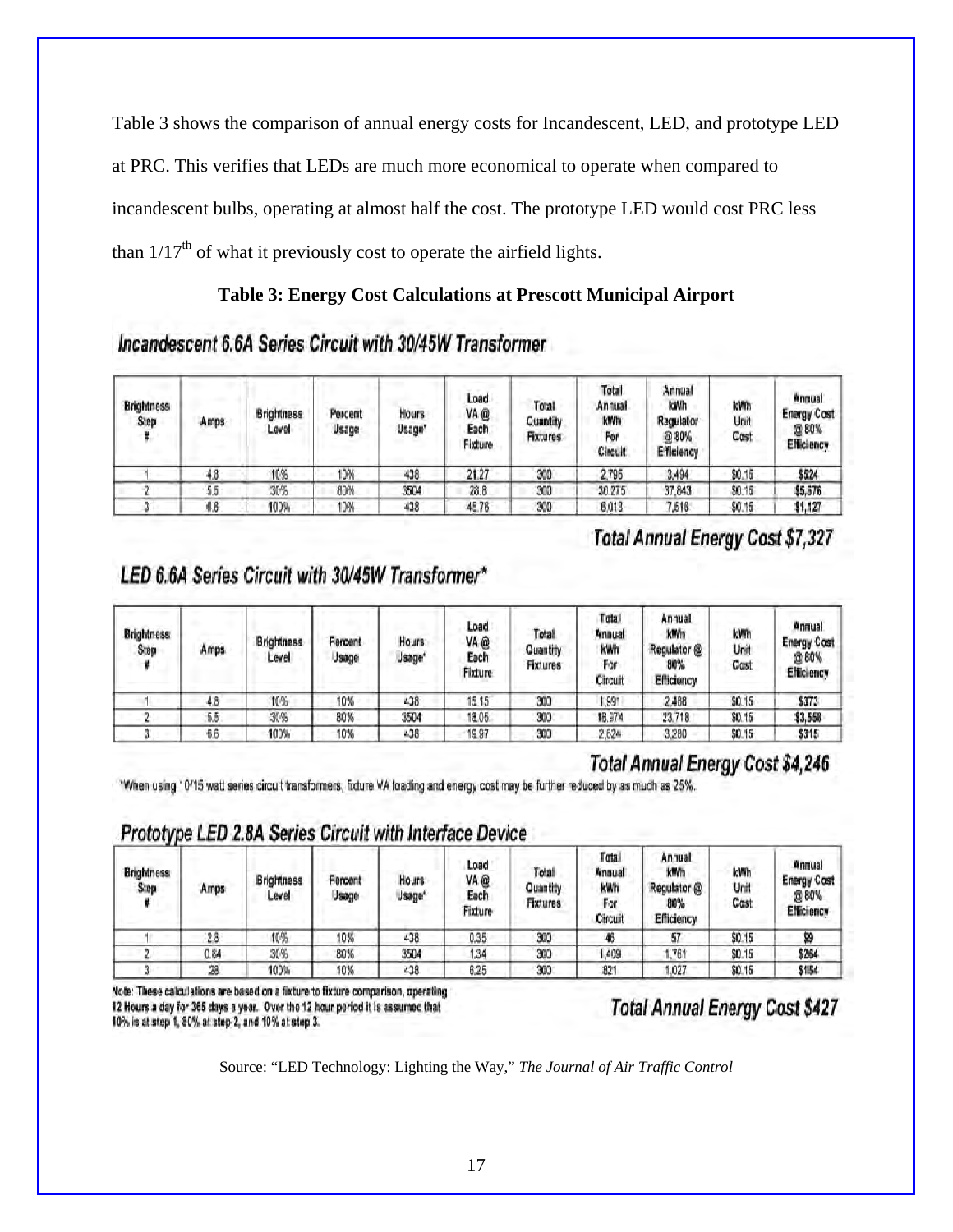#### **Funding Component**

 Funding airport and airfield related projects revolve around a number of methods to obtain funding for the desired project. Among those different methods are Airport Revenue from concessions, lessees, and passenger facility charges (PFC's); local, state, or federally backed bonds and grant opportunities.

#### *How is KCLE funded?*

The Cleveland Airport System is an enterprise fund of the City of Cleveland, meaning that it is a self-sustaining operation. As such, all revenues earned by the airport must be spent solely for airport purposes. No local tax dollars are used to fund any projects or operations at the airport. The airport is funded by non-aviation related revenues (i.e., concessions and parking), aviation revenues (i.e., rents and landing fees), and federal grants. The airport has an annual operating budget of approximately \$129 million (Airport Fact Sheet).

#### *Airport Revenue*

Airports generate revenue from concessions and leases that exist within the airport environment. Airport use or lease agreements define the financial and operational relationship between an airport and the airlines or vendors it serves. These can be in the form of legal contracts or leases for the airfield or terminal facilities. Some airports do not negotiate fees associated with use of the facility. Instead, rates are charged as set forth by local ordinances or resolutions. There are also subsidies available for funding resources through public and governmental agencies. These practices rely on the local government to balance operating costs. (Smith & Breen 2006)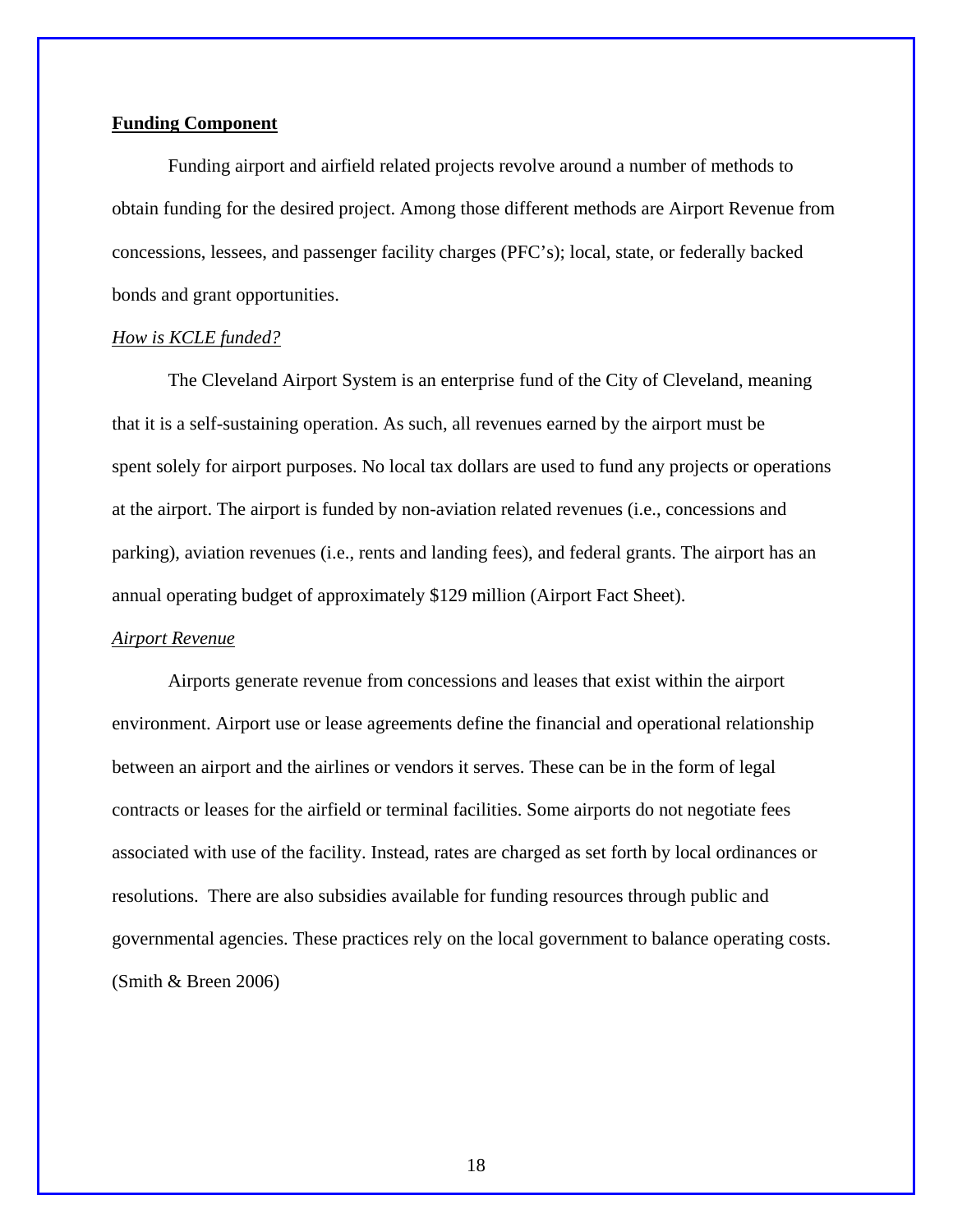#### *Grants*

Since the post-World War II era, the national government has provided grant programs from which owners of public-use airports could acquire funds for airport development and improvement. These funds are provided without responsibility for paying any money back to the government. However, airports must use the funds in accordance with the source's rules and regulations, as well as, maintain overall standards of operation. In addition to federal funding, many individual states offer grant programs for airport improvements. This funding is commonly found within state Departments of Transportations, funded from the general tax base, state user fees on transportation-related facilities, and fuel taxes (Wells, 2004).

The Airport Improvement Program (AIP) was established by the *Airport and Airway Improvement Act of 1982* and provides a single, national program for airport planning and development through funding from the Airport and Airway Trust Fund. The trust fund relied on under fees and taxes assessed on those who benefit from the services made possible by AIP grants. An airport must be part of the National Plan of Integrated Airport Systems (NPIAS) to be eligible for AIP funding. The sponsor must also meet several legal, financial, and miscellaneous requirements in order to ensure that the sponsor is capable of fulfilling the requirements stated in the grant obligations. AIP funds may only be used toward specific types of projects that directly contribute to the capital improvement of airport facilities. These projects may include the construction, improvement, or repair of an airport (Wells, 2004).

State and local funding is offered either as supplemental funding to federal grants, or as primary funding for airport projects not eligible for funding through AIP. State grants are typically funded at some percentage of the total funds required, with the airport owner obligated to pay the remaining costs. In addition to individual state grant programs, some states have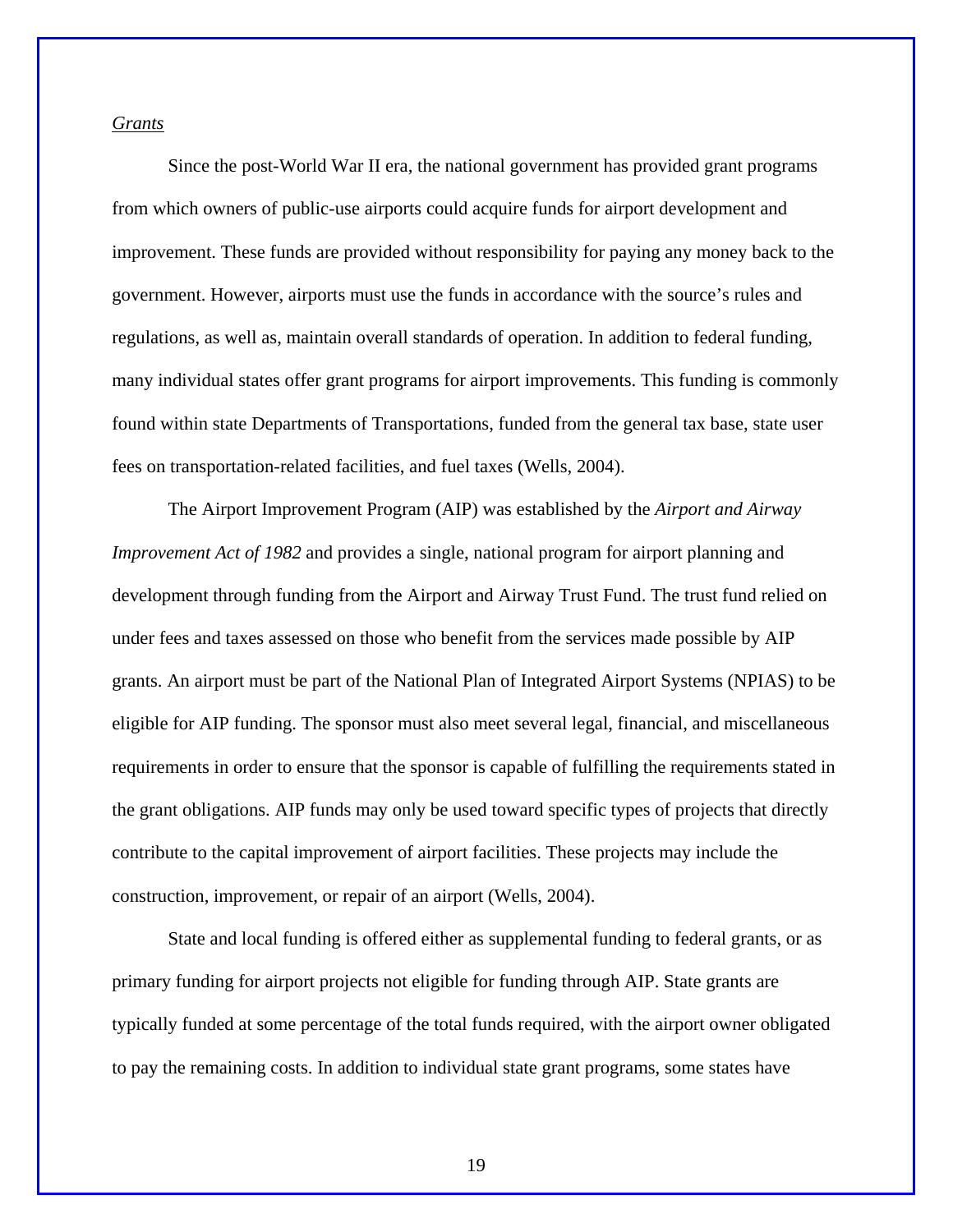developed block grant programs. Under these programs, states apply for federal funding on behalf of their represented airports. The states then allocate the funds received from the federal government to the airports as they see fit. Block grant funding of airports at the state level tend to involve general aviation airports with large airports opting for categorical grants.

#### *Municipal Bonds*

 A common way for municipalities to fund new projects and cover various expenditures is to issue debt securities, or municipal bonds, which are an alternative for raising capital aside from increasing taxes. The interest payments are free of federal taxes and usually state/local taxes as well. Municipal bonds are generally considered to be a safe form of investment for the simple reason that local governments are far less likely to go bankrupt than say a corporation. The two most commonly issued types of municipal bonds are General Obligation (GO) Bonds, and Revenue Bonds.

General Obligation Bonds are unsecured, credit-backed issuances that have maturities, or pay back dates of around ten years. Revenue Bonds are used for funding projects that will eventually create some kind of financial return, which will be used to pay back the debt issuance. The more likely candidate for funding a large project such as replacing current airport runway/taxiway lighting with LED's would probably be Revenue Bonds. The money saved from decreased electricity use and increased fixture life, as well as setting up airports for going green would be a great incentive for issuing Revenue Bonds. On the other side, investors would have an exciting cause by helping to fund a project that helps their airport become more efficient and environmentally friendly, whilst maintaining the utility of a safe investment in a municipal debt security.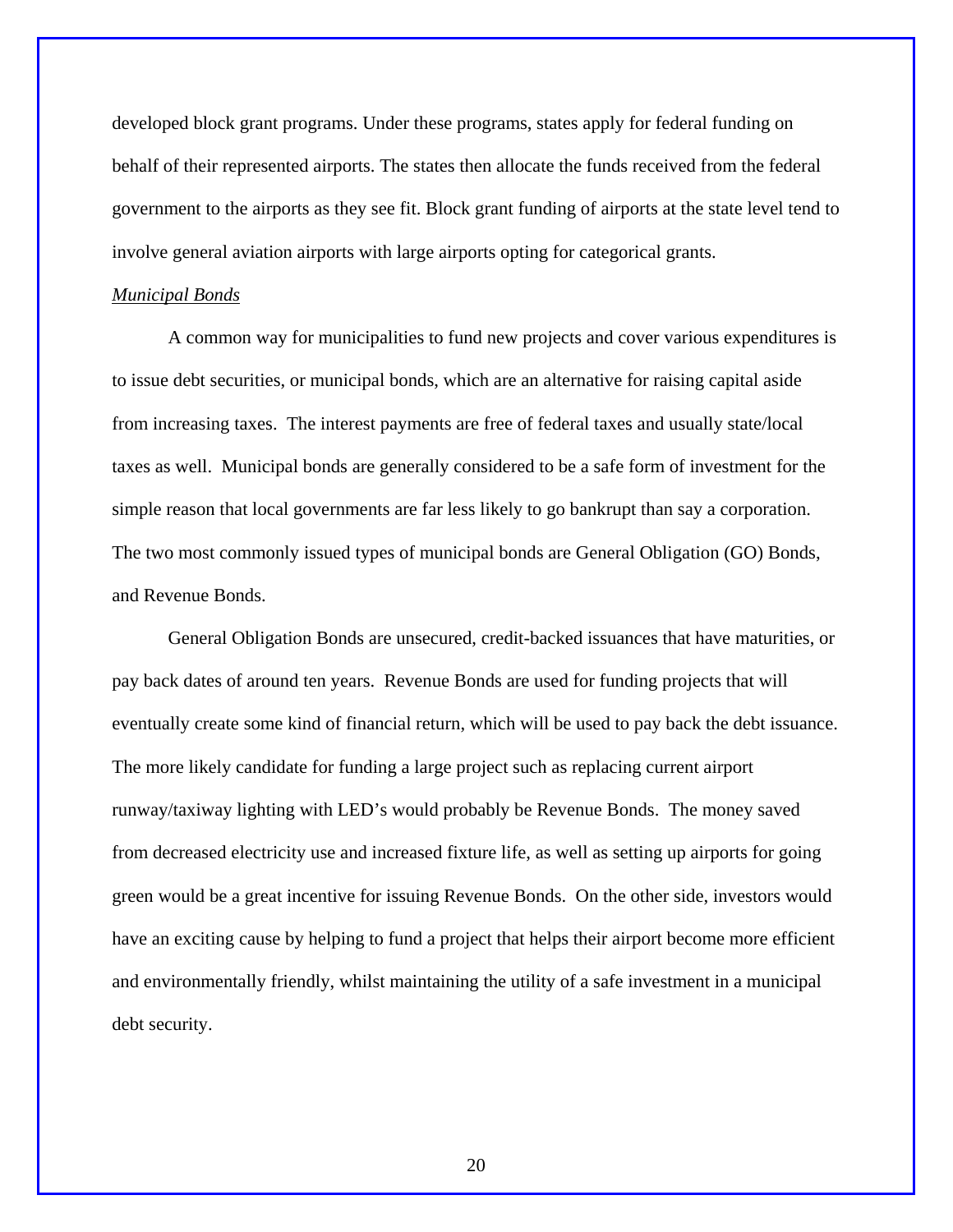#### **FAA Requirements**

According to the FAA's Advisory Circular 150/5345-46Ca, taxiway edge lights are omnidirectional and blue in color, while runway edge lights are omni-directional white lights except for the last 2000 feet where the lights will be amber in order to warn the pilot that they are running out of runway.

The environmental requirements, in section 3.2 of the same AC, are as follows:

The light fixtures must achieve specified performance under the following environmental conditions:

a. Temperature

- 1) Operating: exposure to any temperature from -40 °F to 131°F
- 2) Storage/shipping: exposure to any temperature from -67  $\mathrm{P}F$  to 131  $\mathrm{P}F$
- b. Temperature shock: exposure of the hot light fixture to cold water spray
- c. Salt fog: exposure to a corrosive salt atmosphere
- d. Wind: exposure to wind velocities of 300 mph for all L-804, L-861, and L-862 fixtures, and 150 mph for all other elevated fixtures
- e. Precipitation: exposure to rain, snow, ice, and standing water
- f. Solar radiation: exposure to solar radiation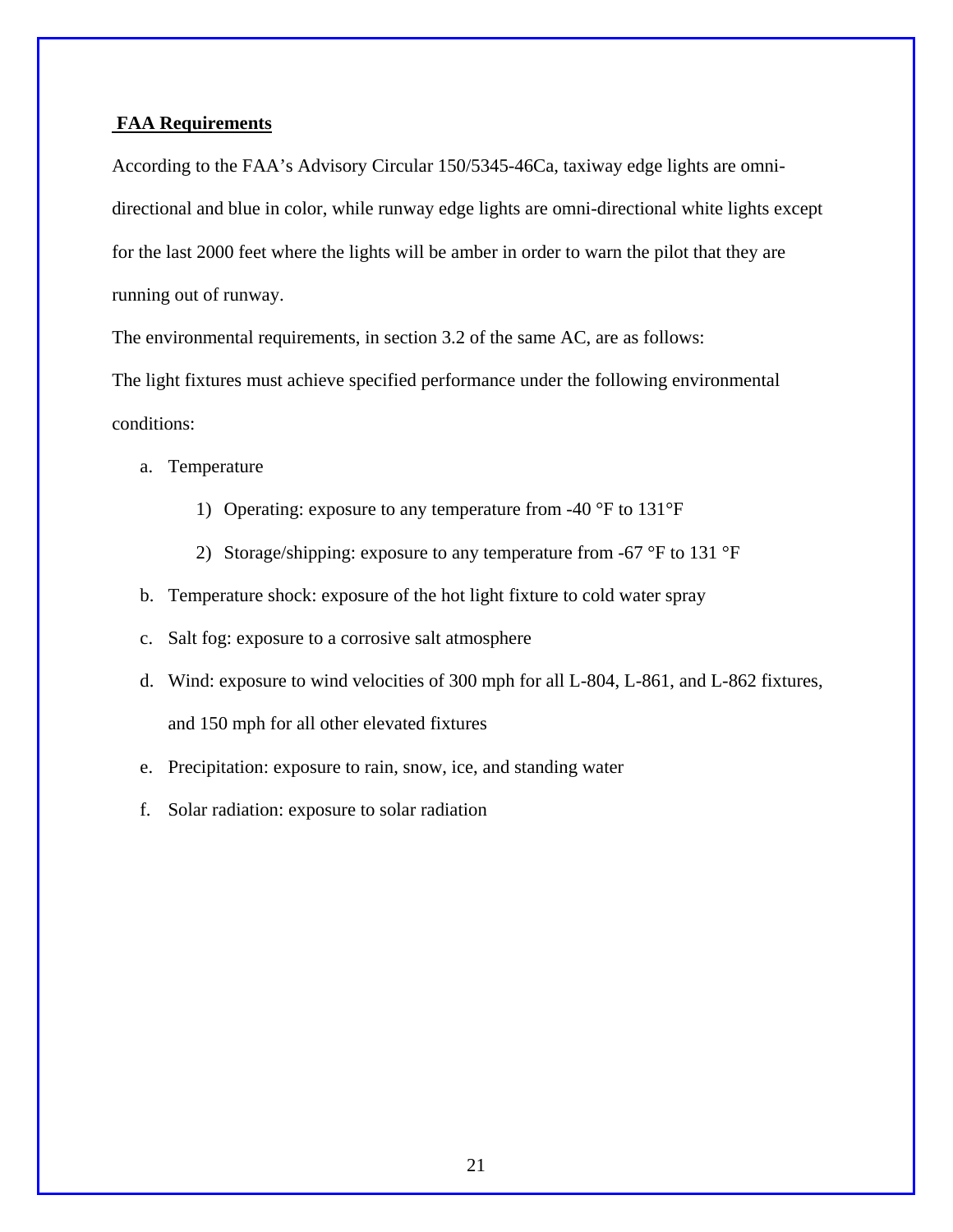#### **LED Light Colors**

Light emitting diodes currently come in a variety of colors; although the only colors that this group is concerned with are amber, blue, and white.

#### *Taxiway Lights*

As far as the taxiways are concerned, LEDs would be an exceptional substitution. The taxiway edge lighting system defines the edge of taxiways. Blue incandescent optics transmit short wavelength radiation resulting in a very poor fixture efficiency. The photopic transmission of incandescent light sources is between 4% and 5%. On the other hand, the photopic transmission for LEDs is at least 82%, when matched with a blue glass optic (Fox 2). The colored LED must be matched with a like-colored cover in order to maintain optimal performance. A colored LED with a clear cover will not produce the same results. By switching from the traditional incandescent light source, a great amount of energy will be saved in addition to the increased color saturation.

#### *Runway Lights*

Runway edge lights are either white or amber, depending on the location on the runway. The benefits of amber LEDs would be similar to the benefits of blue LEDs; although, white LEDs have received a lot of criticism. The beginning form of white LED light was not as efficient as desired; but, over the years drastic improvements have been made (Sullivan 2007). Current technology produces white light through modified blue LEDs (Sullivan 2007). The procedure, developed by Nichia Corporation, gives the appearance of white, having better spectral characteristics to render the white color better. These LEDs would be covered with a clear lens. While white LEDs are not as beneficial as their blue counterpart, their lifetime expectancy is still +50,000 hours.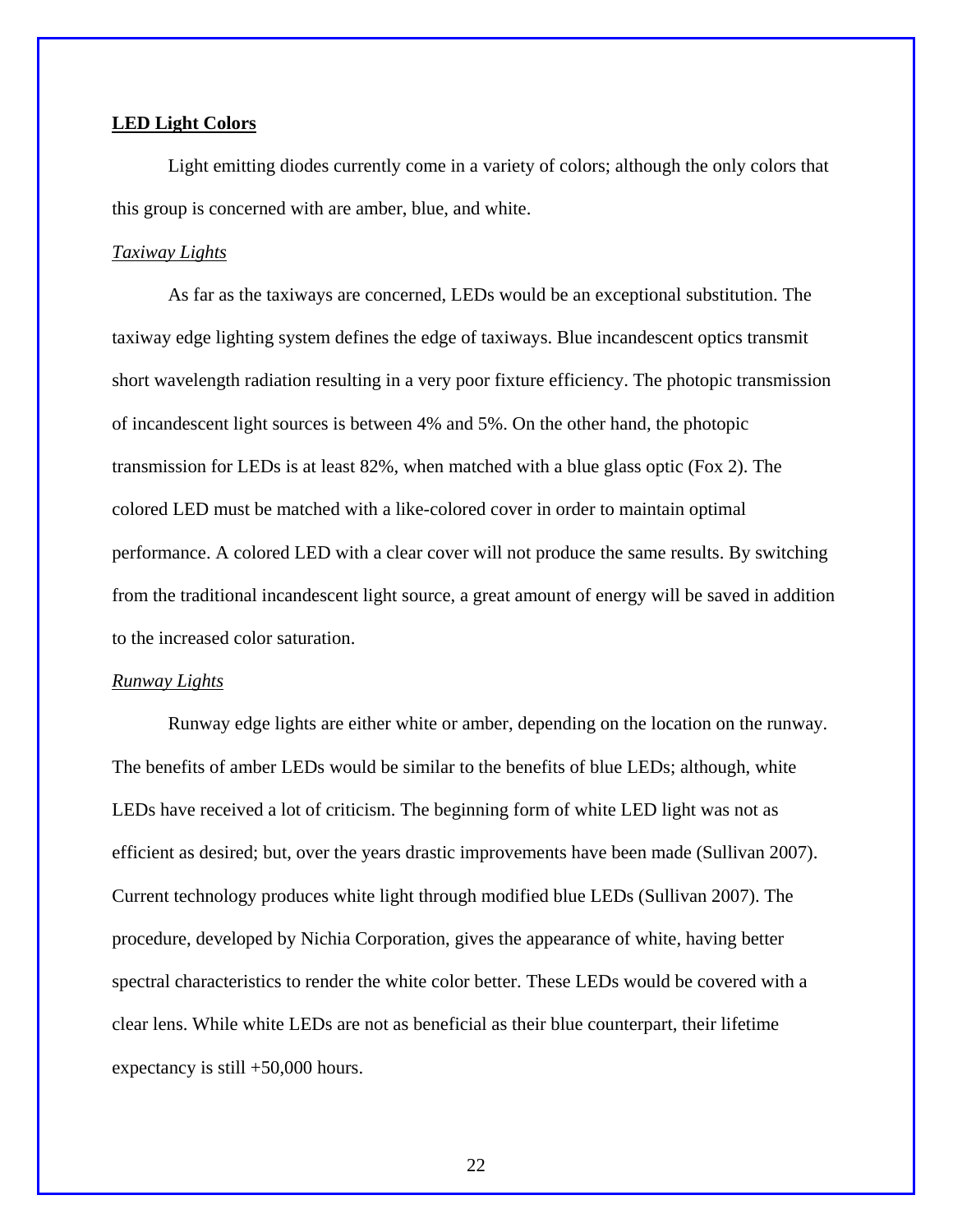### **Changes to Allow Implementation**

LED lights are compatible with the existing airport lighting and can be connected to the same loop, through the same isolating transformer (Urbaing 2007). The existing circuitry may be overrated for the associated loads of LED lighting, by having an excess capacity. Table 4 demonstrates a comparison between components required for a standard lighting system vs. the LED lighting system. Through the redesign of circuit components, power sources, cables, transformers, generators, etc. will be smaller and less expensive as compared to traditional (existing) components (LED Tech: Lighting the Way).

| <b>Incandescent Lighting System (Current</b><br><b>FAA Standards</b> )                                                                                                                                              | <b>LED Lighting System (Prototype)</b> |
|---------------------------------------------------------------------------------------------------------------------------------------------------------------------------------------------------------------------|----------------------------------------|
| <b>Incandescent Elevated Taxiway Edge</b><br>Light                                                                                                                                                                  | LED Elevated Taxiway Edge Light        |
| 6.6 Amp Constant Current Regulator                                                                                                                                                                                  | 2.8 Amp Constant Current Regulator     |
| 30/45 Watt Series Circuit Transformer                                                                                                                                                                               | 10 Watt Series Circuit Interface       |
| Cable Conductor Size #8                                                                                                                                                                                             | Cable Conductor Size $#12$ or $#14$    |
| 2-Inch Cable Conduit                                                                                                                                                                                                | 1-Inch Cable Conduit                   |
| The following is a comparison of the estimated size of the primary power<br>distribution gear used between an incandescent (142kW) airfield lighting design<br>and a comparable LED (26kW) airfield lighting design |                                        |
| $2001 \times W$ Congrator                                                                                                                                                                                           | $GOLW$ Conorator                       |

**Table 4: Prototype LED Taxiway Lighting System Components-Standard vs. LED** 

| 300 kW Generator            | 60kW Generator              |
|-----------------------------|-----------------------------|
| 400 Amp Transformer Switch  | 125 Amp Transformer Switch  |
| 400 Amp MCB Main Panel      | 100 Amp MCB Main Panel      |
| 400 Amp MCB Emergency Panel | 100 Amp MCB Emergency Panel |

*Source: Seymour, Michael. "LED Technology: Lighting the Way." The Journal of Air Traffic Control (2007): 43-49. 10 Nov 2007 <www.atca.org>*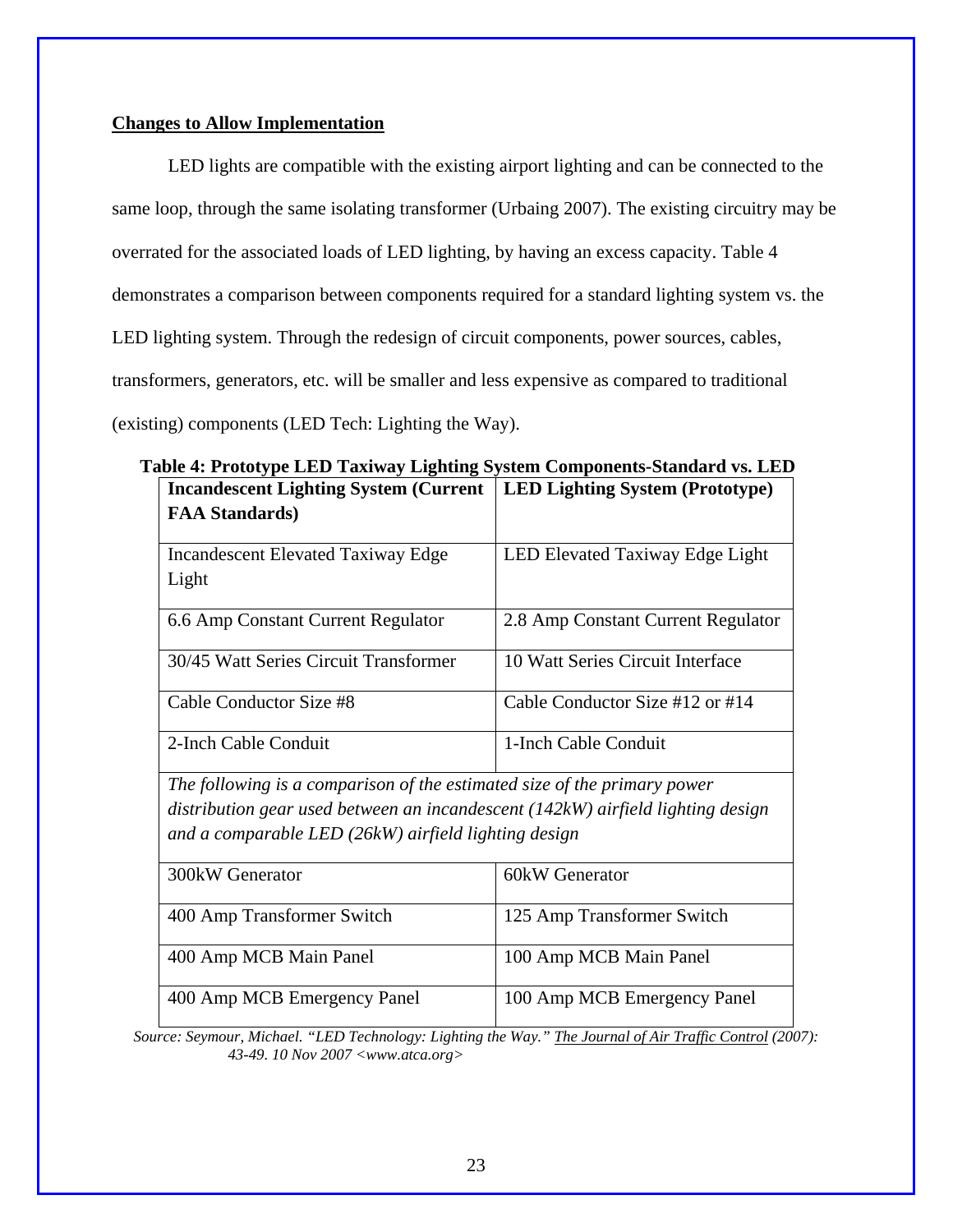#### **LED Fixture Design**

The airport has the option of using an adaptor in order to use the existing fixture, or install a new LED-compatible fixture. This group has created a modified design for a new LED fixture that performs on par with incandescent fixtures, and still meets all criteria set by the FAA.

Similar to the existing fixtures, the LED fixtures will have a cover over the bulbs. The properties of borosilicate glass make it ideal for airfield lighting, especially when coupled with LEDs. The durability of borosilicate glass allows it to be impact resistant, having the slowest rate of degradation (Fox 2007). Having a high conductivity, borosilicate glass runs the risk of thermal shock when coupled with incandescent lights. The conductivity will be used to our advantage when coupled with LEDs. It is a common misconception that LEDs do not produce heat; however, LEDs do produce heat within the device. This heat may be utilized to prevent any frozen accumulation on the fixture in cold climates (Whitaker 2007).

The light fixture will contain multiple LEDs, evenly spaced, as shown in Figure 4. The proper amount of LEDs should be used to provide the desired lumen output, specific to each application. The glass cover should be almost flush with the lights to provide maximum conductivity; along with steeply sloped sides to further enhance the prevention of any unwanted accumulations (Ripp 2008). This type of design is currently being used in other outdoor applications, including LED billboard signs. According to the Director of Lamar Digital, Mr. Bill Ripp, the company has not yet experienced any build-up of snow or ice on their billboards which are run 24 hours a day, 365 days a year. During summer months when the temperature increases, the intensity of the bulbs may be decreased if necessary to prevent overheating.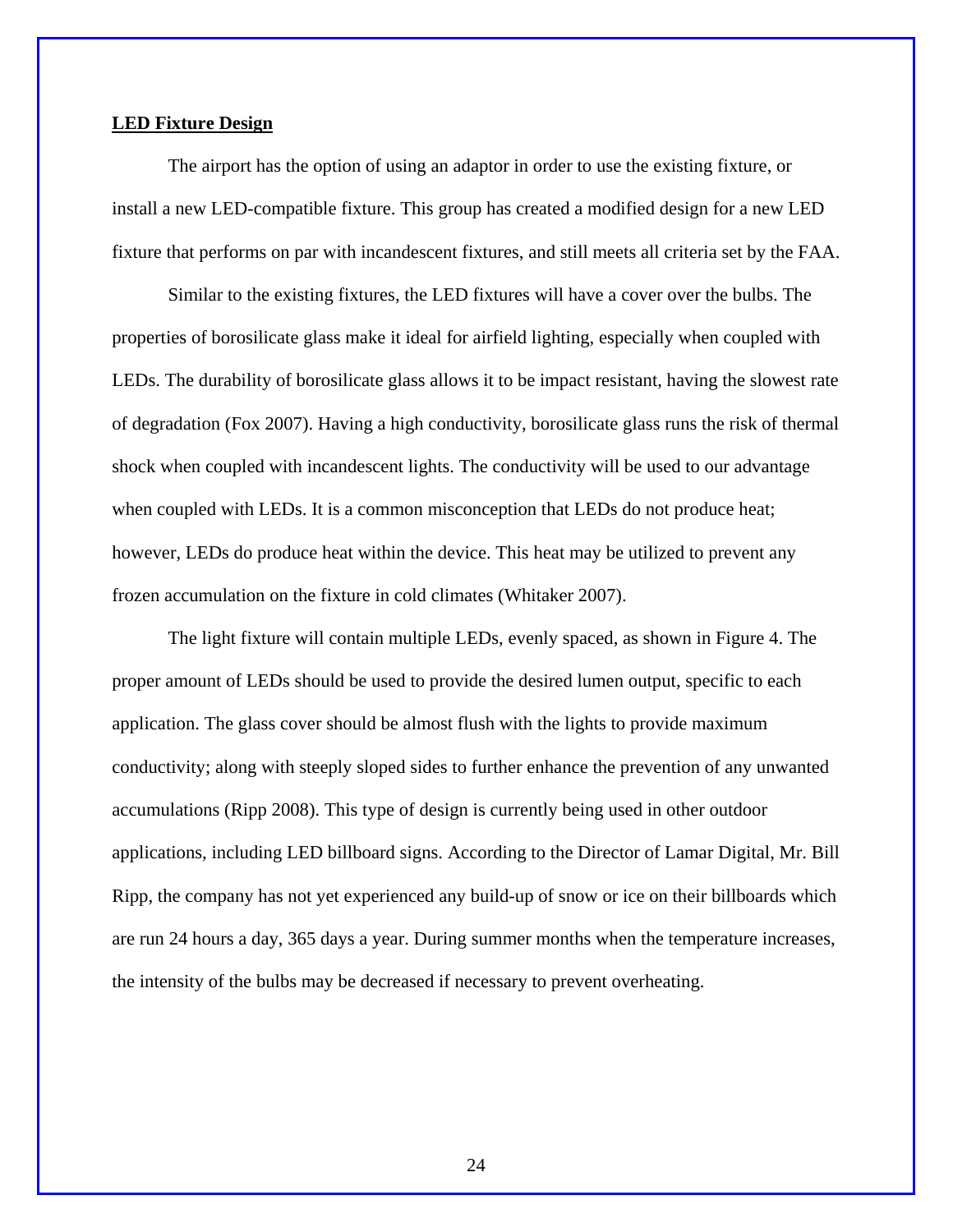Along with this fixture design, the user could opt for an anti-icing coating to further reinforce the prevention of snow and ice accumulation; although, reapplication of the coating may be both necessary and costly.



Figure 4: Prototype LED Fixture Design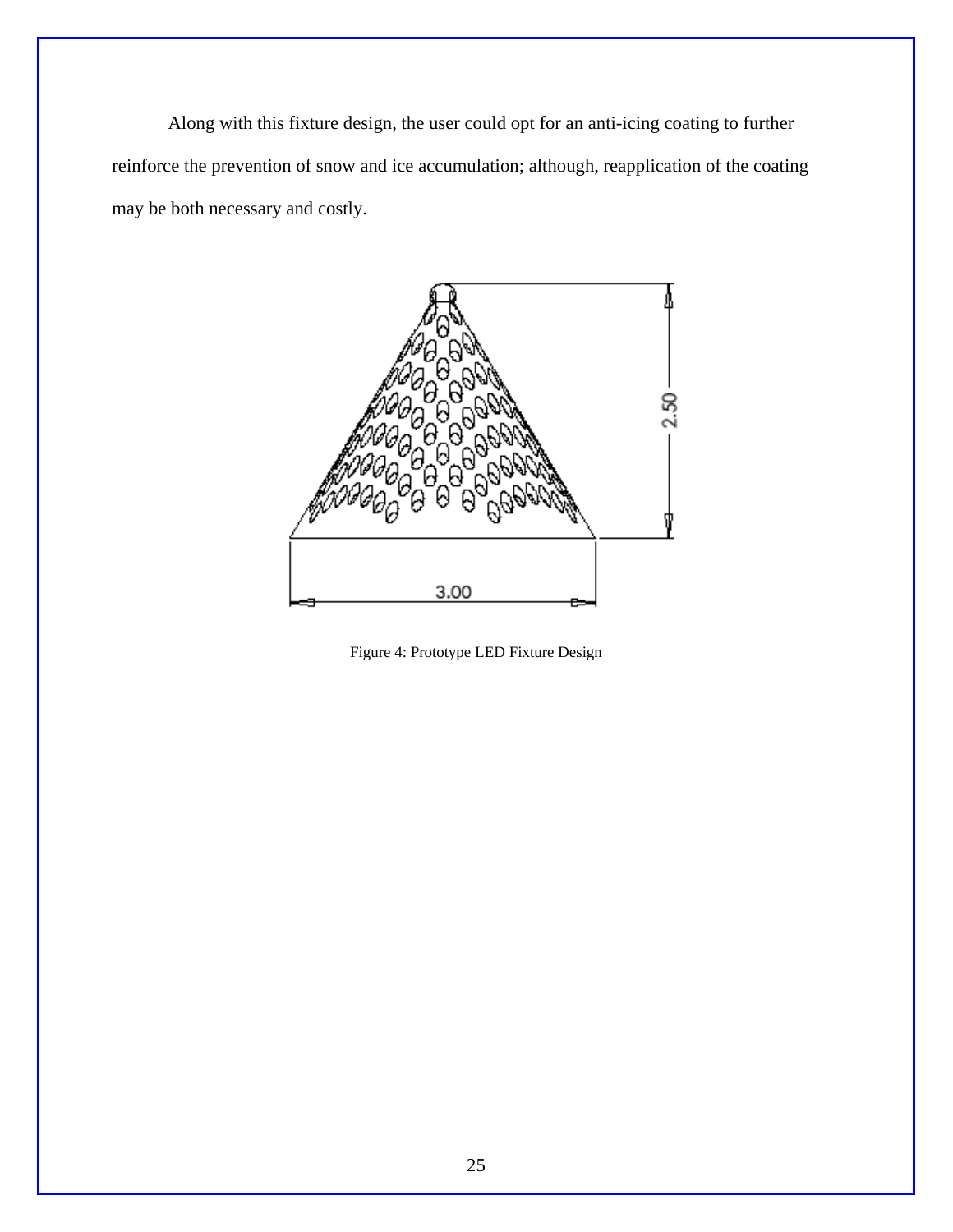#### **Interactions with Industry Professionals**

 After choosing the scope of this proposal during a series of initial discussions with Dr. I. Richmond Nettey, faculty advisor, Dr. Nettey contacted Mr. Dana Ryan, Chief of Planning for the Cleveland Airport System, to provide practitioner assistance. A meeting was held with Mr. Ryan to discuss impacts that the project might have in the future enhancement of airports. It was explained that KCLE had recently begun a runway extension project and considered using LEDs. The technology is still new to airports, and it was ultimately decided that LEDs were not yet effective for KCLE, even with all of the benefits that may be experienced. Mr. Ryan expressed his primary concern being that the LEDs were not able to prevent snow or ice accumulation; and, with the addition of a heater the benefits of the LEDs may be outweighed by the added expense to run the heater. The goal of this group was to create a fixture design that would be suitable for cold weather regions, especially KCLE.

 Consulting was also done with Mr. Bill Ripp, Director of Lamar Digital. Lamar billboards currently utilize LED technology. In order to best determine how to implement LEDs on an airfield, the group consulted outside sources to determine how and where LEDs are currently being used in other outdoor applications. Through email correspondence, Mr. Ripp explained that their billboards have not experienced any accumulation of ice or snow, even in colder states such as Montana and Wyoming.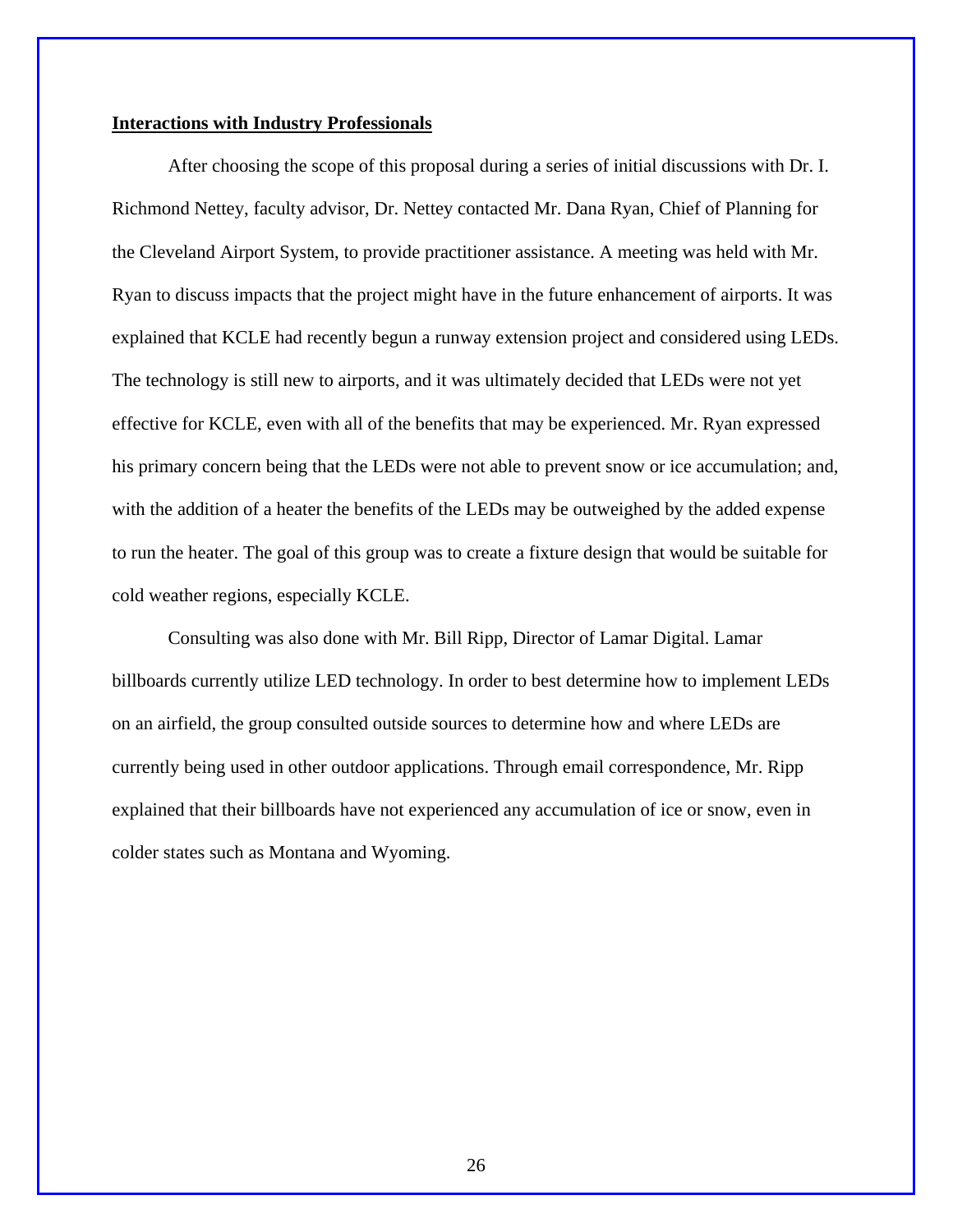#### **Meeting Airport Needs through LEDs**

The team's problem solving approach to the design challenge revolves around the need for improvement of current lighting systems to withstand extreme meteorological environments in airports nationally. LED lights offer a worthy alternative to airport lighting options by their low maintenance cost and energy savings. The challenge in incorporating LED technology into airports today is the variable weather conditions located across the country at various airports. Currently, incandescent lights generate enough heat in snowy conditions to aid in the removal of accumulation. LEDs lack the filament that produces the excess heat capable of doing such, therefore a design enhancement needed to be considered. With the high life expectancy, low maintenance, and energy saving capabilities, the LED bulb deserves to be tested in different conditions for possible future use.

 The LED bulb was researched and compared to the FAA standards and goals to assess the solutions that LED technology encompasses. The team then broke down the respective improvement to include a safety risk assessment including; prototype airports and the success rate of LED's implemented at them, intensity and necessities to improve the intensity in all weather conditions. The technical aspects of the design challenge addressed the differences of lights and the advantages and disadvantages of each. Lighting components of the system were analyzed including the fixtures, bulbs, circuitry, voltage requirements and transformers that would need to be implemented at an airport.

 The maintenance costs associated with implementation and upkeep are examined in an averaging of electrical company costs associated with energy consumption and electrician's costs as compared to staff positions. Funding for airport improvement programs are viewed from three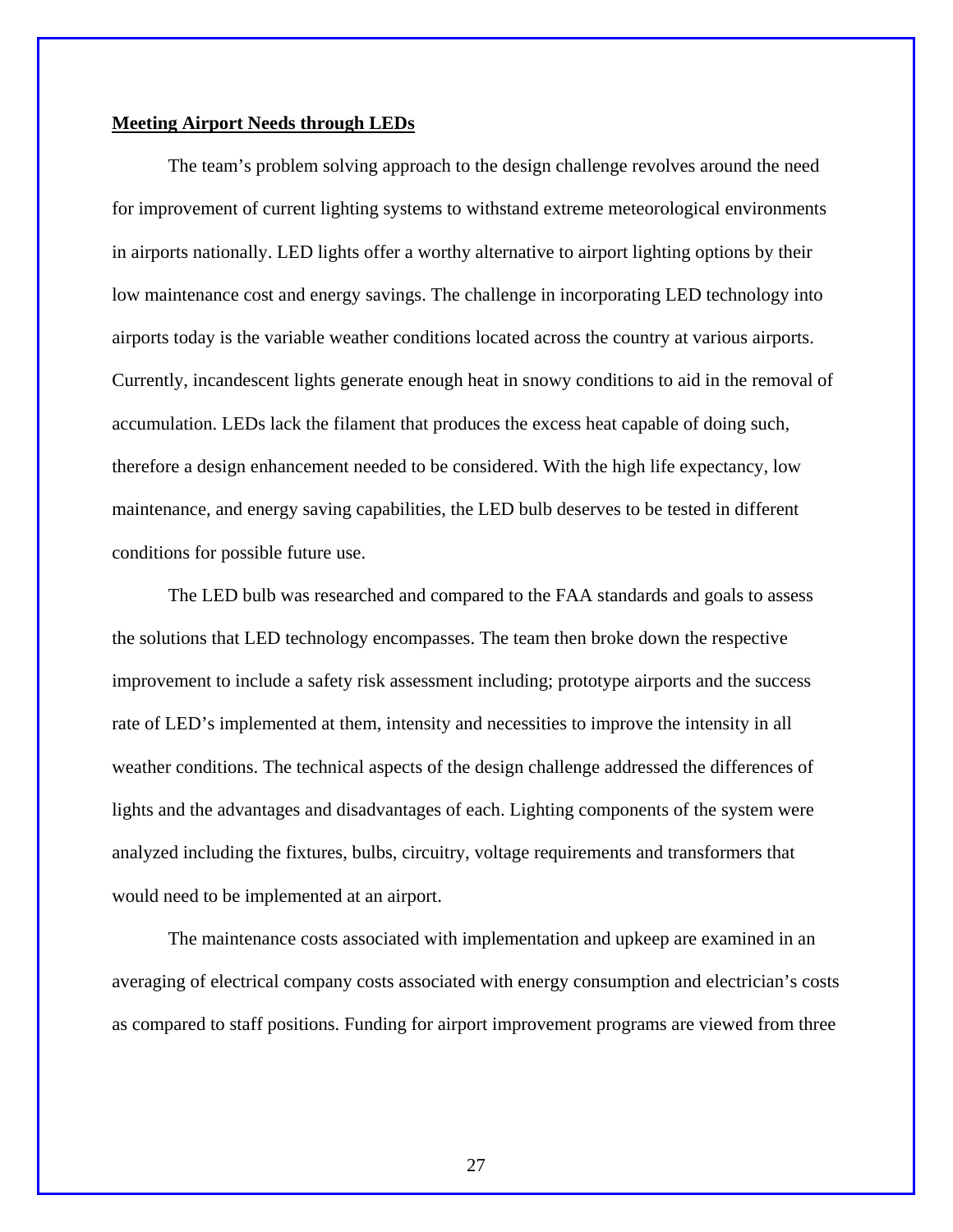different prospective. Airport Revenue, bonds and grants are all considered in the funding discussion.

The impacts of LED technology can be seen on a yearly cost benefit analysis and emphasis on going green in today's global society. Not only do LED's benefit the airport, but the pilots and air traffic controllers also get to bask in the new lighting systems. LED's would provide a more efficient lighting system that lasted through harsh environmental conditions to aid in the safety of transient aircraft and passengers.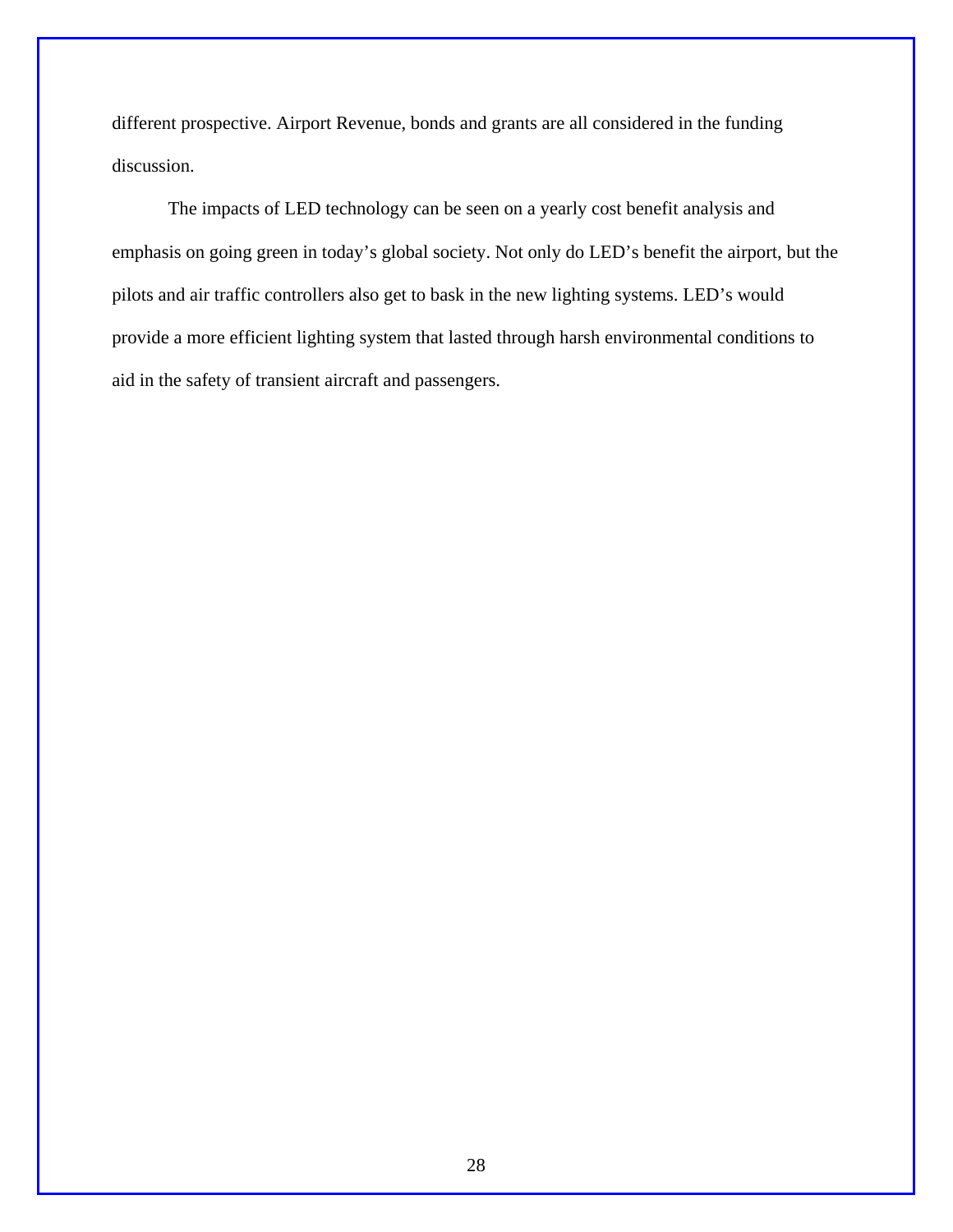### **Appendix A – Contact Information**

*Undergraduate Students*  Michelle Lanning E-mail: mlannin1@kent.edu

Nicole Sellers Email: nsellers@kent.edu

Ryan Cole Email: rcole@kent.edu

*Graduate Student*  Lannie Marsh Email: lmarsh2@kent.edu

*Faculty Advisor*  Dr. I. Richmond Nettey Associate Dean, College of Technology and Senior Academic Program Director of Aeronautics Phone: (330) 672-9476 Address: Aeronautics Division, P.O. Box 5190, Kent, OH 44242 Email: inettey@kent.edu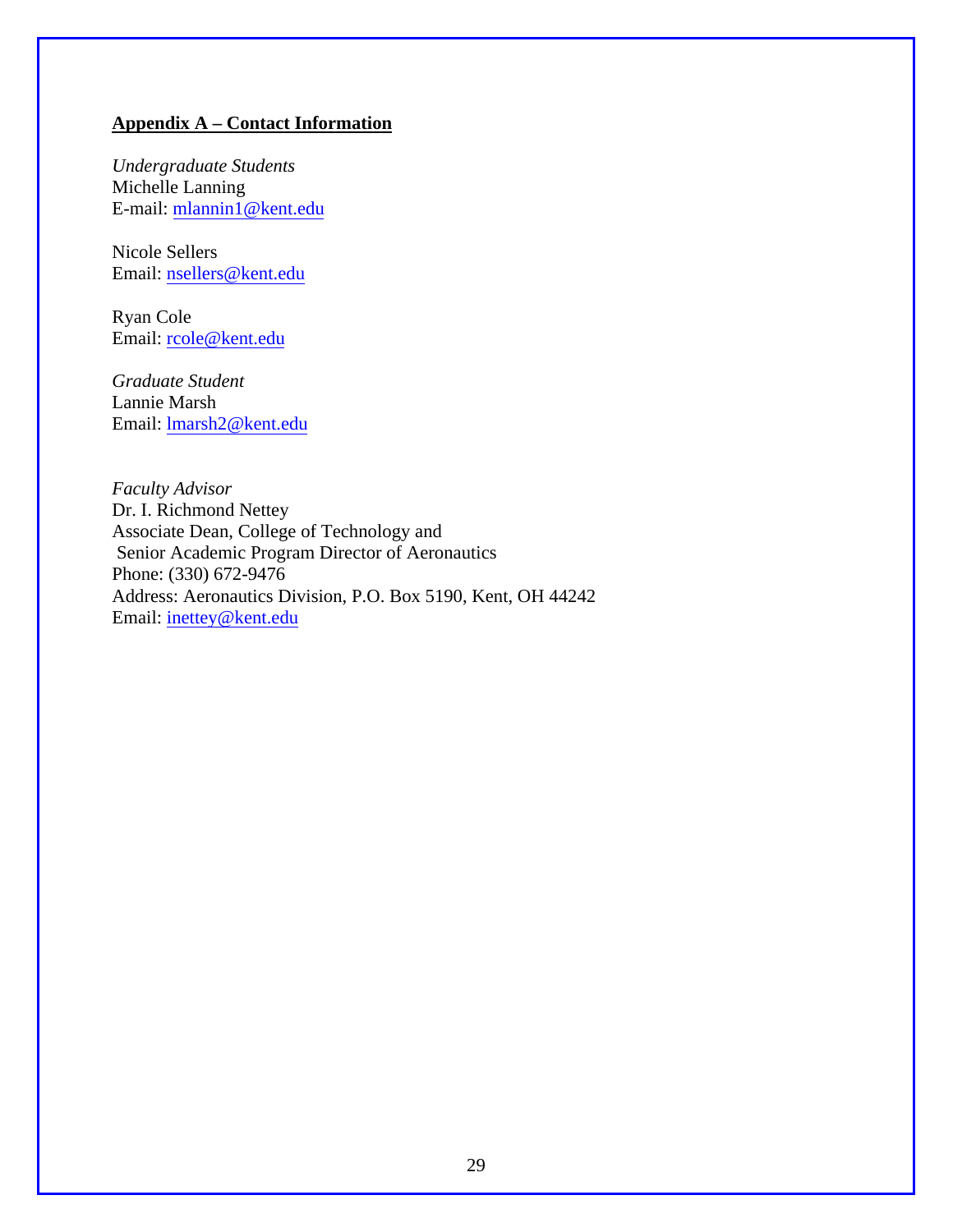#### **Appendix B- Description of Kent State University and the Aeronautics Program**

Established in 1910 as Kent Normal School by a statutory act of the State of Ohio, Kent State University has evolved into the second largest state university system in Ohio, the "birthplace of aviation," as well as the oldest and largest state university in Northeast Ohio with over 35,000 graduate and undergraduate students at Kent campus, the home of the Aeronautics Program, and seven regional campuses around Northeast Ohio. The internationally known events of May 4, 1970, which involved the tragic loss of four students during a period of national unrest, have also influenced institutional purpose and contributed towards the evolution of Kent State University into a well known leading university in the United States and the entire world. In transcending these events, Kent State University has become renowned for the broad range and distinction of its academic programs, innovative research, collaborative partnerships, and broad-based policies on faculty work.

Kent State University ranks among the top 90 public universities in the United States, according to the Carnegie Foundation for the Advancement of Teaching. This Carnegie ranking places Kent State University in an elite group among the 3,900-odd colleges and universities in the United States. Kent State University's institutional purpose is fulfilled, in part, through providing numerous associate degree programs in various technical and business fields at the seven regional campuses, some 271 academic programs of undergraduate study, 214 academic programs at the master's level, and 59 areas of doctoral study in the Colleges of Architecture and Environmental Design; the Arts, Arts and Sciences; Business Administration; Communication and Information; Education; Nursing; and Technology, the academic home of the Aeronautics Program. In addition to the preceding colleges, which are administered and headed by academic deans who report to the University Provost, Kent State University has the College of Research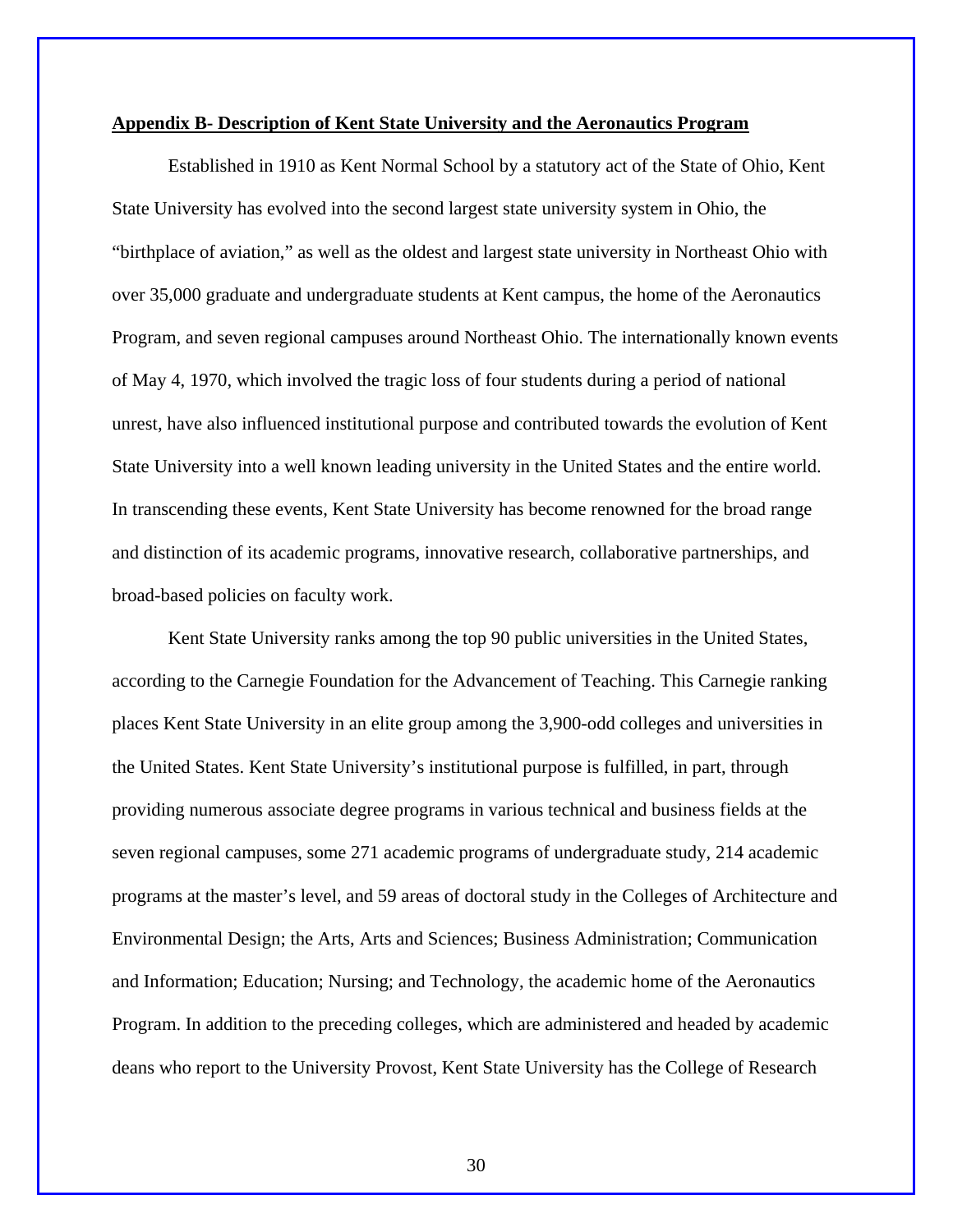and Graduate Studies, College of Continuing Studies, the Honors College, as well as diverse centers, institutes, and research bureaus in specific areas, such as the world-renowned Glenn H. Brown Liquid Crystal Institute.

With Kent State Airport dating back to 1917, aviation education at Kent State University has evolved into a nationally renowned and accredited degree program with six areas of academic concentration (AOC) in Aeronautical Studies, Aeronautical Systems Engineering Technology, Aviation Maintenance Related Technology, Air Traffic Control, Aviation Management, and Flight Technology. Flight training is provided with Kent State University's fleet of 25 single- and twin-engine airplanes under 14 CFR Part 141 at Kent State Airport, which is located 2.5 miles from Kent campus.

On  $16<sup>th</sup>$  February 2006, the Aeronautics Program became the first and only aviation program at a university to become accredited by the Aviation Accreditation Board International (AABI) in Ohio, the birthplace of aviation. At present, the Aeronautics Program's four original AOC's in Aeronautical Studies, Aeronautical Systems Engineering technology, Aviation Management, and Flight Technology hold full accreditation by AABI through February 2011. In fall 2007, the FAA authorized Ohio's only Air Traffic–Collegiate Training Initiative (AT-CTI) program at Kent State University.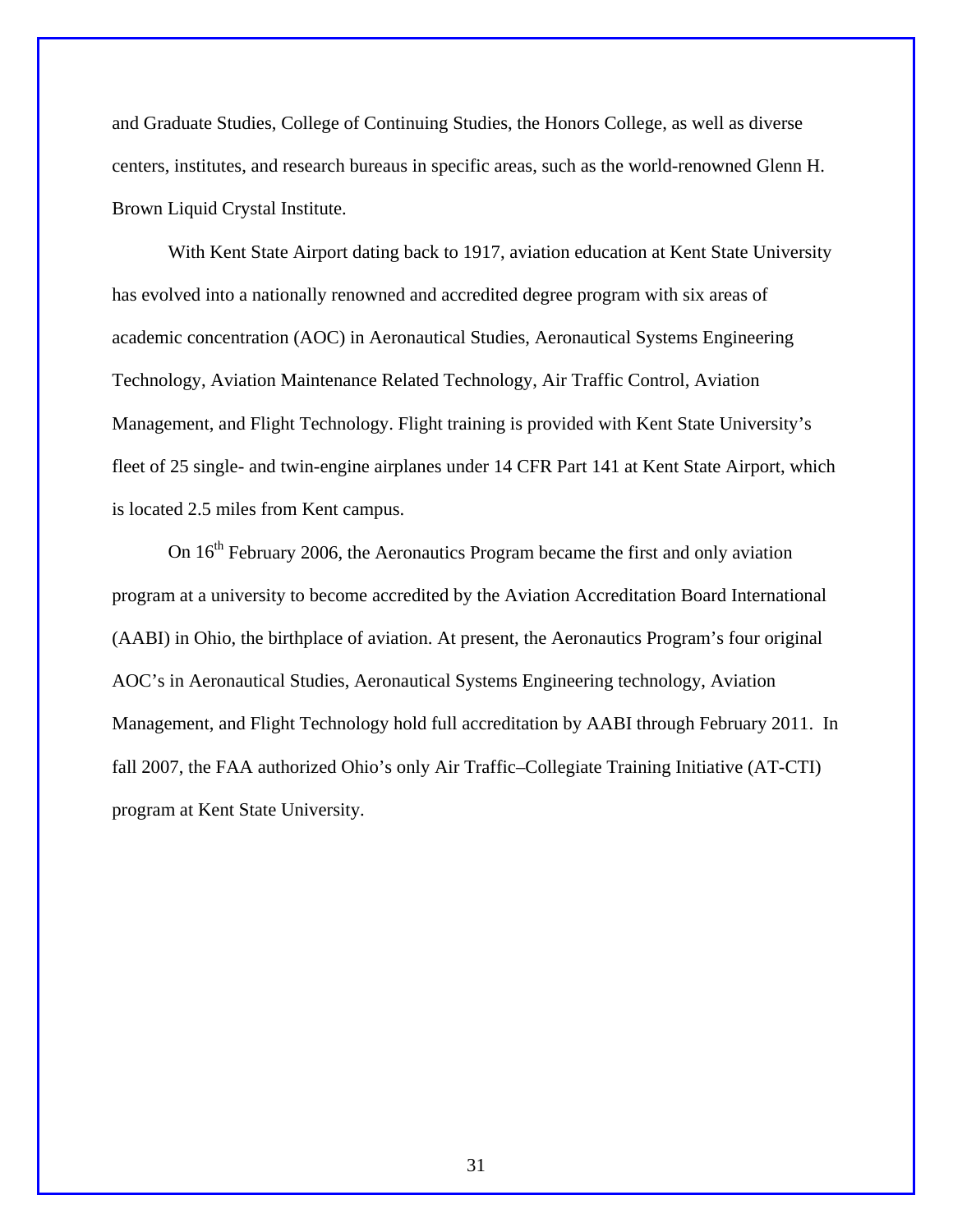#### **Appendix C- Description of Non-University Partners**

 The implementation of LED airfield light fixtures was intended to be applicable for all airports, in both cold and warm weather regions. This proposal was developed with the intention of possible initial implementation at Cleveland-Hopkins International Airport as a test bed or proof of concept, with the help of Mr. Dana Ryan, Chief of Planning.

As Chief of Planning at Cleveland Hopkins International Airport, Mr. Ryan has responsibility for the development and oversight of airport projects. Cleveland Hopkins International had recently planned for a runway extension, and considered using LED lights. With Mr. Ryan's input, this student group created a modified design that may be sufficient in meeting the challenges of future runway and taxiway projects.

The input from Mr. Bill Ripp, Director of Lamar Digital, was essential to the creation of the LED fixture design. While LEDs are relatively new to aviation, they have been used for years in many indoor and outdoor applications in other industries. Through e-mail correspondence, Mr. Ripp explained the basic design of a LAMAR outdoor billboard sign, which has remained clear of any frozen accumulation, even in states such as Wyoming and Montana. Through brainstorming, this group developed a design that should hold up well during the worst of nature's elements.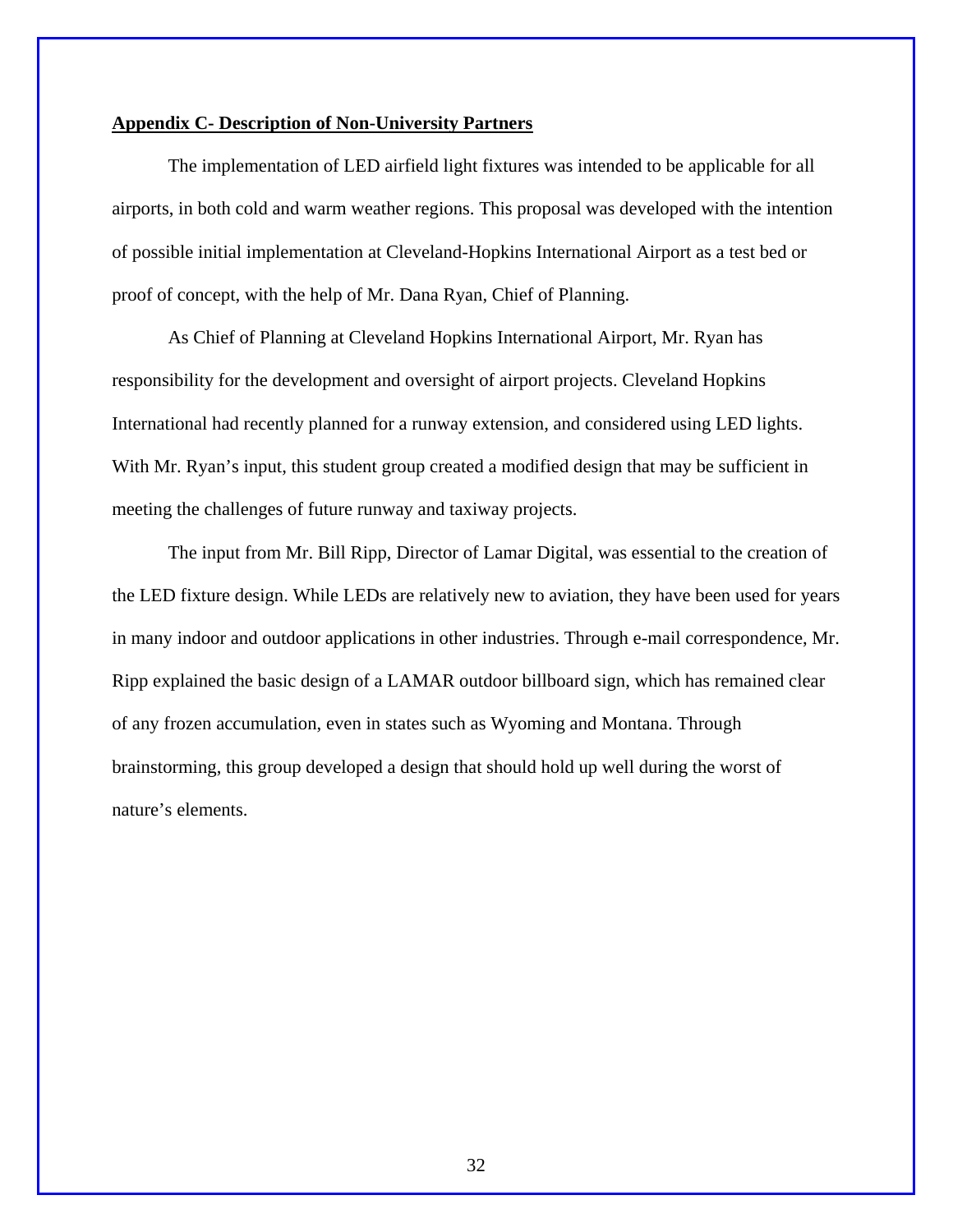#### **Appendix E – Evaluation of Educational Experience**

#### *Student Evaluations*

**Lannie Marsh:** The knowledge gained while working on this project is invaluable. Our group collectively chose to work on the topic of LED lighting for airfields, before realizing that this was a subject covered during last year's proposal. Upon further inspection, we felt that there were many options to implementing the LEDs, and that our group may discover an innovative concept that would be invaluable to airport operators. LEDs are used in more applications than realized, and the benefits of implementation are exceptional.

Working with a group on this project proved difficult at times, as each person had different times of availability, separate limitations, and each had a different idea on how to proceed with this project. Our hypothesis came months after the project was started. We formulated and reformulated our hypothesis to ensure that it fit with the goal of our design, which is to increase efficiency through reduced energy consumption using LEDs.

It was very rewarding to undertake this project and have the opportunity to make contacts with industry experts. My knowledge regarding airfield lighting and light emitting diodes was very limited. Without the contacts made with industry experts, this project would have been very difficult to complete. New technology is introduced on a daily basis, without talking to those more knowledgeable about our topic, our project would not have been as complete.

The information that I learned while working on this project will help me prosper in the future. As I am completing my last year of school, I must begin preparing to enter the workforce. Having had the opportunity to work in a team on a project of this magnitude, I believe that it will make the transition to entering the industry much smoother.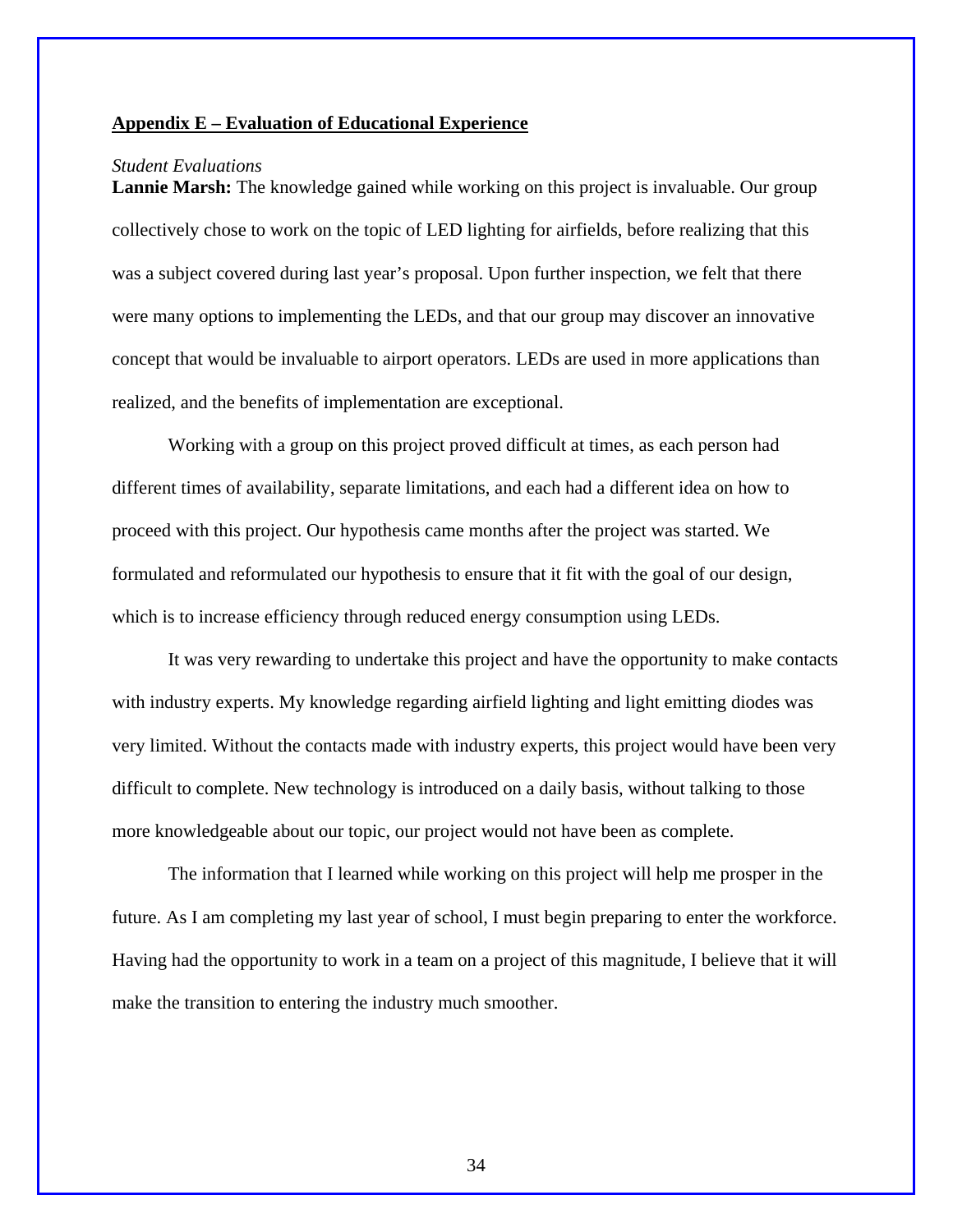**Michelle Lanning:** My experience with this project has impacted my researching techniques and overall knowledge of LED lighting systems. By working in a team oriented environment with professional expertise and advice through our contacts, everyone had an opportunity to do individual and group research. This experience has allowed me to expand into more in depth researching techniques and improve my communication skills in a team environment. Our professional contacts were extremely helpful, by giving us detailed information about our test airport, Cleveland Hopkins International Airport, that proved useful in all research aspects. I encountered some difficulty when trying to research the electrician wages as compared to a national average across the United States. The government websites provided the most detailed information regarding this topic by consensus information that they had collected in previous years. This experience has also allowed me to be a part of a fantastic research group, and submit an end product to the FAA for review and analysis.

**Ryan Cole:** Overall the experience gained by working on this project was very positive. It showed that a team that can work together through the difficulties associated with projects like these can produce favorable results in their work.

**Nicole Sellers:** The FAA Airport Design Competition has provided a meaningful learning experience for me. It has provided me with an invaluable experience in teamwork and learning about regulations in regards to aviation. By working in teams, I have learned that although every group member may not agree on something, there is always compromise. The first challenge we had was to find a topic for airport improvement. But we came to a decision and progressed from there. Our team decided to take a divide and conquer approach to finishing this competition. We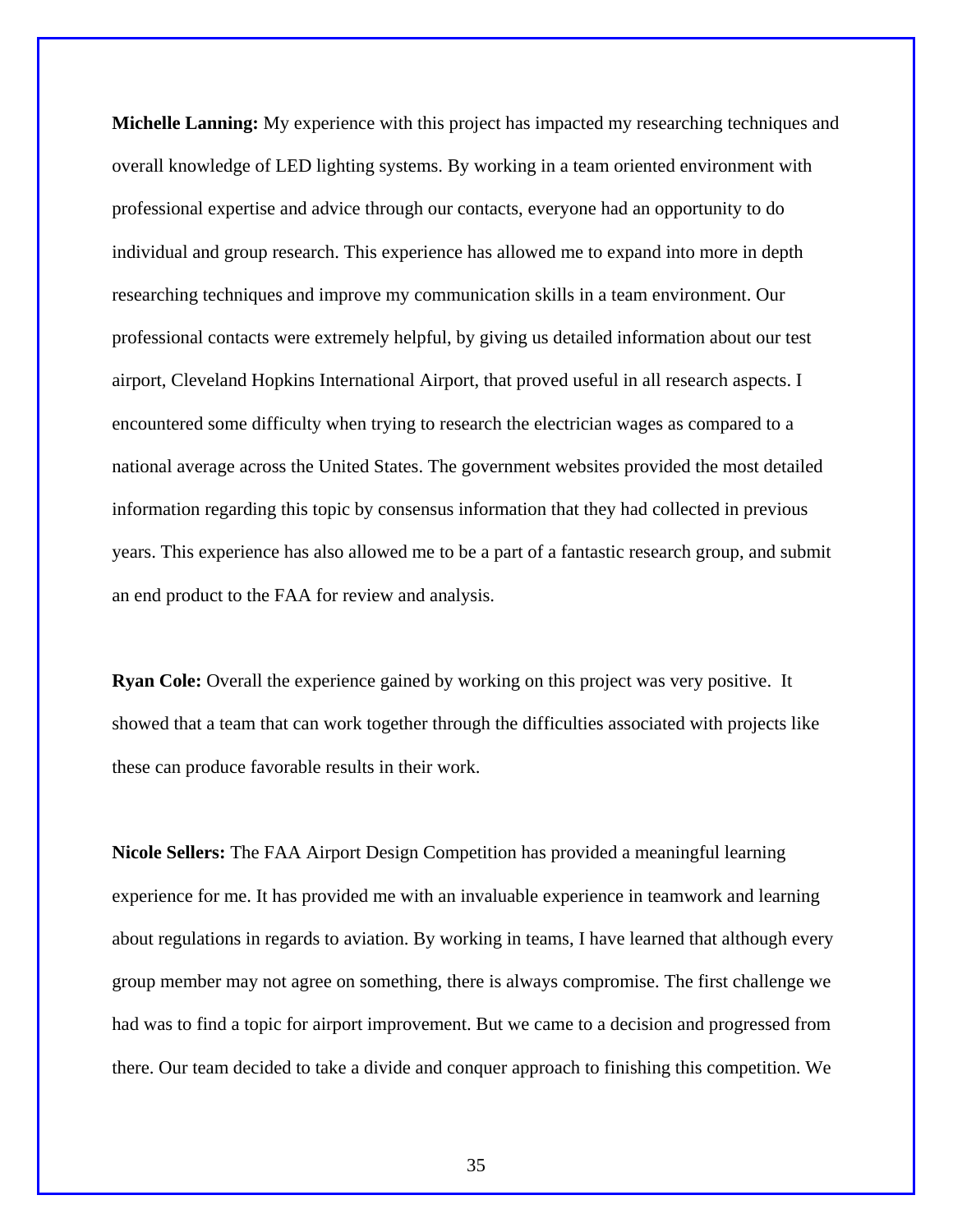came up with an outline and then divided the aspects of our submission according to our strengths.

 Participation by industry members was vital in our project. In fact, our first step was to meet with an industry professional to receive ideas on how to improve airport lighting and what is currently being used. By meeting with industry professionals and researching sources including the FAA and industry standards on lighting, I have learned about airport lighting and a better form of lighting but, also about the importance of teamwork. Thank you for putting this opportunity out for university students.

#### *Faculty Advisor Evaluation* – **Dr. I. Richmond Nettey**

l. Describe the value of the educational experience for your student(s) participating in this Competition submission.

The FAA Airport Design Competition program provides an invaluable opportunity for Aeronautics students in the Airport Management class to gain invaluable experience in taskoriented teamwork that addresses critical issues and projects in airport operations and management, safety, and environmental issues.

Learning to work effectively on task oriented teams that deal with these critical issues will prepare students to surmount challenges that are likely to be faced by future operators and managers of airports and the National Airspace System. In this respect, the FAA Airport Design Competition program makes an invaluable contribution to aviation.

2. Was the learning experience appropriate to the course level or context in which the competition was undertaken?

The learning experience was appropriate to the course level and the context in which the competition was undertaken. This holds true for students who recognize the import and scope of such a national competition.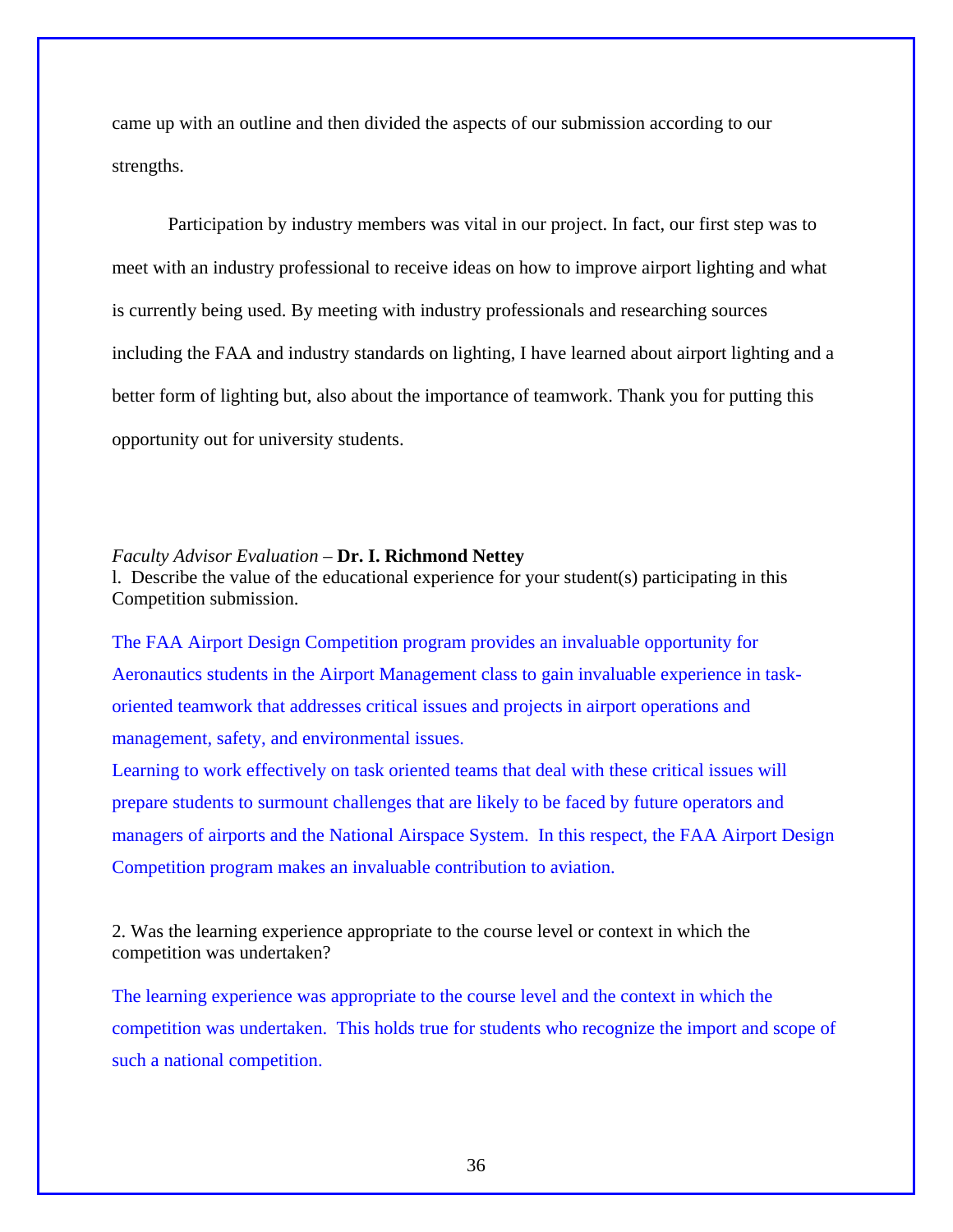3. What challenges did the students face and overcome?

The most critical challenges faced by students involved dedicating ample time to the project and working with a collective focus to produce a first rate proposal they will be proud of throughout their professional lives.

4. Would you use this Competition as an educational vehicle in the future? Why or why not?

It will be a continued privilege to use this Competition as an educational vehicle in future sessions of the Airport Management class so long as there are aviation students who are willing to do the required work. Continued use of this Competition is justified by the continued need to provide aspiring aviation professionals with practical opportunities to acquire critical skills associated with team oriented work and projects.

5. Are there changes to the Competition that you would suggest for future years?

(1) Increase the prizes to \$5,000, \$3,000 and \$2,000 with consolation prizes of \$1,000. (2) Make provision to have all serious candidates present at the presentation ceremony.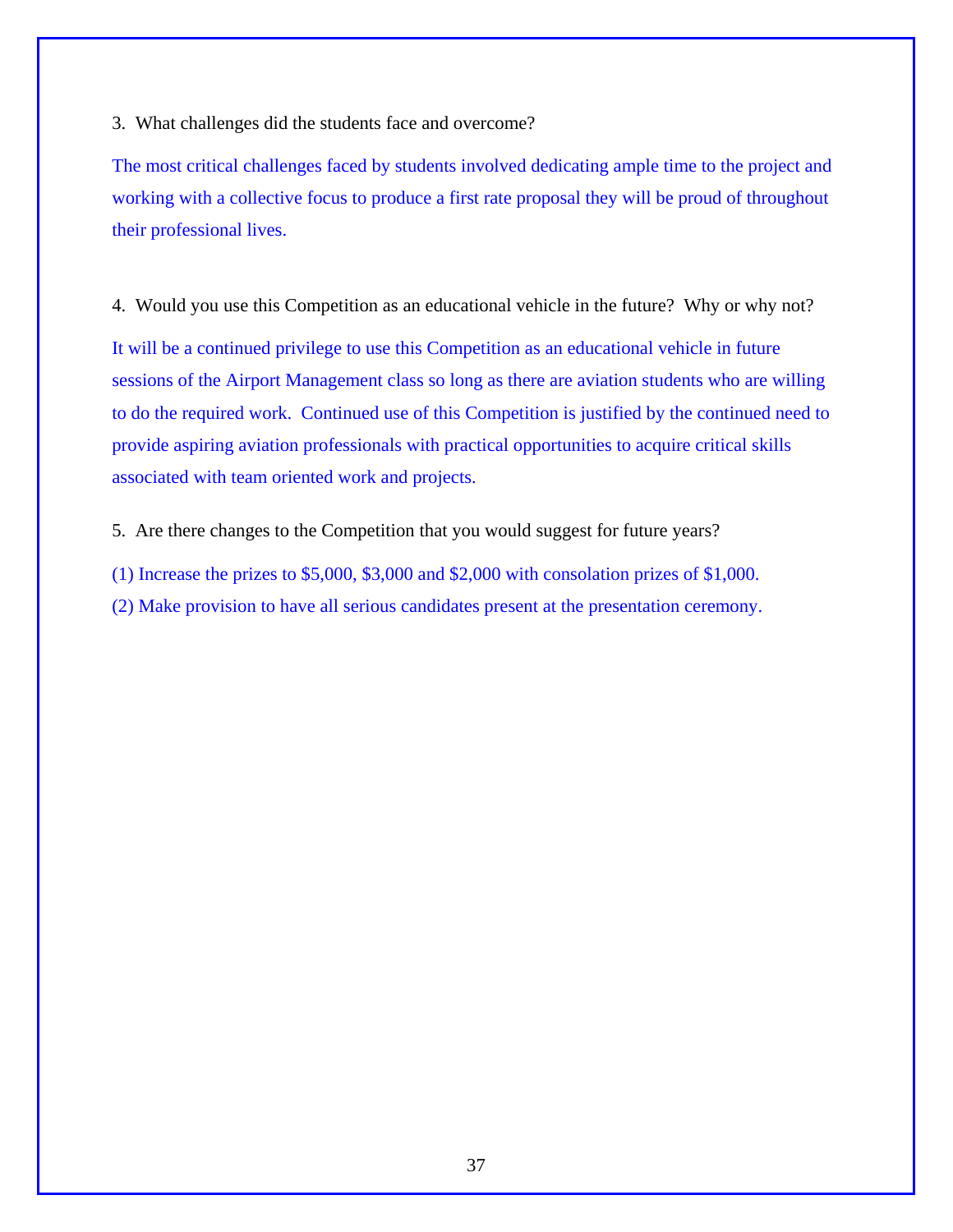#### **Appendix F- Work Cited**

#### **Safety Risk Assessment:**

"Efficient lighting takes off at California airports ." Energy Services Bulletin 25 No.1Feb 2006 29 <http://www.wapa.gov/es/pubs/esb/2006/feb/feb064.htm>.

In-text cite: (Efficient lighting takes off at California airports )

"First Sale of New LED Technology." Airport Technology. 22 Jan 2007. ATG Airports. 29 Jan 2008 <http://www.airport-technology.com/contractors/lighting/alstom2/press4.html>. In-text cite: (First Sale of New LED Technology)

Gu, Y., A. Baker and N. Narendran. "Investigation of Thermal Management Technique in Blue LED Airport Taxiway Fixture." Solid State Lighting, Seventh Conference 2007 p.3. 01 Mar 2008.

In-text cite: (Gu)

"LED Stop Bar AT Newcastle Airport." Airport Technology. 19 Jan 2007. ATG Airports. 29 Jan 2008 <http://www.airport-technology.com/contractors/lighting/alstom2/press2.html>.

In-text cite: (LED Stop Bar AT Newcastle Airport)

"Liverpool Airport Creates New Taxiway with Carmanah Solar Taxiway Lights." Carmanah Sales Update. 07 Dec 2007. Carmanah . 2 Feb 2008

<http://www.solarairportlights.com/content/company/press/showpress.aspx?id=071128>.

In-text cite: (Liverpool Airport Creates New Taxiway with Carmanah Solar Taxiway Lights)

"New LED AGL and Infrastructure Saves Power for Colombian Airport." Airport Technology.

28 Jan 2008. ATG Airports. 29 Jan 2008 <http://www.airport-

technology.com/contractors/lighting/alstom2/press8.html>.

In-text cite: (New LED AGL and Infrastructure Saves Power for Colombian Airport)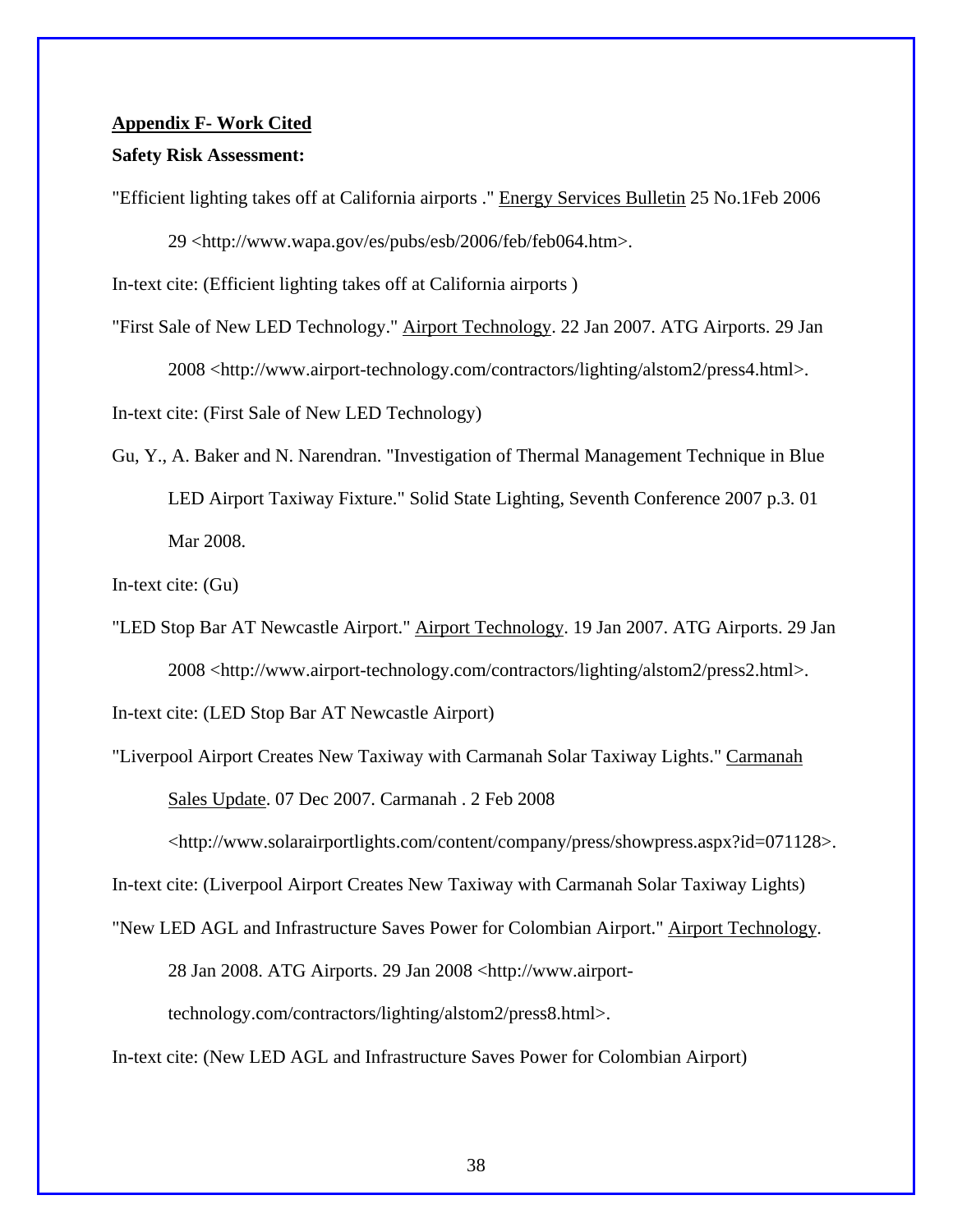Sajadi, Hassan. "Get The LED Out." Industrial Control Design Line 07 Mar 2008 p.1. 01 Apr 2008 <http://www.industrialcontroldesignline.com/howto/206902389>.

In-text cite: (Sajadi)

"Season Weather Averages for Cleveland-Hopkins International (KCLE)." Weather

Underground. 2008. Weather Underground Inc.. 20 Mar 2008

<http://www.wunderground.com/>.

In-text cite: (Season Weather Averages for Cleveland-Hopkins International (KCLE))

United States . Energy Information Administration.Residential Electricity. GPO, 2007. 03 Mar 2008. <http://www.eia.doe.gov/bookshelf/brochures/rep/>

In-text cite: (U.S. Energy Information Administration p.1)

- United States. Federal Aviation Administration.General Aviation Inspector (Operations) Tasks. 8700.1, Chapter 59. GPO, 2003. In-text cite: (United States. Federal Aviation Administration p.59.1)
- United States. U.S. Department of Labor: Bureau Statistics. Occupational Employment and Wages: GPO, May 2006.

In-text cite: (U.S. Department of Labor)

#### **Funding:**

"Airport Fact Sheet." Cleveland Hopkins International Airport. 01 Jan 2008. City of Cleveland. 1 Feb 2008 <http://www.clevelandairport.com/site/414/default.aspx>.

In-text cite: (Airport Fact Sheet)

Alexander , Wells, Seth Young. Airport Planning & Management. 5th. New York: McGraw-Hill, 2004.

In-text cite: (Wells, 2004)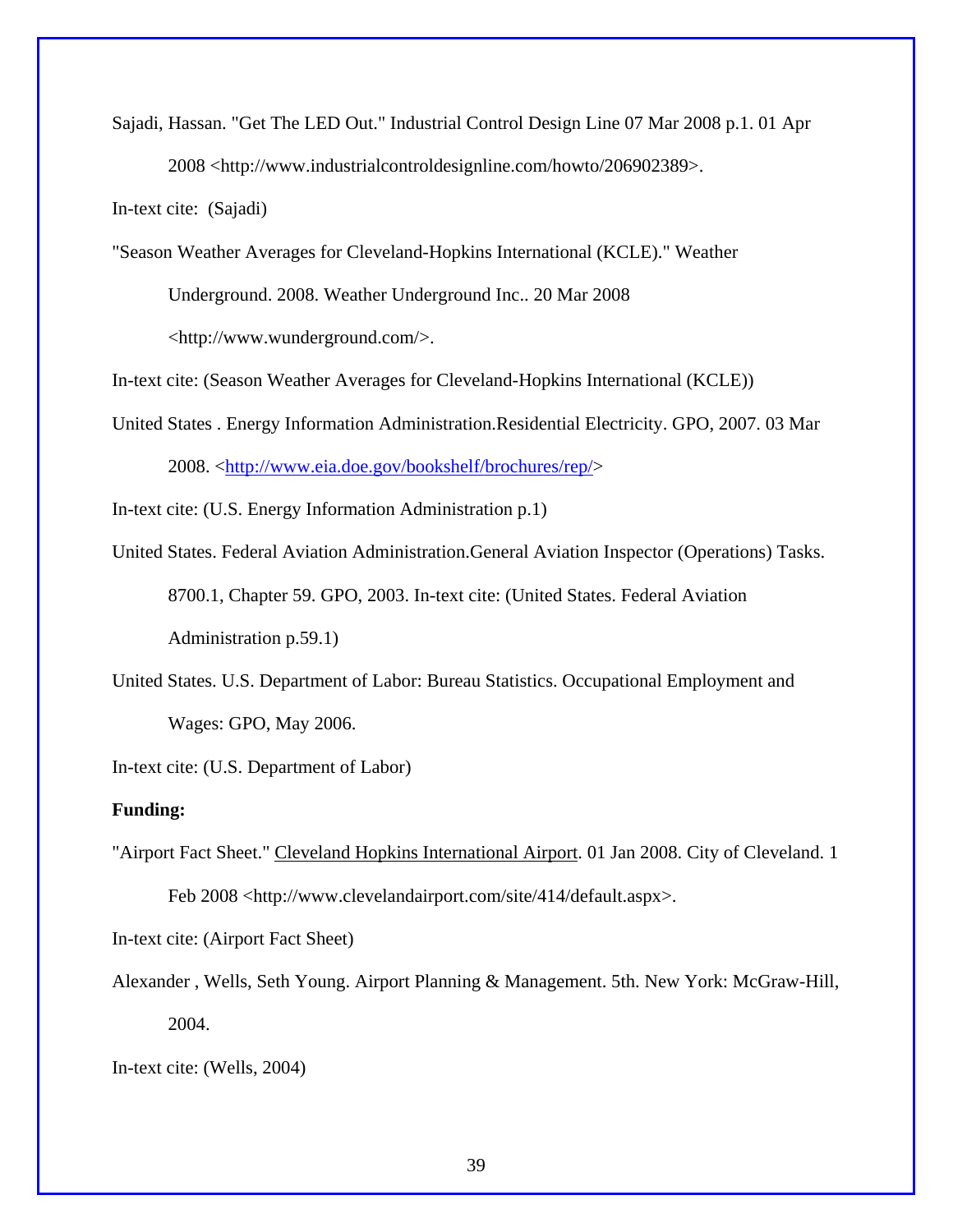Smith, Alex, and Thomas Breen. "Improving Airport Revenue Management." Airport Magazine Apr 2006: 48-51.

In-text cite: (Smith & Breen)

#### **Regulations:**

Mai, Tom. United States. Federal Aviation Administration. Engineering Brief No. 76 Using

Solar Power for Airport Obstruction Lighting. GPO, 2008.

In-text cite: (Mai 1-11)

United States. Federal Aviation Administration. Advisory Circular 150/5345-50B. GPO, 2007.

In-text cite: (United States FAA 150/5345-50B)

United States. Federal Aviation Administration. Title 14: Aeronautics and Space. GPO, 2008. In-text cite: (United States FAA )

### **Lighting Comparison and LEDs:**

Federal Aviation Administration. U.S. Department of Transportation. Advisory Circular

150/5340-30C. 20 Sept. 2007. 24 Jan. 2008.

Federal Aviation Administration. U.S. Department of Transportation. Advisory Circular 150/5345-44G. 24 Jan. 2008.

Fox, David, and Chris Michael, eds. Glass Fundamentals as Applied to LED Technology. 21 Oct. 2003. Kopp Glass, Inc. 27 Nov. 2007.

Gallagher, Donald. United States. Federal Aviation Administration. In-Pavement Light Emitting

Diode (LED) Light Strip Evaluation . Springfield, VA: GPO, 2001.

"Incandescent and Halogen." 2007. Osram Sylvania. 20 Mar 2008

<http://www.sylvania.com/LearnLighting/LightAndColor/IncandescentAndHalogen/>.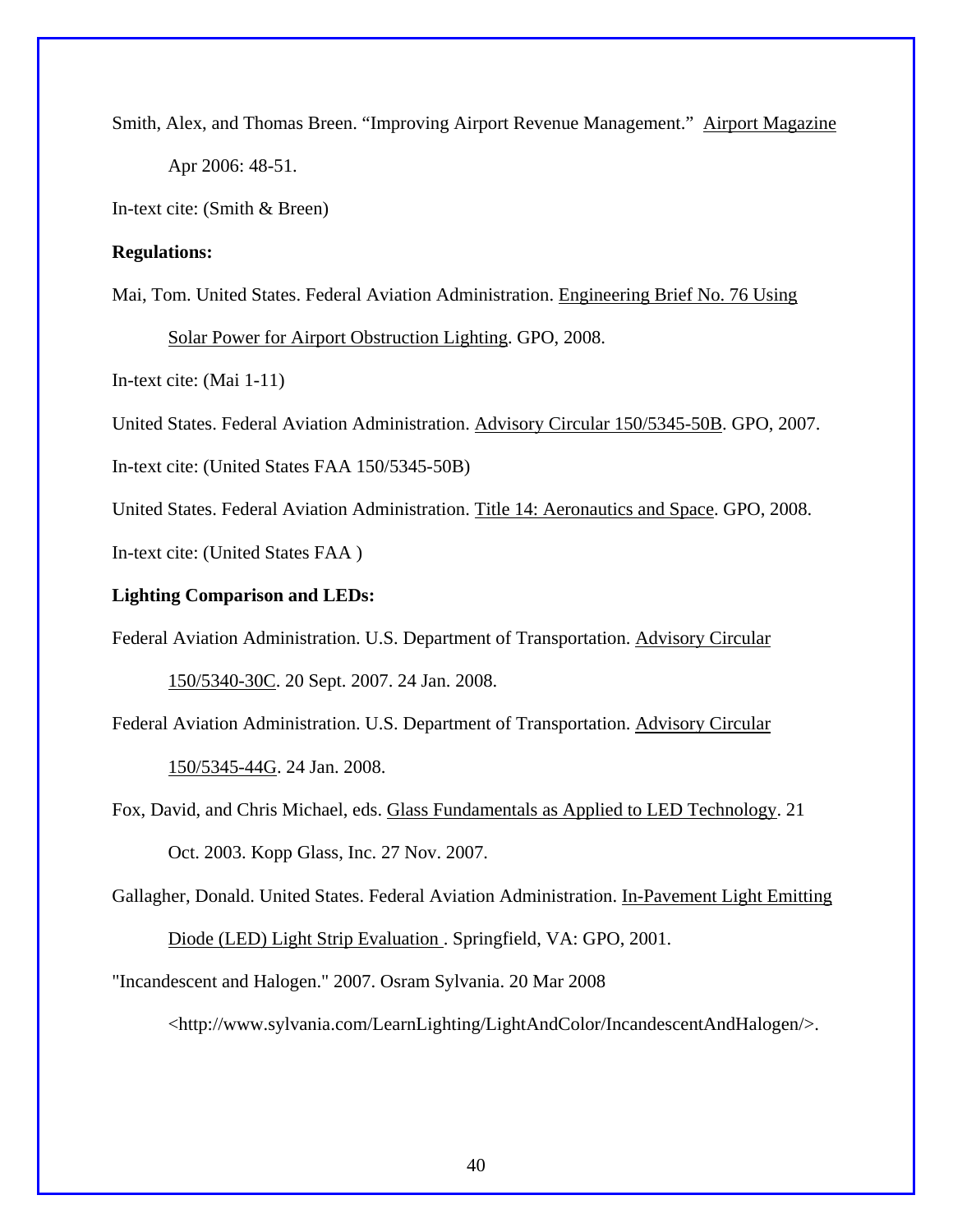"Incandescent Lamp." The Global B2B Electronics Information Online. 2007. Electronics Manufacturers. 20 Mar 2008 <http://www.electronics-

manufacturers.com/products/lamps-lighting-systems/incandescent-lamp/>.

"Introduction to LED Lighting." Lighting Design Lab. 2008. Northwest Energy Efficiency Alliance. 19 Mar 2008

<http://lightingdesignlab.com/articles/LED\_fund/intro\_ledfund.htm>.

- Johnson, Brian. "Taxiway AGL Fixtures are Changing Their Light Source." Airport International. 2002. WSP Group. 19 Mar 2008 <http://www.airportint.com/categories/airport-design/taxiway-agl-fixtures-are-changing-their-lightsource.asp#authorprofile>.
- LED Aviation Signal Light Brightness. Lighting Research Center. 2007. 17 Dec. 2007 <www.lrc.rpi.edu/programs/solidstate/cr\_aviationBrightness.asp>.

"New Efficient Bulb Sees the Light." BBC News. 28 Dec. 2007. 5 Apr. 2008 <http://news.bbc.co.uk/2/hi/uk\_news/scotland/glasgow\_and\_west/7162606.stm>.

- Rusk, Richard. "Guided Tour of Common Light Sources." Compendium of Computer Vision. 15 Jan 2004. School of Informatics - University of Edinburgh. 20 Mar 2008 <http://homepages.inf.ed.ac.uk/rbf/CVonline/LOCAL\_COPIES/RUSK/ TableOfContents.html>.
- Seymour, Michael. "LED Technology: Lighting the Way." The Journal of Air Traffic Control (2007): 43-49. 10 Nov. 2007 <www.atca.org>.
- Sullivan, C C. The Fourth Source: Light-Emitting Diodes (LEDs) for General Illumination. Architectural Record/AIA. 2007. 1-8. Oct. 2007

<construction.com/CE/articles/0709/lighting-1.asp>.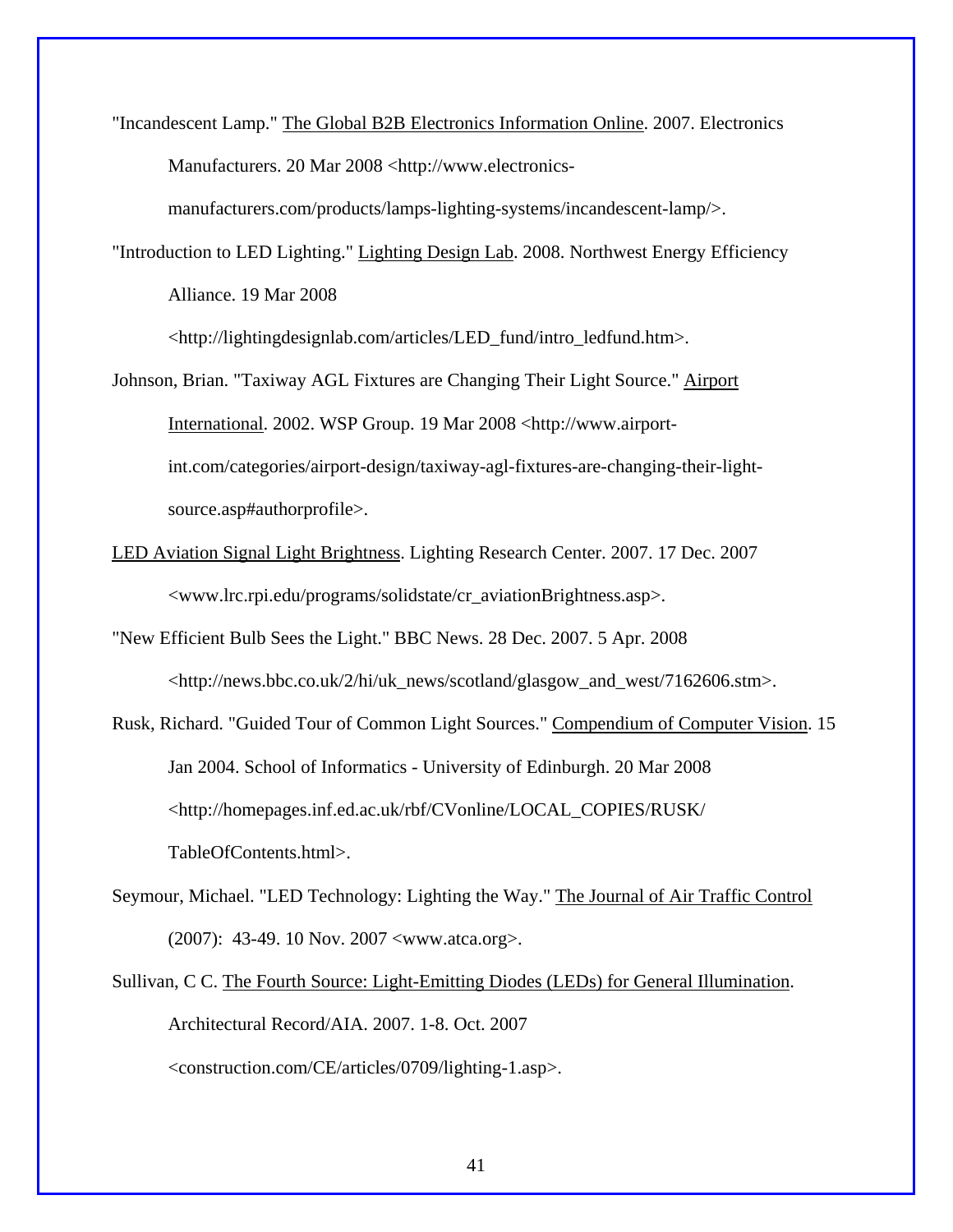- Urbaing, Bruno. "LED Lights-Taxiway Lights That Increase Safety At Reduced Costs?" Airports International ns 1 (2003): 24-25. 12 Nov. 2007.
- "Utilizing Light-Emitting Diodes in Today's Energy Conscious World." Apr 2000. LEDTronics, Inc. 19 Mar 2008 <http://www.led.net/pages/Utilizing\_LEDs/util\_led.pdf>.
- Van Horn, Royal. "LEDs and the Airport Express: Technologies That Change Everything." Phi Delta Kappan 86(2001): 7.
- Whitaker, Tim. "Fact or Fiction- LEDs Don't Produce Heat." LEDs Magazine May 2005. 20 Dec. 2007 <www.ledsmagazine.com/features/2/5/8>.
- Yates, Richard G. Non-Precision Approach Runways: Aerodrome Standards Considerations. Civil Aviation Advisory Publication. 1999. 16 Dec. 2007.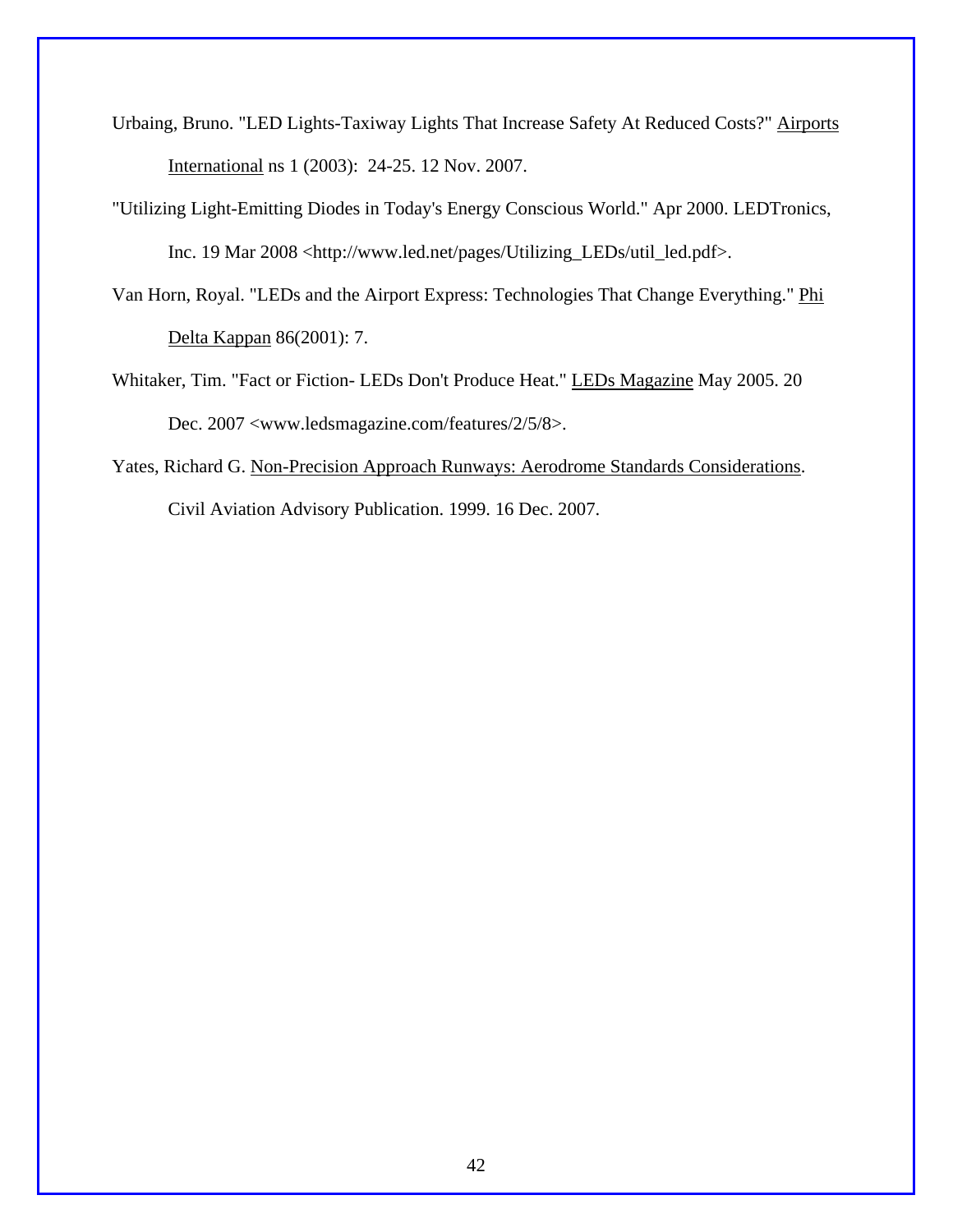#### **Appendix G- Airports utilizing Light Emitting Diodes (LEDs)**

The following is a list of airports around the world that are currently using, or have tested LEDs for airfield lighting:

Auckland Int'l, New Zealand<sup>3</sup> Baghdad International Airport, Iraq2 Bagram AB, US AF, Afghanistan<sup>1</sup> Balad AB, Iraq<sup>2</sup> Bankok Int'l, Thailand $3$ Beale AFB,  $CA<sup>1</sup>$ Beaufort Marine Corps AB, SC Brussels Int'l, Belgium Bryan Airfield, US Army, AK Calgary Int'l Airport, Canada<sup>3</sup> Cartagena Airport, Columbia Carupano Airport, Venezuela Chicago O'Hare Int'l, IL<sup>1</sup> Delhi Int'l, India $3$ Dubai Int'l, UAE<sup>3</sup> Dublin Int'l, Ireland $3$ Dubrovnik Int'l, Croatia<sup>3</sup> Edmonton Int'l, Canada<sup>3</sup> Eglin AFB,  $FL<sup>1</sup>$ Ellington Air Field, TX Ellsworth  $AFB$ ,  $SD<sup>1</sup>$ Elmendorf AFB,  $AK<sup>1</sup>$ Ganci AFB, Kyrgyzstan<sup>1</sup> Gatwick Int'l,  $UK<sup>3</sup>$ Grand Bahamas Int'l, Bahamas<sup>3</sup> Grantley Adams Int'l, Barbados<sup>3</sup> Halifax Int'l, Nova Scotia<sup>3</sup> Harrisburg Int' $l^3$ Hickam AFB,  $HI<sup>1</sup>$ Homestead ARB, FL Honolulu Int'l, HI John F. Kennedy Int' $l^3$ Kabul Int'l, Afghanistan<sup>3</sup> Kandahar AFB, Afghanistan<sup>2</sup> Keesler AFB,  $MS<sup>1</sup>$ Kingsley Air Field, OR Kirkuk AFB, Iraq $^2$ La Guardia Int' $l<sup>3</sup>$ Langley AFB,  $VA<sup>1</sup>$ Las Americas Int'l, Dominican Republic<sup>3</sup> Linden Pindling Int' $l^1$ Logan Int'l, MA

London Int'l, Ontario Los Angeles Int'l,  $CA^3$ Louisville Int'l, KY MacDill AFB,  $FL<sup>1</sup>$ Manchester Int'l, UK McGhee Tyson, TN McGuire AFB,  $NI<sup>1</sup>$ McEntire Air Field, SC Memphis Int'l, TN Miami Int' $l^3$ Milan Int'l, Italy<sup>3</sup> Minot AFB,  $ND<sup>1</sup>$ Moody AFB,  $GA<sup>1</sup>$ Murtala Muhammed Int'l, Nigeria<sup>3</sup> Nassau Int'l, Bahamas Naval Air Station North Island, CA Nellis AFB,  $NV<sup>1</sup>$ New Castle Int'l, VA Oakland Int'l, CA Old Bridge, NJ Ottawa Int'l, Ontario<sup>3</sup> Perth Int'l, Australia<sup>3</sup> Phoenix Int'l, AZ Piarco Int'l, Trinidad & Tobago<sup>3</sup> Pohnpei Port Authority, Pohnpei State<sup>3</sup> Prescott Municipal, AZ Prince George, BC Quito Int'l, Ecuador<sup>3</sup> Ramstein AFB, Germany<sup>1</sup> Richmond Air Field, SC RAF High Wycombe, UK Salt Lake City,  $Int^3$ Scott AFB,  $IL<sup>1</sup>$ SeaTac Int' $l^3$ Seymour-Johnson AFB,  $NC<sup>1</sup>$ Singapore change Int'l, Singapore<sup>3</sup> Smith Reynolds Airport, NC Southampton, UK Spokane Int'l, WA Stockholm-Arlanda Int'l, Sweden<sup>3</sup> St. Paul Int'l, NM Sustainer AB, Iraq<sup>2</sup>